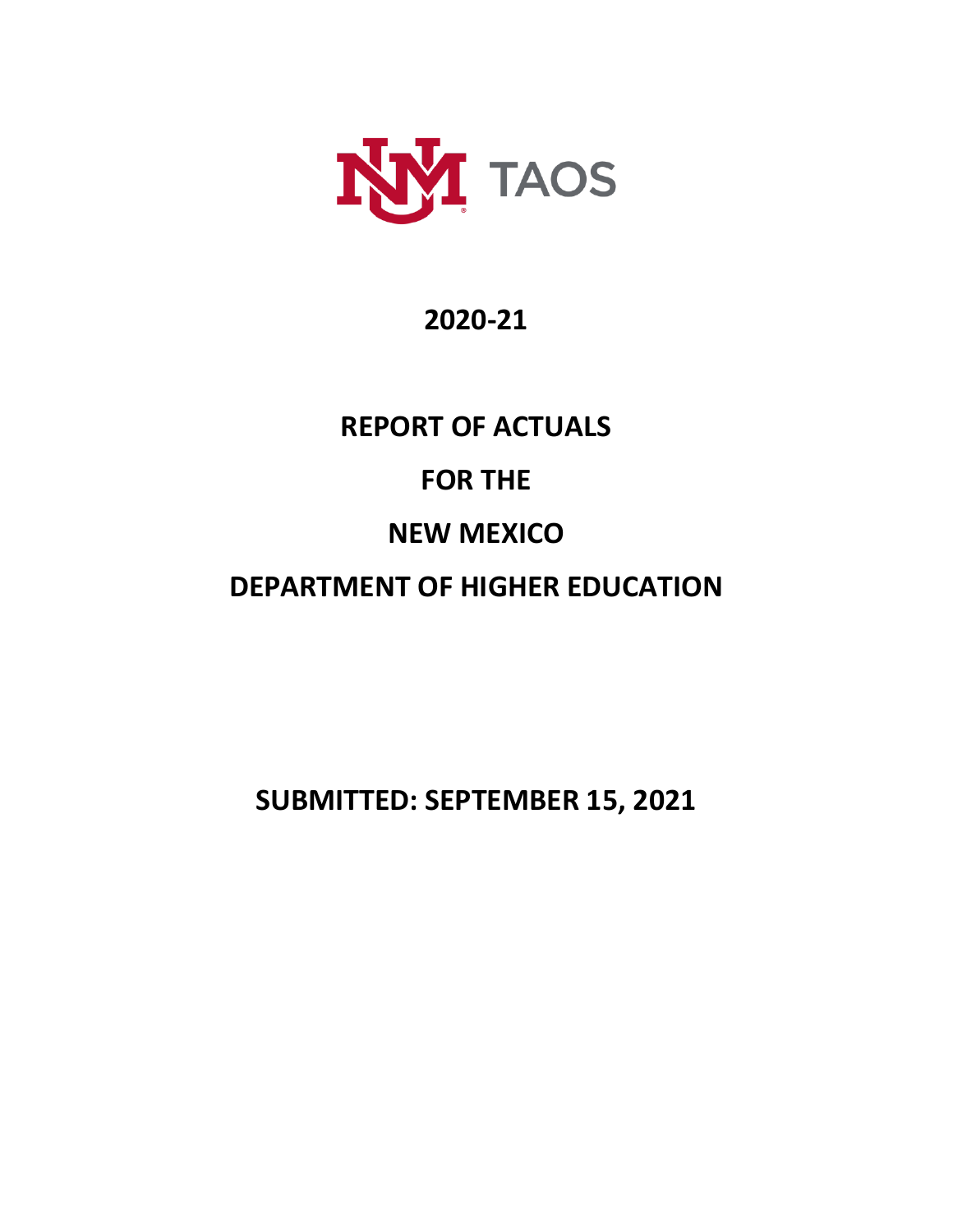

#### **Exhibit 1 - UNM TAOS Campus Summary of Current and Plant Funds**

| Original    | <b>Revised</b>   |                     |
|-------------|------------------|---------------------|
| Budget 2021 | Budget 2021      | <b>Actuals 2021</b> |
| PERIOD 14   | <b>PERIOD 14</b> | <b>PERIOD 14</b>    |

|                                |                                   |             |           |                      |           | Unrestricted Restricted Unrestricted Restricted Unrestricted | Restricted   |
|--------------------------------|-----------------------------------|-------------|-----------|----------------------|-----------|--------------------------------------------------------------|--------------|
| Revenues                       | <b>Instruction and General</b>    | 7.892.872   | 858,248   | 7,566,479            | 115,716   | 7,806,967.35                                                 | 80,876.00    |
|                                | Student Social and Cultural Ex 15 | 55,000      |           | 55,000               |           | 38,774.79                                                    | .00          |
|                                | Research Ex 16                    |             | 545.945   | $\Omega$             | 580,945   | .00                                                          | 589,906.00   |
|                                | Public Service Ex 17              | 287,500     | 3,000,000 | 321,800              | 3,000,000 | 350,752.16                                                   | 2,325,613.00 |
|                                | Student Aid Ex 19                 | $\Omega$    |           | $\Omega$             |           | 5.515.58                                                     | .00          |
|                                | Auxiliaries Ex 20                 | 40,000      |           | 40,000               |           | 18,713.36                                                    | .00          |
| <b>Subtotal Current Funds</b>  |                                   | 8,275,372   | 4,404,193 | 7,983,279            | 3,696,661 | 8,220,723.24 2,996,395.00                                    |              |
| <b>TOTAL Revenues</b>          |                                   | 8.275.372   | 4,404,193 | 7,983,279            | 3,696,661 | 8,220,723.24 2,996,395.00                                    |              |
| Beginning Balance              | <b>Instruction and General</b>    | 4, 171, 754 |           | 5,816,340            |           | 5,816,340.19                                                 | .00          |
|                                | Student Social and Cultural Ex 15 | 154,592     |           | 165,547              |           | 165,547.13                                                   | .00          |
|                                | Research Ex 16                    | $\Omega$    |           | $\Omega$             |           | .00                                                          | .00          |
|                                | Public Service Ex 17              | 282,808     |           | 497,029              |           | 497,029.38                                                   | .00          |
|                                | Student Aid Ex 19                 | 153,389     |           | 213,151              |           | 213, 151. 33                                                 | .00          |
|                                | Auxiliaries Ex 20                 | 79,071      |           | 81,014               |           | 81,014.22                                                    | .00          |
| <b>Subtotal Current Funds</b>  |                                   | 4,841,614   |           | 6,773,081            |           | 6,773,082.25                                                 | .00          |
| <b>TOTAL Beginning Balance</b> |                                   | 4,841,614   |           | 6,773,081            |           | 6,773,082.25                                                 | .00          |
| <b>Total Available</b>         | <b>Instruction and General</b>    | 12,064,626  | 858,248   | 13,382,819           | 115,716   | 13,623,307.54                                                | 80,876.00    |
|                                | Student Social and Cultural Ex 15 | 209,592     |           | 220,547              |           | 204,321.92                                                   | .00          |
|                                | Research Ex 16                    | $\Omega$    | 545,945   | $\Omega$             | 580,945   | .00                                                          | 589,906.00   |
|                                | Public Service Ex 17              | 570,308     | 3,000,000 | 818,829              | 3,000,000 | 847,781.54                                                   | 2,325,613.00 |
|                                | Student Aid Ex 19                 | 153,389     |           | 213,151              |           | 218,666.91                                                   | .00          |
|                                | Auxiliaries Ex 20                 | 119,071     |           | 121,014              |           | 99,727.58                                                    | .00          |
| <b>Subtotal Current Funds</b>  |                                   | 13,116,986  | 4,404,193 | 14,756,360           |           | 3,696,661 14,993,805.49 2,996,395.00                         |              |
| <b>TOTAL Total Available</b>   |                                   | 13,116,986  |           | 4,404,193 14,756,360 |           | 3,696,661 14,993,805.49 2,996,395.00                         |              |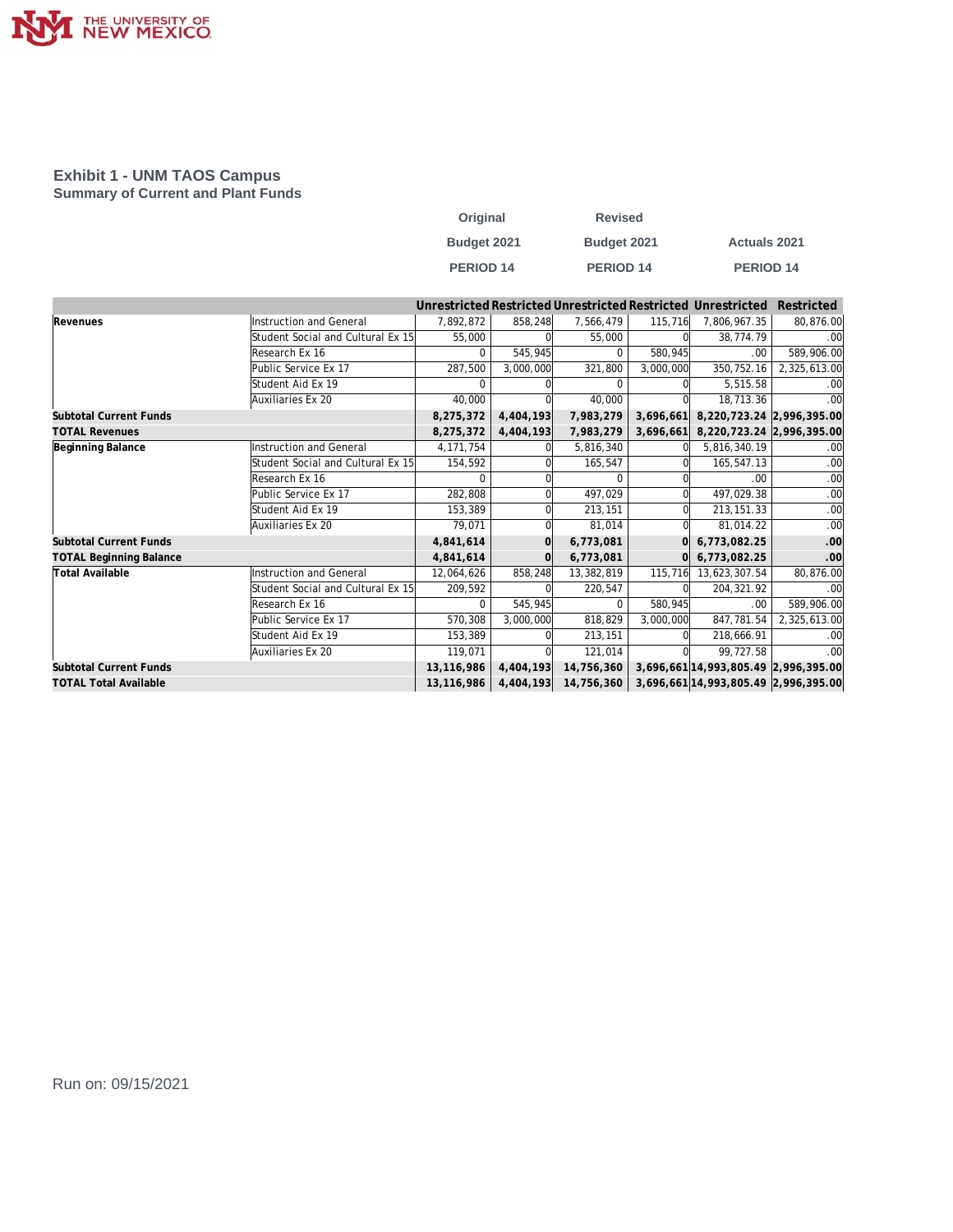

#### **Exhibit 1 - UNM TAOS Campus Summary of Current and Plant Funds**

| Original         | <b>Revised</b> |                     |
|------------------|----------------|---------------------|
| Budget 2021      | Budget 2021    | <b>Actuals 2021</b> |
| <b>PERIOD 14</b> | PERIOD 14      | <b>PERIOD 14</b>    |

|                                   |                                   |              |           |               |           | Unrestricted Restricted Unrestricted Restricted Unrestricted | Restricted   |
|-----------------------------------|-----------------------------------|--------------|-----------|---------------|-----------|--------------------------------------------------------------|--------------|
| Expenditures                      | <b>Instruction and General</b>    | 8,338,596    | 858,248   | 8,269,696     | 115,716   | 6,841,079.92                                                 | 80,876.00    |
|                                   | Student Social and Cultural Ex 15 | 55,000       |           | 55,000        |           | 44,701.81                                                    | .00          |
|                                   | Research Ex 16                    | <sup>n</sup> | 545.945   | $\Omega$      | 580.945   | .00                                                          | 589,906.00   |
|                                   | Public Service Ex 17              | 287,500      | 3,000,000 | 425,472       | 3,000,000 | 394,969.39                                                   | 2,325,613.00 |
|                                   | Student Aid Ex 19                 | 84,145       |           | 84,145        |           | 21.781.92                                                    | .00          |
|                                   | Auxiliaries Ex 20                 | 40.000       |           | 40.000        |           | 22,361.20                                                    | .00          |
| <b>Subtotal Current Funds</b>     |                                   | 8,805,241    | 4,404,193 | 8,874,313     | 3,696,661 | 7,324,894.24 2,996,395.00                                    |              |
| <b>TOTAL Expenditures</b>         |                                   | 8,805,241    | 4,404,193 | 8,874,313     | 3,696,661 | 7,324,894.24 2,996,395.00                                    |              |
| Transfers                         | Instruction and General           | (154, 276)   |           | (1, 329, 276) |           | (1, 319, 276.00)                                             | .00          |
|                                   | Research Ex 16                    | $\Omega$     |           |               |           | .00                                                          | .00          |
|                                   | Public Service Ex 17              | $\Omega$     |           | $\Omega$      |           | .00                                                          | .00          |
|                                   | Student Aid Ex 19                 | 84,145       |           | 84,145        |           | 82,805.00                                                    | .00          |
| <b>Subtotal Current Funds</b>     |                                   | (70, 131)    |           | (1, 245, 131) |           | 0(1, 236, 471.00)                                            | .00          |
| <b>TOTAL Transfers</b>            |                                   | (70, 131)    |           | (1, 245, 131) |           | 0(1, 236, 471.00)                                            | .00          |
| Ending Balance                    | <b>Instruction and General</b>    | 3,571,754    |           | 3,783,847     |           | 5,462,951.62                                                 | .00          |
|                                   | Student Social and Cultural Ex 15 | 154,592      |           | 165,547       |           | 159,620.11                                                   | .00          |
|                                   | Research Ex 16                    | $\Omega$     |           | $\Omega$      |           | .00                                                          | .00          |
|                                   | Public Service Ex 17              | 282,808      |           | 393,357       |           | 452,812.15                                                   | .00          |
|                                   | Student Aid Ex 19                 | 153,389      |           | 213,151       |           | 279,689.99                                                   | .00          |
|                                   | Auxiliaries Ex 20                 | 79,071       |           | 81,014        |           | 77,366.38                                                    | .00          |
| <b>Subtotal Current Funds</b>     |                                   | 4,241,614    |           | 4,636,916     |           | 6,432,440.25                                                 | .00          |
| <b>TOTAL Ending Balance</b>       |                                   | 4,241,614    |           | 4,636,916     |           | 0 6,432,440.25                                               | .00          |
| Total Expenditures, Transfers and |                                   | 13,116,986   | 4,404,193 | 14,756,360    |           | 3,696,661 14,993,805.49 2,996,395.00                         |              |
| Balances                          |                                   |              |           |               |           |                                                              |              |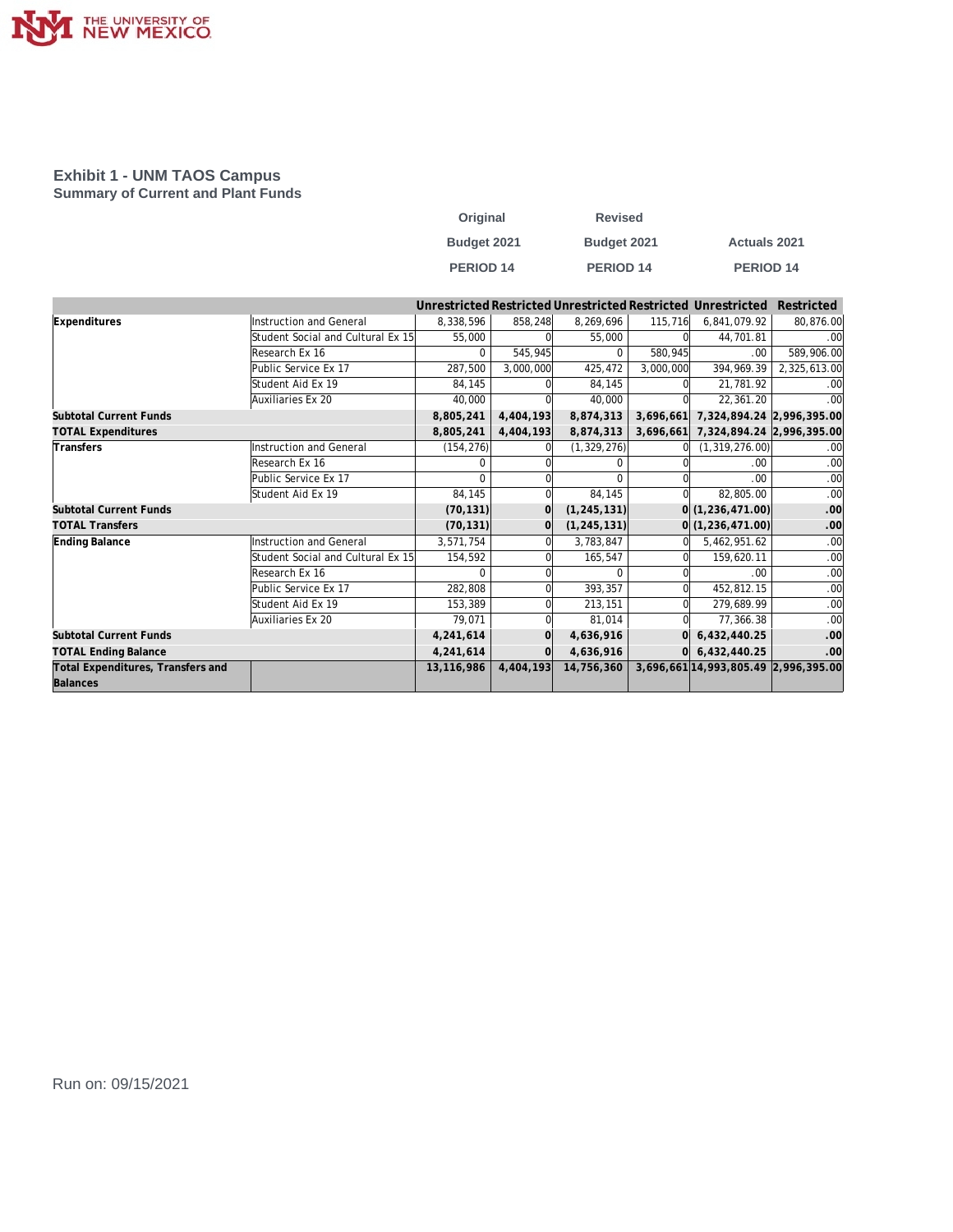

#### **Exhibit 1a - UNM Taos Campus - Detail of Transfers**

|                                                   | <b>Original Budget</b> | <b>Revised Budget</b> | <b>Actuals</b> |
|---------------------------------------------------|------------------------|-----------------------|----------------|
|                                                   | FY 2021                | FY 2021               | FY 2021        |
| A. TOTAL TO (FROM) INSTRUCTION & GENERAL:         | (154, 276)             | (1,329,276)           | (1,319,276)    |
| <b>NON-MANDATORY TRANSFERS:</b>                   |                        |                       |                |
| STUDENT SOCIAL CULTURAL                           | 0                      | 0                     | 0              |
| <b>PUBLIC SERVICE</b>                             | $\Omega$               | 0                     | 0              |
| <b>INTERNAL SERVICES</b>                          | $\Omega$               | 0                     | 0              |
| STUDENT AID GRANTS AND STIPENDS                   | $\mathbf 0$            | 0                     | 0              |
| <b>AUXILIARIES</b>                                | $\mathbf 0$            | 0                     | 0              |
| <b>MAIN CAMPUS</b>                                | $\mathbf 0$            | 10,000                | 0              |
| HEALTH SCIENCE CENTER                             | $\mathbf 0$            | 0                     | 20,000         |
| PLANT FUND MINOR/MAJOR                            | $\mathbf 0$            | (1, 185, 000)         | (1, 185, 000)  |
| RENEWAL/REPLACEMENT                               | $\mathbf 0$            | 0                     | 0              |
| <b>RESTRICTED I&amp;G</b>                         | 0                      | 0                     | 0              |
| <b>RESTRICTED PUBLIC SERVICE</b>                  | 0                      | 0                     | 0              |
| RESTRICTED STUDENT AID                            | $\mathbf 0$            | 0                     | 0              |
| <b>ENDOWMENTS</b>                                 | $\mathbf 0$            | 0                     | 0              |
| <b>AGENCY FUND</b>                                | 0                      | 0                     | $\Omega$       |
| <b>TOTAL NON-MANDATORY TRANSFERS</b>              | $\mathbf{0}$           | (1, 175, 000)         | (1, 165, 000)  |
| <b>REQUIRED TRANSFERS:</b>                        |                        |                       |                |
| STUDENT AID GRANTS AND STIPENDS-3%                | (79, 145)              | (79, 145)             | (79, 145)      |
| RENEWAL/REPLACEMENT - BR&R                        | (44, 994)              | (44, 994)             | (44, 994)      |
| PLANT FUND MINOR - ER&R                           | (30, 137)              | (30, 137)             | (30, 137)      |
| <b>TOTAL REQUIRED TRANSFERS</b>                   | (154, 276)             | (154, 276)            | (154, 276)     |
| <b>B. TOTAL TO (FROM) STUDENT SOCIAL CULTURAL</b> | 0                      | 0                     | 0              |
| 1&6                                               | 0                      | 0                     | 0              |
| RENEWAL & REPLACEMENT                             | $\Omega$               | 0                     | 0              |
| C. TOTAL TO (FROM) RESEARCH                       | $\mathbf 0$            | 0                     | 0              |
| D. TOTAL TO (FROM) PUBLIC SERVICE                 | 0                      | 0                     | 0              |
| 1&6                                               | 0                      | $\Omega$              | 0              |
|                                                   |                        |                       |                |
| <b>E. TOTAL TO (FROM) INTERNAL SERVICE</b>        | 0                      | 0                     | 0              |
| PLANT FUND MINOR/MAJOR                            | 0                      | 0                     | 0              |
|                                                   |                        |                       |                |
| F. TOTAL TO (FROM) STUDENT AID/GRANTS STIPENDS    | 84,145                 | 84,145                | 82,805         |
| 1&6                                               | 79,145                 | 79,145                | 79,145         |
| <b>ENDOWMENTS</b>                                 | 5,000                  | 5,000                 | 3,660          |
| <b>G. TOTAL TO (FROM) AUXILARIES</b>              | 0                      | 0                     | 0              |
|                                                   |                        |                       |                |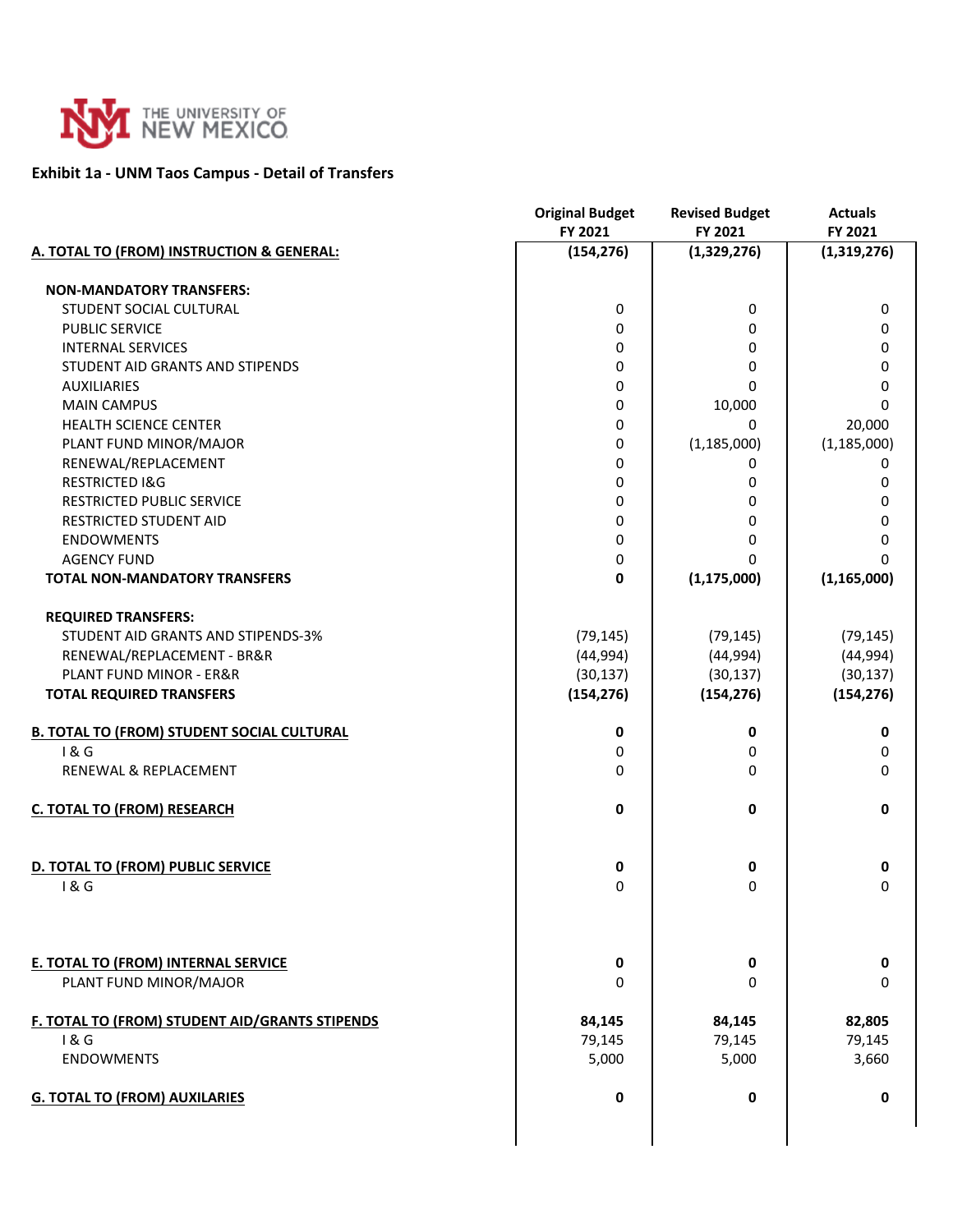| H. TOTAL TO (FROM) MAIN CAMPUS CURRENT FUND<br><b>TAOS I&amp;G</b>                 | 0<br>0             | (10,000)<br>(10,000)   | 0<br>0                 |
|------------------------------------------------------------------------------------|--------------------|------------------------|------------------------|
| H. TOTAL TO (FROM) HEALTH SIENCE CENTER CAMPUS CURRENT FUND<br><b>TAOS I&amp;G</b> | 0<br>$\mathbf 0$   | 0<br>0                 | (20,000)<br>(20,000)   |
| <b>I. TOTAL TO (FROM) PLANT FUND MINOR/MAJOR</b><br><b>TAOS I&amp;G</b>            | 30,137<br>30,137   | 1,215,137<br>1,215,137 | 1,215,137<br>1,215,137 |
| J. TOTAL TO (FROM) RENEWAL & REPLACEMENT<br><b>TAOS I&amp;G</b>                    | 44,994<br>44,994   | 44,994<br>44,994       | 44,994<br>44,994       |
| <b>K. TOTAL TO (FROM) ENDOWMENTS</b><br>TAOS STUDENT AID GRANTS/STIPENDS           | (5,000)<br>(5,000) | (5,000)<br>(5,000)     | (3,660)<br>(3,660)     |
| L. TOTAL TO (FROM) AGENCY FUND                                                     | 0                  | 0                      | 0                      |
| M. TOTAL TO (FROM) RESTRICTED I&G                                                  | 0                  | 0                      | 0                      |
| N. TOTAL TO (FROM) RESTRICTED RESEARCH<br><b>TAOS I&amp;G</b>                      | 0<br>0             | 0<br>0                 | 0<br>0                 |
| <b>O. TOTAL TO (FROM) RESTRICTED PUBLIC SERVICE</b><br><b>TAOS I&amp;G</b>         | 0                  | 0                      | 0                      |
| P. TOTAL TO (FROM) RESTRICTED STUDENT AID                                          | 0                  | 0                      | 0                      |
| <b>NET TRANSFER TO OR (FROM):</b>                                                  |                    |                        |                        |
| INSTR. & GEN'L<br>STU SOC & CULT DEV ACT                                           | (154, 276)<br>0    | (1,329,276)<br>0       | (1,319,276)<br>0       |
| <b>RESEARCH</b>                                                                    | 0                  | 0                      | 0                      |
| PUBLIC SERVICE                                                                     | 0                  | 0                      | 0                      |
| INTERNAL SERVICE DEPART                                                            | 0                  | 0                      | 0                      |
| STU AID GRANTS & STIPENDS                                                          | 84,145             | 84,145                 | 82,805                 |
| <b>AUXILIARY ENTERPRISES</b>                                                       | 0                  | 0                      | 0                      |
| NET TRANSFERS TO (FROM) CURRENT FUND UNRESTR. Exh 1                                | (70, 131)          | (1, 245, 131)          | (1, 236, 471)          |
| <b>MAIN CAMPUS CURRENT FUND</b>                                                    | 0                  | (10,000)               | 0                      |
| HEALTH SIENCE CENTER CAMPUS CURRENT FUND                                           | 0                  | 0                      | (20,000)               |
| PLANT FUNDS CAPITAL OUTLAY (EXH. I)                                                | 30,137             | 1,215,137              | 1,215,137              |
| RENEWALS & REPLACEMENTS (EXH. II)                                                  | 44,994             | 44,994                 | 44,994                 |
| <b>ENDOWMENTS</b>                                                                  | (5,000)            | (5,000)                | (3,660)                |
| <b>AGENCY FUND</b>                                                                 | 0                  | 0                      | 0                      |
| <b>TAOS RESTRICTED I&amp;G</b>                                                     | 0                  | 0                      | 0                      |
| <b>TAOS RESTRICTED RESEARCH</b>                                                    | 0                  | 0                      | 0                      |
| TAOS RESTRICTED PUBLIC SERVICE                                                     | 0                  | 0                      | 0                      |
| TAOS RESTRICTED STUDENT AID GRANTS/STIPENDS<br><b>GRAND TOTAL NET TRANSFERS</b>    | 0<br>0             | 0<br>0                 | 0<br>0                 |
|                                                                                    |                    |                        |                        |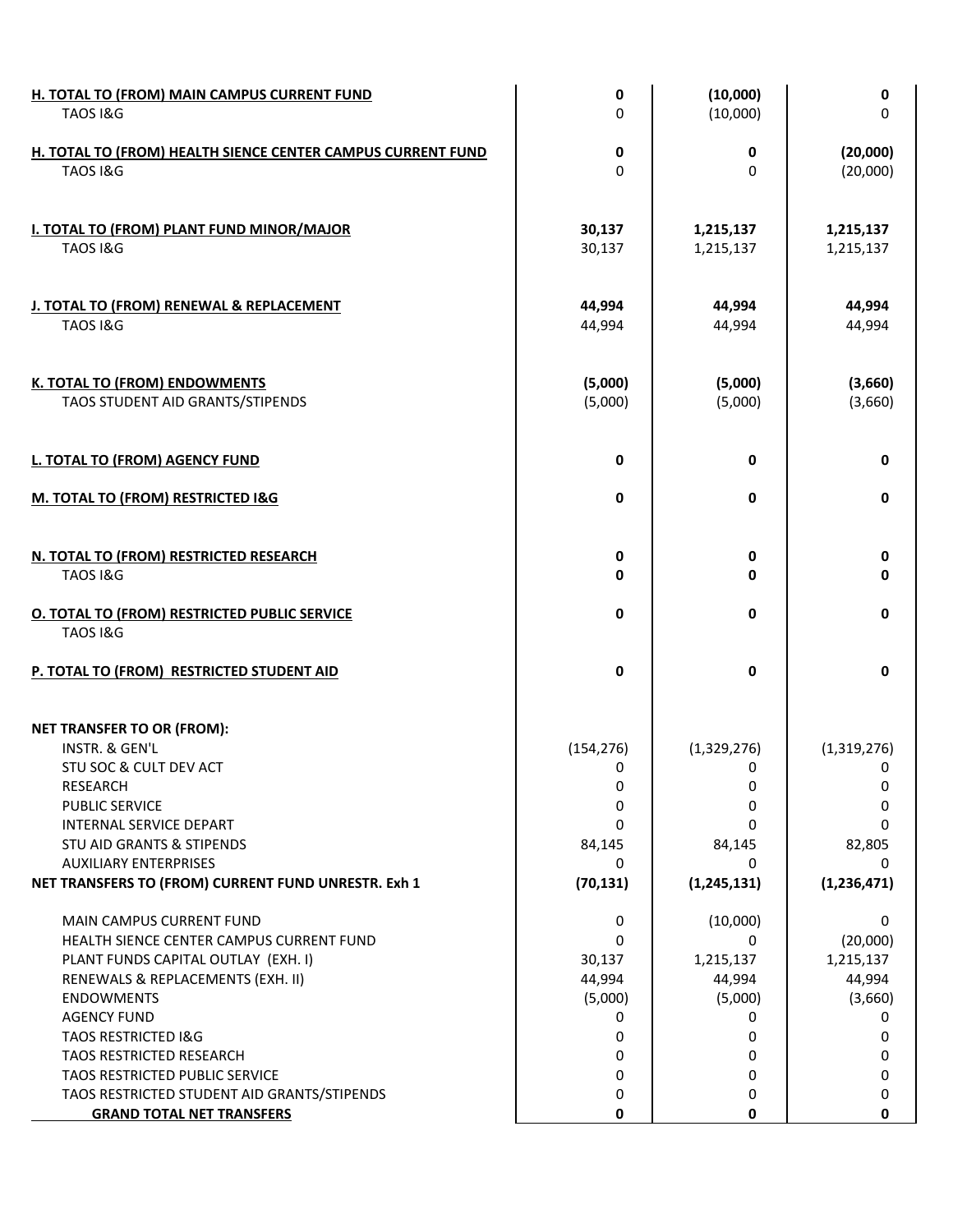

#### **Exhibit 2 - UNM TAOS Campus Summary of Instruction and General**

| Original         | <b>Revised</b> |                      |
|------------------|----------------|----------------------|
| Budget 2021      | Budget 2021    | <b>Actuals 2021</b>  |
| <b>PERIOD 14</b> | PERIOD 14      | PERIOD <sub>14</sub> |

|                                        |                                    |             |         |             |                | Unrestricted Restricted Unrestricted Restricted Unrestricted Restricted |              |
|----------------------------------------|------------------------------------|-------------|---------|-------------|----------------|-------------------------------------------------------------------------|--------------|
| <b>Revenues</b>                        | TUITION AND FEES                   | 1,032,515   |         | 910,015     |                | 917,238                                                                 | <sup>0</sup> |
|                                        | STATE APPROPRIATIONS               | 4,276,700   |         | 3,878,522   |                | 3,878,522                                                               | $\Omega$     |
|                                        | LOCAL APPROPRIATIONS               | 2,183,657   |         | 2, 183, 657 |                | 2,375,096                                                               | $\Omega$     |
|                                        | FEDERAL GRANTS AND CONTRACTS       |             | 838,288 | 173,285     | 95,756         | 174,213                                                                 | 69,719       |
|                                        | STATE GRANTS AND CONTRACTS         |             | 19,960  |             | 19,960         | $\Omega$                                                                | 11,157       |
|                                        | SALES AND SERVICES                 | 125,000     |         | 146,000     |                | 132,918                                                                 |              |
|                                        | <b>OTHER SOURCES</b>               | 275,000     |         | 275,000     |                | 328,980                                                                 | $\Omega$     |
| <b>Total Revenues</b>                  |                                    | 7,892,872   | 858,248 | 7,566,479   | 115,716        | 7,806,967                                                               | 80,876       |
| <b>Beginning Balance</b>               | <b>RESERVES</b>                    | 4, 171, 754 | 01      | 5,816,340   |                | 5,816,340                                                               | $\Omega$     |
| <b>Total Available</b>                 |                                    | 12,064,626  | 858,248 | 13,382,819  | 115,716        | 13,623,307                                                              | 80,876       |
| <b>Expenditures</b>                    | <b>INSTRUCTION</b>                 | 3,032,345   | 811,558 | 2,884,664   | 69,026         | 2,534,056                                                               | 62,390       |
|                                        | <b>ACADEMIC SUPPORT</b>            | 734,124     | 19,012  | 718,890     | 19,012         | 513,673                                                                 | 6,336        |
|                                        | STUDENT SERVICES                   | 808,390     | 13,540  | 792,775     | 13,540         | 703,602                                                                 | 10,745       |
|                                        | <b>INSTITUTIONAL SUPPORT</b>       | 2,680,143   | 14,138  | 2,802,763   | 14,138         | 2,174,742                                                               | 1,405        |
|                                        | OPERATION AND MAINTENANCE OF PLANT | 1,083,594   |         | 1,070,604   |                | 915,006                                                                 |              |
| <b>Total Expenditures</b>              |                                    | 8,338,596   | 858,248 | 8,269,696   | 115,716        | 6,841,079                                                               | 80,876       |
| <b>Transfers (IN) or OUT TRANSFERS</b> |                                    | 154,276     |         | 1,329,276   |                | 1,319,276                                                               | 01           |
| <b>Ending Balance</b>                  |                                    | 3,571,754   | 0       | 3,783,847   | $\overline{0}$ | 5,462,952                                                               | $\mathbf 0$  |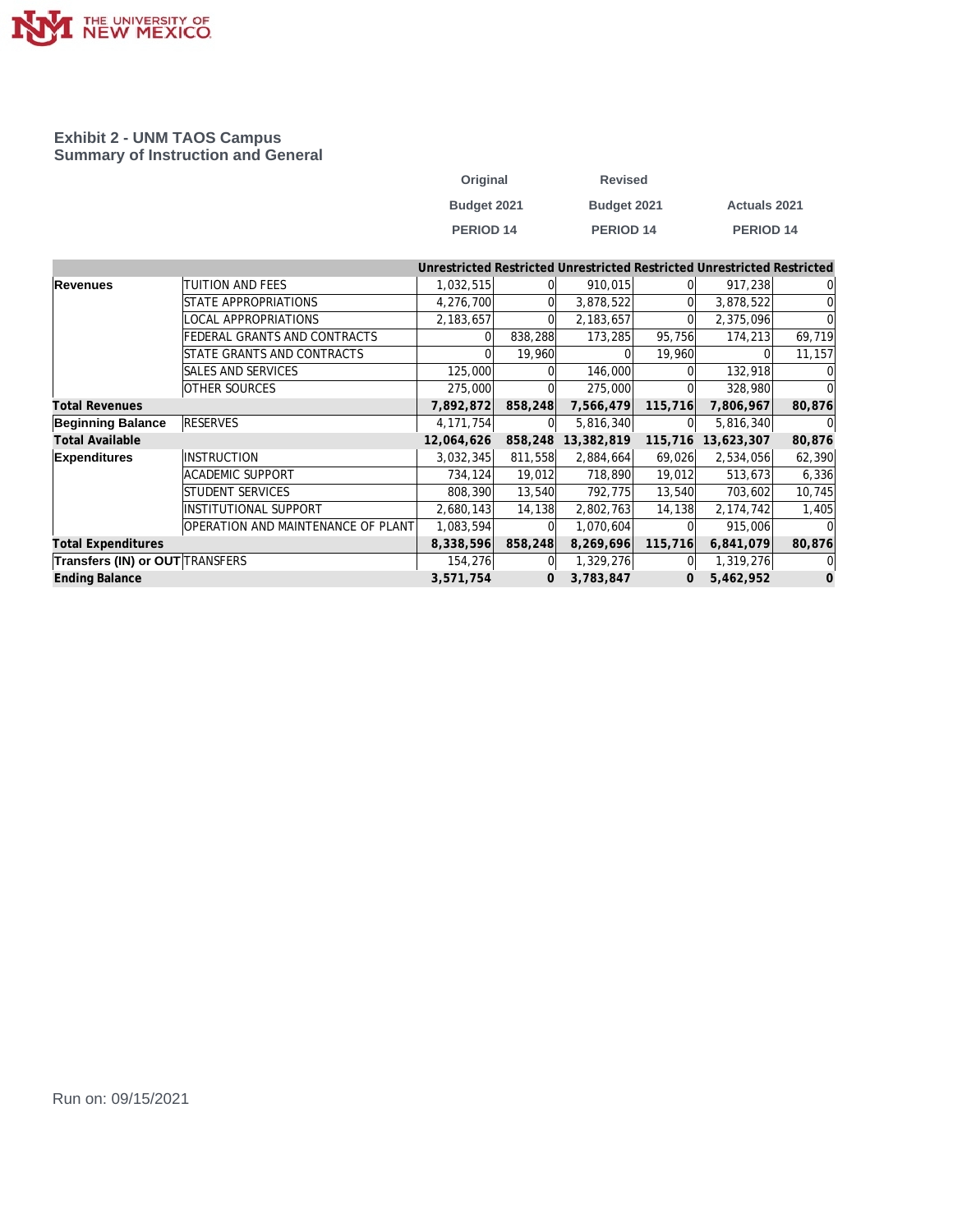

#### **Exhibit 3 - UNM TAOS Campus**

**Student Tuition and Misc. Fees for Instruction and General**

| Original  | <b>Revised</b>                       |                      |
|-----------|--------------------------------------|----------------------|
|           | Budget 2021 Budget 2021 Actuals 2021 |                      |
| PERIOD 14 | PERIOD <sub>14</sub>                 | PERIOD <sub>14</sub> |

|                                     |                         |                         |                                       | Unrestricted Unrestricted Unrestricted |           |            |
|-------------------------------------|-------------------------|-------------------------|---------------------------------------|----------------------------------------|-----------|------------|
| <b>TUITION</b>                      | Regular Academic        | Resident Ft             | Fall                                  | 245,000                                | 183,750   | 144,075    |
|                                     |                         |                         | Spring                                | 245,000                                | 183,750   | 135,375    |
|                                     |                         |                         | Summer                                | 12,500                                 | 12,500    | 17,138     |
|                                     |                         | <b>Resident Pt</b>      | <b>Fall</b>                           | 391,139                                | 391,139   | 327,026    |
|                                     |                         |                         | Spring                                | 330,426                                | 330,426   | 285,000    |
|                                     |                         |                         | lSummer                               | 12,500                                 | 12,500    | 34,988     |
|                                     |                         | Nonresident Ft          | Fall                                  | 15,000                                 | 15,000    | 11,700     |
|                                     |                         |                         | Spring                                | 10,000                                 | 10,000    | 18,720     |
|                                     |                         | Nonresident Pt          | Fall                                  | 15,000                                 | 15,000    | 11,895     |
|                                     |                         |                         | Spring                                | 20,000                                 | 20,000    | 12,675     |
|                                     |                         | Uncollectible           | Fall                                  | $\Omega$                               | $\Omega$  | (25, 301)  |
|                                     |                         | Tuition                 |                                       |                                        |           |            |
|                                     |                         |                         | Spring                                | $\Omega$                               | $\Omega$  | (22, 966)  |
|                                     |                         | <b>Tuition Waivers</b>  | Fall                                  | (240,000)                              | (240,000) | (123, 619) |
|                                     |                         | and Adjustments         |                                       |                                        |           |            |
|                                     |                         |                         | Spring                                | (190,000)                              | (190,000) | (89, 873)  |
|                                     |                         |                         | Summer                                | $\Omega$                               | $\Omega$  | (5, 109)   |
| Subtotal Regular Academic           |                         |                         |                                       | 866,565                                | 744,065   | 731,723    |
| <b>Total TUITION</b>                |                         |                         |                                       | 866,565                                | 744,065   | 731,723    |
| FEES                                | <b>Application Fees</b> | <b>Application Fees</b> | Application Fees                      | 1,000                                  | 1,000     | 60         |
|                                     | Course Lab Fees         | Course Lab Fees         | Course Lab Fees                       | 128,000                                | 128,000   | 147,648    |
|                                     | Library Fines           | Library Fines           | <b>Library Fines</b>                  | $\Omega$                               | $\Omega$  | 3,850      |
|                                     | Other Student Fees      |                         | Other Student Fees Other Student Fees | 36,950                                 | 36,950    | 33,958     |
| <b>Total FEES</b>                   |                         |                         |                                       | 165,950                                | 165,950   | 185,515    |
| <b>GRAND TOTAL TUITION AND FEES</b> |                         |                         |                                       | 1,032,515                              | 910,015   | 917,238    |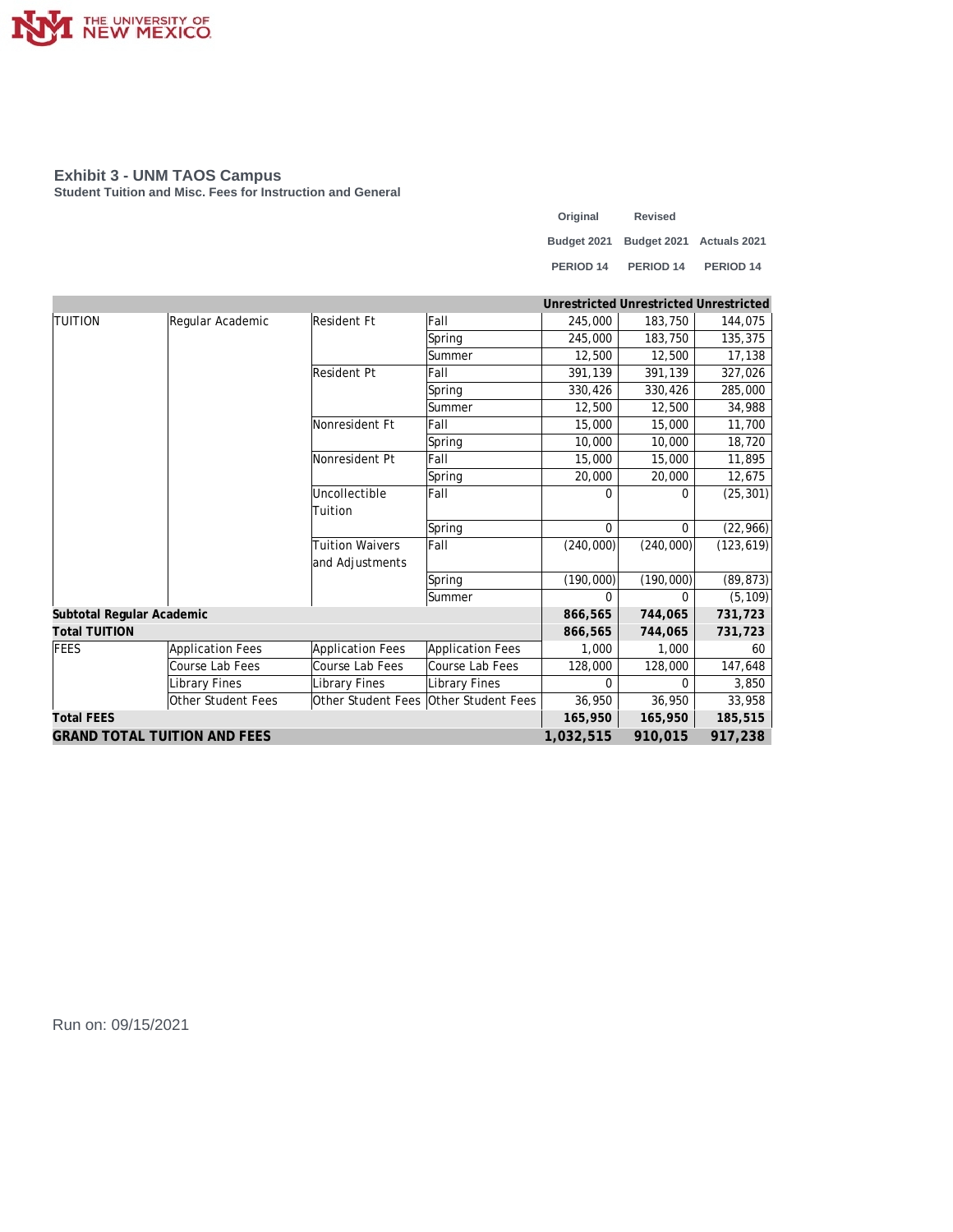

#### **Exhibit 4 - UNM TAOS Campus**

**Governmental Appropriations for Instruction and General**

| Original    | <b>Revised</b> |                     |
|-------------|----------------|---------------------|
| Budget 2021 | Budget 2021    | <b>Actuals 2021</b> |
| PERIOD 14   | PERIOD 14      | <b>PERIOD 14</b>    |

|                                              |                 | Unrestricted Restricted Unrestricted Restricted Unrestricted Restricted |           |           |   |
|----------------------------------------------|-----------------|-------------------------------------------------------------------------|-----------|-----------|---|
| LOCAL APPROPRIATIONS Local District Tax Levy |                 | 2.183.657                                                               | 2,183,657 | 2.375.096 | 0 |
| STATE APPROPRIATIONS Regular                 |                 | 4.052.900                                                               | 3.668.122 | 3.668.122 |   |
|                                              | Regular-Nursing | 223,800                                                                 | 210,400   | 210,400   |   |
| <b>Total Governmental Appropriations</b>     |                 | 6,460,357                                                               | 6,062,179 | 6,253,618 |   |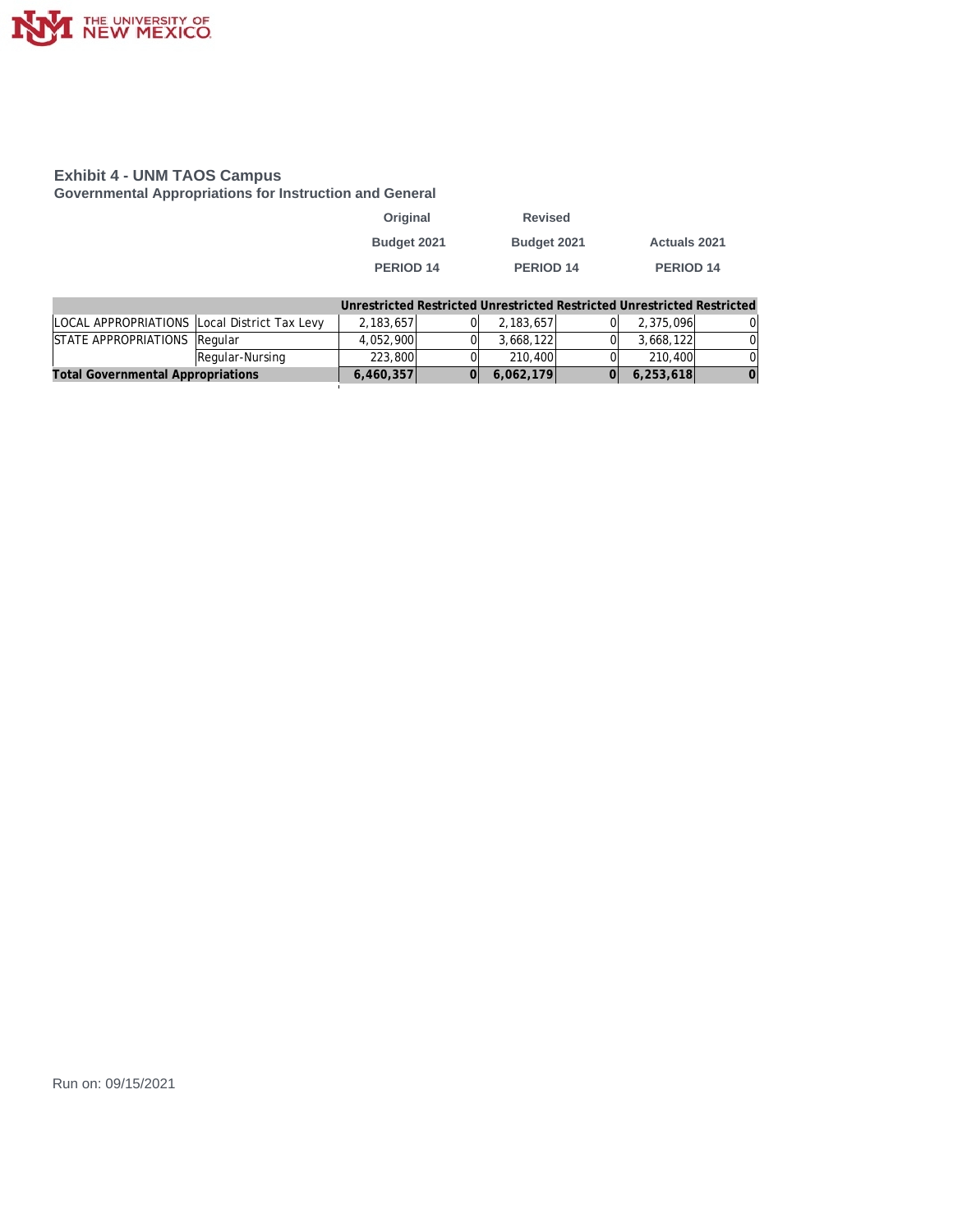

#### **Exhibit 5 - UNM TAOS Campus**

**Governmental Grants and Contracts for Instruction and General**

| Original    | <b>Revised</b> |                     |
|-------------|----------------|---------------------|
| Budget 2021 | Budget 2021    | <b>Actuals 2021</b> |
| PERIOD 14   | PERIOD 14      | PERIOD 14           |

|                                                   |                         |    |         | Unrestricted Restricted Unrestricted Restricted Unrestricted Restricted |         |         |        |
|---------------------------------------------------|-------------------------|----|---------|-------------------------------------------------------------------------|---------|---------|--------|
| FEDERAL GRANTS AND CONTRACTS Admissions/Registrar |                         |    |         |                                                                         |         | 701     |        |
|                                                   | Business & Finance      |    |         |                                                                         |         | 70      |        |
|                                                   | Data Processing         |    |         |                                                                         |         | 34,652  |        |
|                                                   | Financial Aid           |    |         |                                                                         |         | 70      |        |
|                                                   | <b>I&amp;G Programs</b> |    | 804,600 |                                                                         | 62,068  |         | 59,339 |
|                                                   | Maintenance             |    |         |                                                                         |         | 69,303  |        |
|                                                   | Program Support         |    |         | 173,285                                                                 |         | 69,980  |        |
|                                                   | Student Services Admin  |    |         |                                                                         |         | 70      |        |
|                                                   | Workstudy               |    | 33,688  |                                                                         | 33,688  |         | 10,380 |
| STATE GRANTS AND CONTRACTS                        | Workstudy               |    | 19,960  |                                                                         | 19,960  |         | 11,157 |
| <b>Total Government Gifts and Contracts</b>       |                         | 01 | 858,248 | 173,285                                                                 | 115,716 | 174,213 | 80,876 |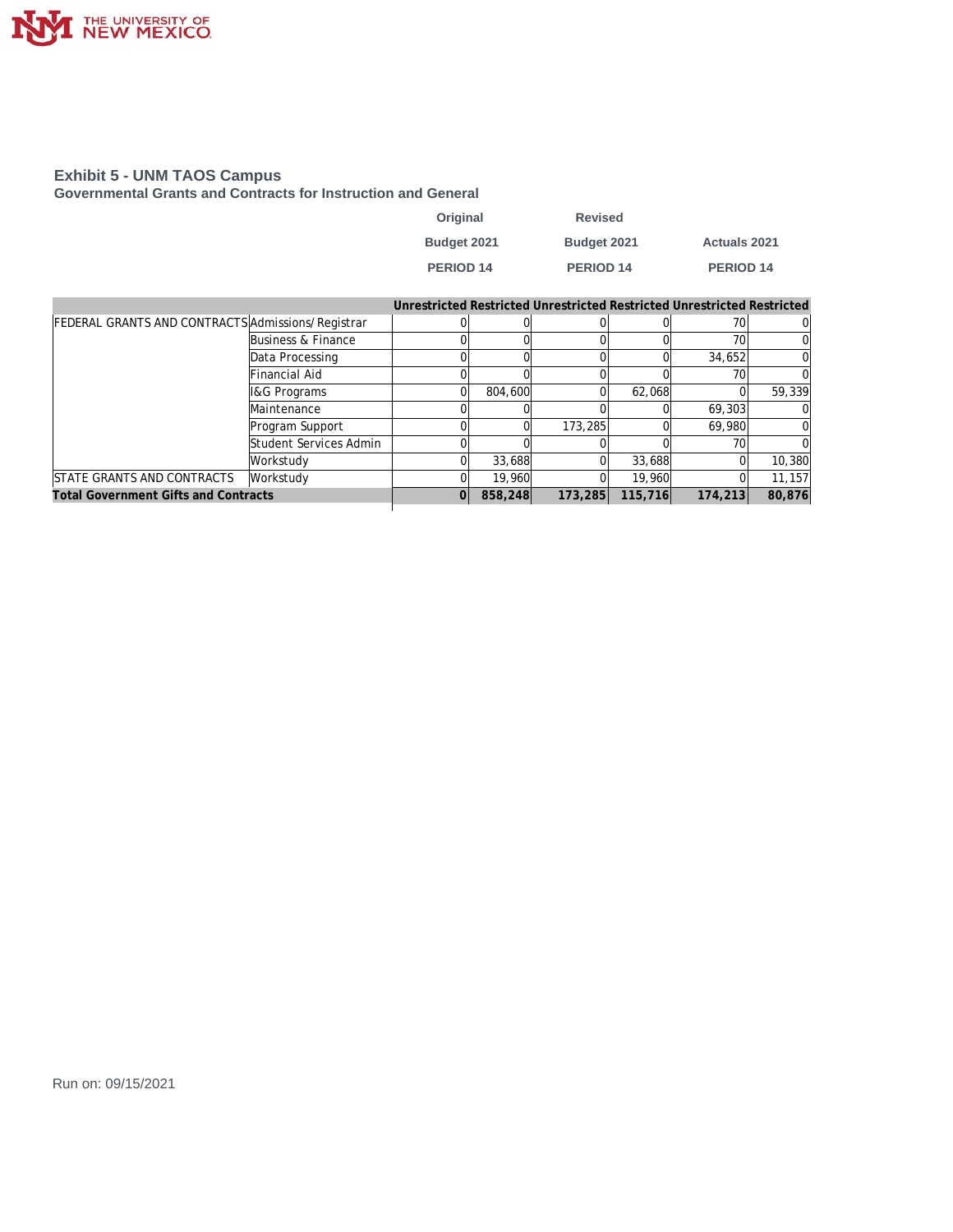

#### **Exhibit 8 - UNM TAOS Campus**

**Sales and Services of Educational Activities for Instruction and General**

| Original    | <b>Revised</b>   |                     |
|-------------|------------------|---------------------|
| Budget 2021 | Budget 2021      | <b>Actuals 2021</b> |
| PERIOD 14   | <b>PERIOD 14</b> | PERIOD 14           |

|                           |                     |         | Unrestricted Restricted Unrestricted Restricted Unrestricted Restricted |         |  |
|---------------------------|---------------------|---------|-------------------------------------------------------------------------|---------|--|
| <b>SALES AND SERVICES</b> | Community Education |         |                                                                         | 107,523 |  |
|                           | General Academic    |         | 21,000                                                                  | 22.157  |  |
|                           | <b>Instruction</b>  |         |                                                                         |         |  |
|                           | Other               | 125,000 | 125,000                                                                 | 3.238   |  |
| Total                     |                     | 125,000 | 146,000                                                                 | 132,918 |  |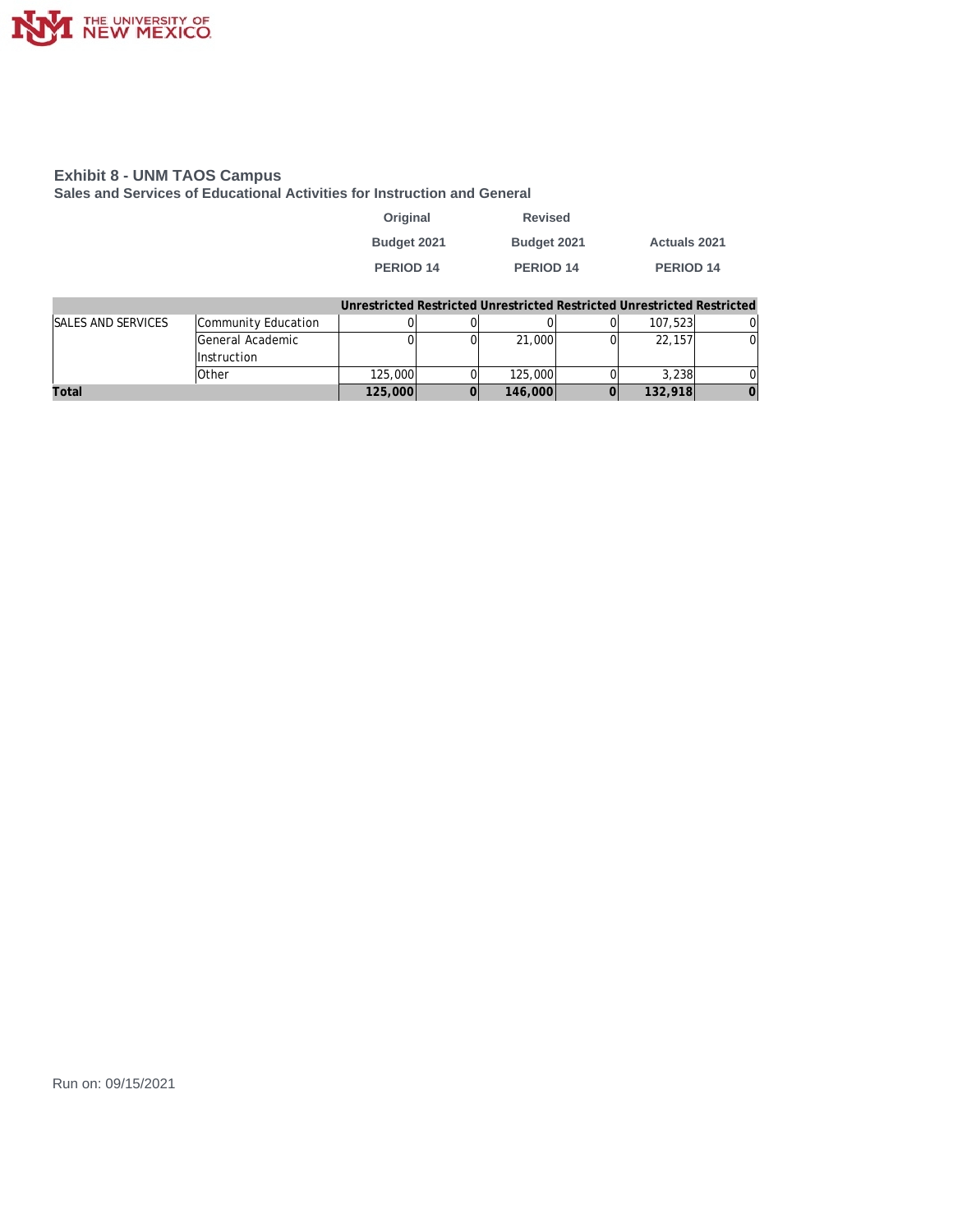

#### **Exhibit 9 - UNM TAOS Campus**

**Other Sources of Revenue for Instruction and General**

| Original             | <b>Revised</b>       |                     |
|----------------------|----------------------|---------------------|
| Budget 2021          | Budget 2021          | <b>Actuals 2021</b> |
| PERIOD <sub>14</sub> | PERIOD <sub>14</sub> | <b>PERIOD 14</b>    |
|                      |                      |                     |

|                                        |                       |         |         | Unrestricted Restricted Unrestricted Restricted Unrestricted Restricted |  |
|----------------------------------------|-----------------------|---------|---------|-------------------------------------------------------------------------|--|
| <b>OTHER SOURCES</b>                   | F and A Cost Recovery | 150,000 | 150,000 | 155,295                                                                 |  |
|                                        | Interest Income       | 125,000 | 125,000 | 89.631                                                                  |  |
|                                        | Miscellaneous         |         |         | 84,055                                                                  |  |
| <b>TOTAL Other Sources of Revenues</b> |                       | 275,000 | 275,000 | 328,980                                                                 |  |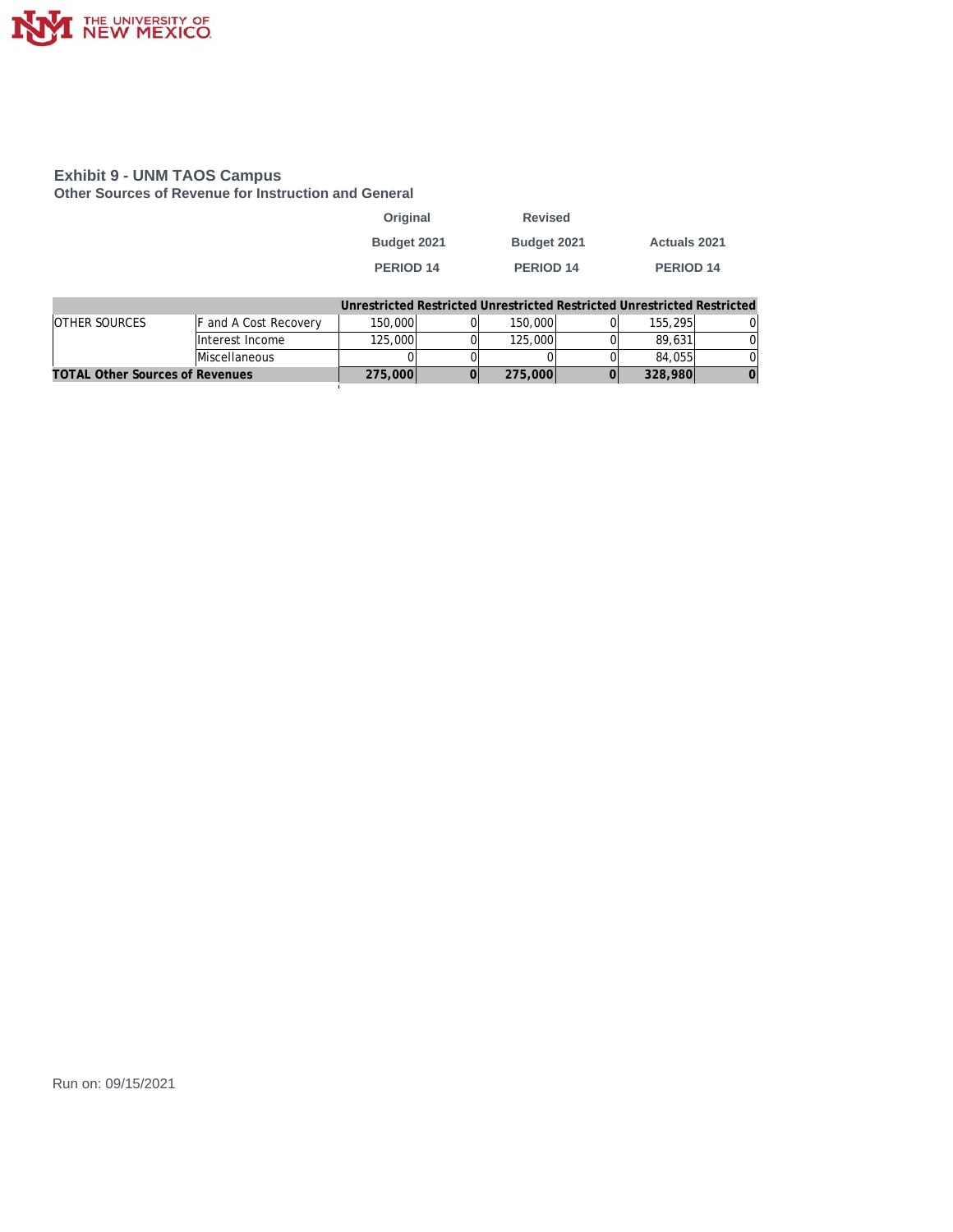

### **Exhibit 10 - UNM TAOS Campus**

**Expenditures for Instruction**

| Original         | <b>Revised</b>   |                     |
|------------------|------------------|---------------------|
| Budget 2021      | Budget 2021      | <b>Actuals 2021</b> |
| <b>PERIOD 14</b> | <b>PERIOD 14</b> | <b>PERIOD 14</b>    |

|                                           |                    |                             |           |                |                |          | Unrestricted Restricted Unrestricted Restricted Unrestricted Restricted |                  |
|-------------------------------------------|--------------------|-----------------------------|-----------|----------------|----------------|----------|-------------------------------------------------------------------------|------------------|
| Community Education                       | <b>Taos Branch</b> | Community Education         | 0         | 0              | $\overline{0}$ | 0        | 51,621.05                                                               | .00              |
| <b>Total Community Education</b>          |                    |                             | $\Omega$  | $\mathbf{0}$   | $\Omega$       | 0        | 51,621.05                                                               | .00.             |
| General Academic                          | Taos Branch        | Natural Resources/Science   |           | $\Omega$       |                | ΩI       | 12,069.87                                                               | .00 <sub>1</sub> |
| <b>Instruction</b>                        |                    |                             |           |                |                |          |                                                                         |                  |
|                                           |                    | Program Support             | 2,435,608 | $\overline{0}$ | 2,287,927      |          | $0$   2,012,319.73                                                      | .00 <sub>1</sub> |
| <b>Total General Academic Instruction</b> |                    |                             | 2,435,608 | $\mathbf{0}$   | 2,287,927      |          | 0 2,024,389.60                                                          | .00              |
| Other                                     | Taos Branch        | I&G Programs                | $\Omega$  | 804,600        |                | 62,068   |                                                                         | $.00$ 59,339.00  |
|                                           |                    | Miscellaneous               | 12,000    | $\overline{0}$ | 12,000         | 01       | 12,703.24                                                               | .00 <sub>1</sub> |
| <b>Total Other</b>                        |                    |                             | 12,000    | 804,600        | 12,000         | 62,068   | 12,703.24 59,339.00                                                     |                  |
| Items not in Exhibit                      | Fringe Benefits    | Accrued Annual Leave        | $\Omega$  | 0              |                | 0l       | 3,499.86                                                                | .00 <sub>1</sub> |
|                                           |                    | <b>Fica</b>                 | 158,619   | 0              | 158,619        | 0l       | 100,797.53                                                              | .00 <sub>1</sub> |
|                                           |                    | Group Insurance             | 110,225   | $\Omega$       | 110,225        | $\Omega$ | 113,916.54                                                              | .00 <sub>1</sub> |
|                                           |                    | Other Staff Benefits        | 66,863    | $\Omega$       | 66,863         | $\Omega$ | 44,963.12                                                               | .00 <sub>1</sub> |
|                                           |                    | <b>Retirement</b>           | 228,071   | 0              | 228,071        | $\Omega$ | 179,246.92                                                              | .00 <sub>1</sub> |
|                                           |                    | Unemployment                | 20,959    | $\Omega$       | 20,959         | $\Omega$ | 1,320.98                                                                | .00 <sub>1</sub> |
|                                           |                    | Compensation                |           |                |                |          |                                                                         |                  |
|                                           |                    | <b>Workers Compensation</b> | $\Omega$  | $\Omega$       |                | 0l       | 1,597.53                                                                | .00              |
| Fringe Benefits<br>Sub-Total:             |                    |                             | 584,737   | $\mathbf{0}$   | 584,737        | 0        | 445, 342.48                                                             | .00              |
|                                           | Workstudy          | Federal Workstudy Salaries  | 01        | 532            |                | 532      | .00 <sub>1</sub>                                                        | 2,639.00         |
|                                           |                    | State Workstudy Salaries    | 0         | 6,426          | $\Omega$       | 6,426    | .00 <sub>1</sub>                                                        | 412.00           |
| Sub-Total: Workstudy                      |                    |                             | $\Omega$  | 6,958          | $\Omega$       | 6,958    | .00.                                                                    | 3,051.00         |
| Total Items not in Exhibit                |                    |                             | 584,737   | 6,958          | 584,737        | 6,958    | 445,342.48                                                              | 3.051.00         |
| Total                                     |                    |                             | 3,032,345 | 811,558        | 2,884,664      |          | 69,026 2,534,056.37 62,390.00                                           |                  |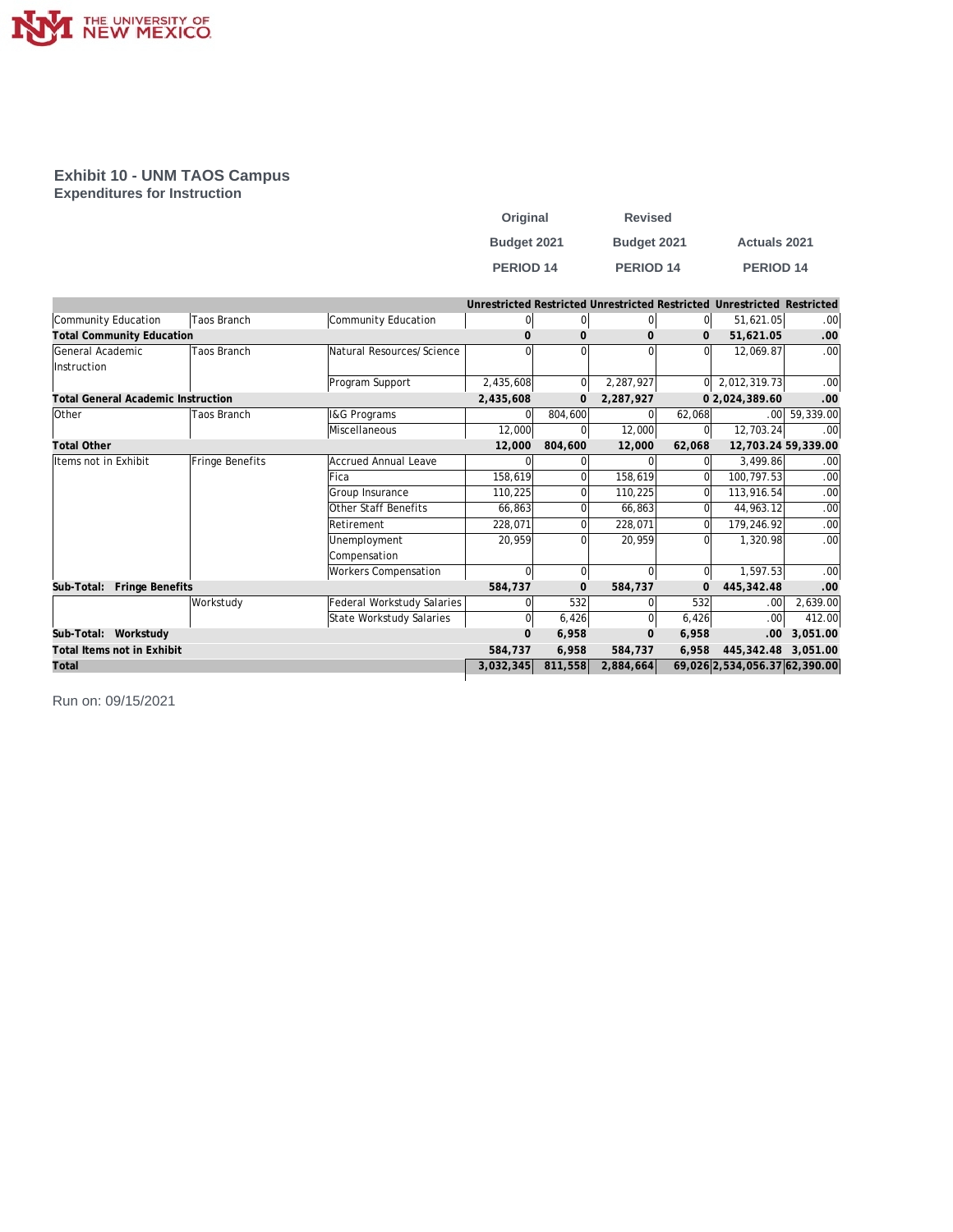

#### **Exhibit 10a - UNM TAOS Campus Detail of Expenditures for Instruction**

|                                    |                |                                             |                                       |       | PERIOD 14   |                |         | PERIOD 14   |                                                                     |       | PERIOD 14                   |     |
|------------------------------------|----------------|---------------------------------------------|---------------------------------------|-------|-------------|----------------|---------|-------------|---------------------------------------------------------------------|-------|-----------------------------|-----|
|                                    |                |                                             |                                       |       |             |                |         |             | FTE Unrestricted FTE Restricted FTE Unrestricted FTE Restricted FTE |       | Unrestricted FTE Restricted |     |
| General<br>Academic<br>Instruction | Taos<br>Branch | Program<br>Support<br>-BU 384               | Faculty<br>Salaries                   | 55.75 | 2,098,079   | 0              | 35.42   | 1,929,398   | ΩI                                                                  | 33.66 | 1,683,565.65                | .00 |
|                                    |                |                                             | Federal<br>Workstudy<br>Salaries      |       | $\mathbf 0$ | $\circ$        | .07     | $\mathbf 0$ | $\overline{0}$                                                      | .05   | 1,131.00                    | .00 |
|                                    |                |                                             | <b>GA TA RA</b><br>PA Salary          |       | 0           | $\circ$        | .13     | $\mathbf 0$ | $\mathbf 0$                                                         | .10   | 2,250.00                    | .00 |
|                                    |                |                                             | Other<br>Salaries                     | .13   | 2,500       | $\overline{0}$ | .02     | 2,500       | $\overline{0}$                                                      | .01   | 1,400.00                    | .00 |
|                                    |                |                                             | State<br>Workstudy<br>Salaries        | .41   | 8,000       | $\overline{0}$ | .01     | 8,000       | $\overline{0}$                                                      | .01   | 176.40                      | .00 |
|                                    |                |                                             | Student<br>Salaries                   |       | $\mathbf 0$ | 0              | .12     | $\mathbf 0$ | $\mathbf 0$                                                         | .18   | 3,979.38                    | .00 |
|                                    |                |                                             | Support<br><b>Staff Salary</b>        | 1.00  | 42,808      | 0              | .99     | 42,808      | $\mathbf{0}$                                                        | 1.00  | 41,466.09                   | .00 |
|                                    |                | Program<br>Support<br>-BU 384               | Accrued<br>Annual<br>Leave            |       | $\mathbf 0$ | $\overline{0}$ |         | $\mathbf 0$ | $\Omega$                                                            |       | (4,075.21)                  | .00 |
|                                    |                |                                             | Fica                                  |       | 14,109      | $\circ$        |         | 14,109      | $\overline{0}$                                                      |       | 18,906.41                   | .00 |
|                                    |                |                                             | Group<br>Insurance                    |       | 20,582      | $\overline{0}$ |         | 20,582      | $\Omega$                                                            |       | 22,039.48                   | .00 |
|                                    |                |                                             | Other Staff<br>Benefits               |       | 7,558       | $\overline{0}$ |         | 7,558       | $\overline{0}$                                                      |       | 11,139.22                   | .00 |
|                                    |                |                                             | Retirement                            |       | 23,101      | 0              |         | 23,101      | $\overline{0}$                                                      |       | 34, 163.58                  | .00 |
|                                    |                |                                             | Unemploy<br>ment<br>Compensati<br>lon |       | 2,541       | $\overline{0}$ |         | 2,541       | $\Omega$                                                            |       | 235.52                      | .00 |
|                                    |                |                                             | Workers<br>Compensati<br>on           |       | 2,500       | $\Omega$       |         | 2,500       | $\Omega$                                                            |       | 235.53                      | .00 |
|                                    |                | Program<br>Support<br>-BU 384               | Contract<br>Services                  |       | 5,520       | $\circ$        |         | 5,520       | $\overline{0}$                                                      |       | 5,065.21                    | .00 |
|                                    |                |                                             | Equipment                             |       | 11,400      | 0              |         | 17,400      | 0                                                                   |       | 65,899.00                   | .00 |
|                                    |                |                                             | Student<br>Awards<br>and Aid          |       | 0           | $\overline{0}$ |         | $\mathbf 0$ | $\Omega$                                                            |       | 616.00                      | .00 |
|                                    |                |                                             | Supplies_E<br>xpense                  |       | 183,910     | 0              |         | 198,910     | $\mathbf 0$                                                         |       | 116,760.71                  | .00 |
|                                    |                |                                             | Travel                                |       | 13,000      | $\circ$        |         | 13,000      | $\mathbf 0$                                                         |       | 7,365.76                    | .00 |
| Total 384                          |                |                                             |                                       | 57.29 | 2,435,608   |                | 0 36.76 | 2,287,927   |                                                                     |       | 035.01 2,012,319.73         | .00 |
|                                    |                | Natural<br>Resources/<br>Science<br>-BU 392 | Faculty<br>Salaries                   |       | $\mathbf 0$ | $\overline{0}$ | .08     | $\mathbf 0$ | $\overline{0}$                                                      | .10   | 8,370.00                    | .00 |

**Original Revised** 

**Budget 2021 Budget 2021 Actuals 2021**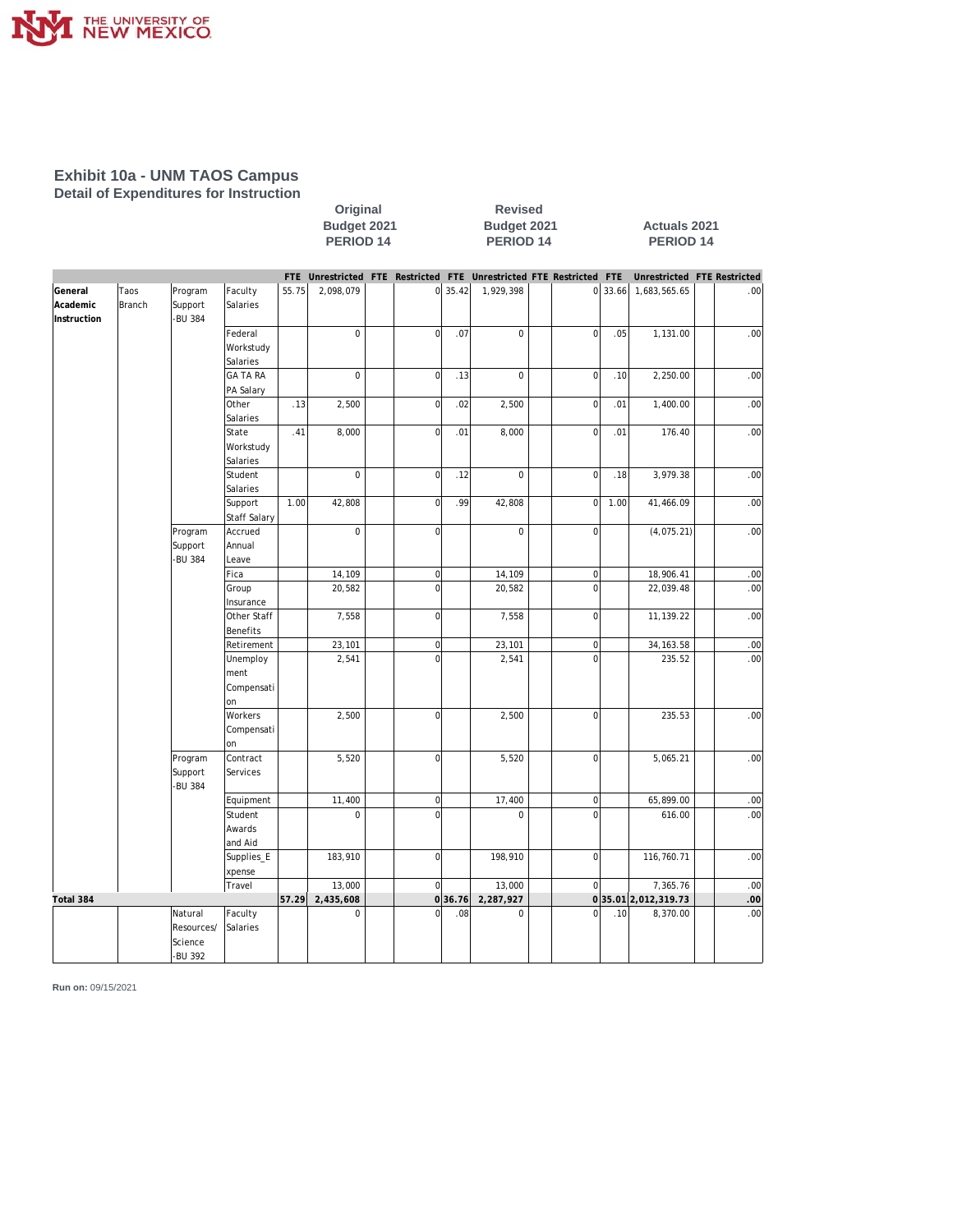

#### **Exhibit 10a - UNM TAOS Campus Detail of Expenditures for Instruction**

|                                           |                |                                             |                                      | Budget 2021<br>PERIOD <sub>14</sub> |                     |  |                            | Budget 2021<br>PERIOD <sub>14</sub> |                                                                     |  |                                | <b>Actuals 2021</b><br>PERIOD <sub>14</sub> |                             |  |                  |  |
|-------------------------------------------|----------------|---------------------------------------------|--------------------------------------|-------------------------------------|---------------------|--|----------------------------|-------------------------------------|---------------------------------------------------------------------|--|--------------------------------|---------------------------------------------|-----------------------------|--|------------------|--|
|                                           |                |                                             |                                      |                                     |                     |  |                            |                                     | FTE Unrestricted FTE Restricted FTE Unrestricted FTE Restricted FTE |  |                                |                                             | Unrestricted FTE Restricted |  |                  |  |
| General<br>Academic<br>Instruction        | Taos<br>Branch | Natural<br>Resources/<br>Science<br>-BU 392 | Contract<br>Services                 |                                     | $\mathbf 0$         |  | $\Omega$                   |                                     | $\mathbf 0$                                                         |  | $\Omega$                       |                                             | 600.00                      |  | .00 <sub>1</sub> |  |
|                                           |                |                                             | Supplies_E<br>xpense                 |                                     | $\mathbf 0$         |  | $\overline{0}$             |                                     | $\mathbf 0$                                                         |  | $\overline{0}$                 |                                             | 3,099.87                    |  | .00              |  |
| Total 392                                 |                |                                             |                                      |                                     | $\mathbf 0$         |  | $\overline{0}$             | .08                                 | 0                                                                   |  | $\overline{0}$                 | .10                                         | 12,069.87                   |  | .00              |  |
| <b>Total General Academic Instruction</b> |                |                                             |                                      | 57.29                               | 2,435,608           |  | 0                          | 36.84                               | 2,287,927                                                           |  |                                |                                             | 035.11 2,024,389.60         |  | .00              |  |
| Community<br>Education                    | Taos<br>Branch | Communit<br>l y<br>Education<br>-BU 419     | Administra<br>tive<br>Professional   | 1.00                                | 50,749              |  | $\Omega$                   | .39                                 | 50,749                                                              |  | $\Omega$                       | .39                                         | 21,345.03                   |  | .00              |  |
|                                           |                |                                             | Faculty<br>Salaries                  |                                     | $\mathbf 0$         |  | $\overline{0}$             | .06                                 | $\mathbf 0$                                                         |  | $\overline{0}$                 | .17                                         | 19,600.02                   |  | .00              |  |
|                                           |                |                                             | Other<br>Salaries                    |                                     | (174, 787)          |  | $\overline{0}$             |                                     | (174, 787)                                                          |  | $\overline{0}$                 |                                             | .00                         |  | .00              |  |
|                                           |                |                                             | Support<br><b>Staff Salary</b>       | 2.00                                | 115,386             |  | $\overline{0}$             |                                     | 115,386                                                             |  | $\overline{0}$                 |                                             | .00.                        |  | .00              |  |
|                                           |                |                                             | Technician<br>Salary                 | .20                                 | 8,652               |  | $\overline{0}$             | .01                                 | 8,652                                                               |  | $\overline{0}$                 | .01                                         | .00.                        |  | .00 <sub>1</sub> |  |
|                                           |                | Communit<br>Education<br>-BU 419            | Accrued<br>Annual<br>Leave           |                                     | $\mathbf 0$         |  | $\overline{0}$             |                                     | $\mathsf 0$                                                         |  | $\overline{0}$                 |                                             | 1,067.01                    |  | .00              |  |
|                                           |                |                                             | Fica                                 |                                     | $\mathbf 0$         |  | $\overline{0}$             |                                     | $\mathsf 0$                                                         |  | $\overline{0}$                 |                                             | 3,045.24                    |  | .00              |  |
|                                           |                |                                             | Group<br>Insurance                   |                                     | $\mathbf 0$         |  | $\overline{0}$             |                                     | $\mathbf 0$                                                         |  | $\overline{0}$                 |                                             | 1,656.65                    |  | .00              |  |
|                                           |                |                                             | Other Staff<br><b>Benefits</b>       |                                     | $\mathbf 0$         |  | $\overline{0}$             |                                     | $\mathbf 0$                                                         |  | $\overline{0}$                 |                                             | 1,016.00                    |  | .00              |  |
|                                           |                |                                             | Retirement                           |                                     | $\mathbf 0$         |  | $\overline{0}$             |                                     | $\mathsf 0$                                                         |  | $\overline{0}$                 |                                             | 3,812.76                    |  | .00              |  |
|                                           |                |                                             | Unemploy<br>ment<br>Compensati<br>on |                                     | $\mathbf 0$         |  | $\mathbf 0$                |                                     | $\mathbf 0$                                                         |  | $\mathbf 0$                    |                                             | 36.87                       |  | .00              |  |
|                                           |                |                                             | Workers<br>Compensati<br> on         |                                     | $\mathbf 0$         |  | $\overline{0}$             |                                     | $\mathbf 0$                                                         |  | $\Omega$                       |                                             | 41.47                       |  | .00              |  |
| Total 419                                 |                |                                             |                                      | 3.20                                | $\mathbf 0$         |  | $\overline{0}$             | .46                                 | 0                                                                   |  | $\Omega$                       | .57                                         | 51,621.05                   |  | .00              |  |
| <b>Total Community Education</b>          |                |                                             |                                      | 3.20                                | $\mathbf 0$         |  | $\overline{0}$             | .46                                 | $\overline{O}$                                                      |  | $\overline{0}$                 | .57                                         | 51,621.05                   |  | .00              |  |
| Other                                     | Taos<br>Branch | Miscellane<br>ous<br>-BU 437                | Retirement                           |                                     | $\mathbf 0$         |  | $\Omega$                   |                                     | $\overline{0}$                                                      |  | $\Omega$                       |                                             | 428.76                      |  | .00              |  |
|                                           |                | Miscellane<br>ous<br>-BU 437                | Contract<br>Services                 |                                     | $\mathsf{O}\xspace$ |  | $\overline{0}$             |                                     | $\mathbf 0$                                                         |  | $\overline{0}$                 |                                             | 850.00                      |  | .00              |  |
|                                           |                |                                             | Supplies_E<br>xpense                 |                                     | 8,000               |  | $\overline{0}$             |                                     | 8,000                                                               |  | $\overline{0}$                 |                                             | 4,834.71                    |  | .00              |  |
| Total 437                                 |                |                                             | Travel                               |                                     | 4,000<br>12,000     |  | $\overline{0}$<br>$\Omega$ |                                     | 4,000<br>12,000                                                     |  | $\overline{0}$<br><sub>0</sub> |                                             | 6,589.77<br>12,703.24       |  | .00<br>.ool      |  |

**Original Revised**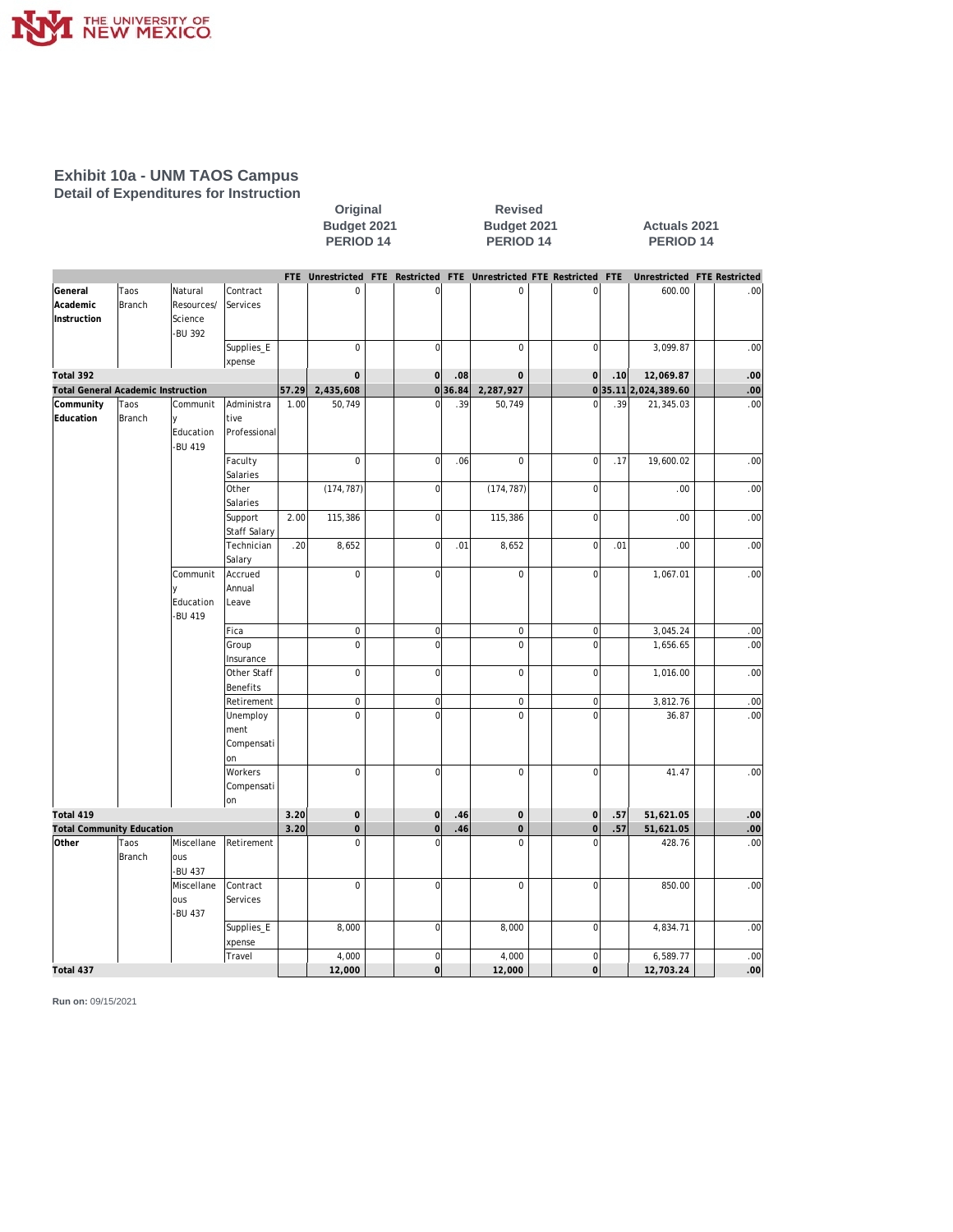

#### **Exhibit 10a - UNM TAOS Campus Detail of Expenditures for Instruction**

| Original           |
|--------------------|
| <b>Budget 2021</b> |
| <b>PERIOD 14</b>   |

**Revised Budget 2021 Budget 2021 Actuals 2021 PERIOD 14 PERIOD 14 PERIOD 14**

|                    |                         |          |                     | FTE Unrestricted FTE Restricted FTE Unrestricted FTE Restricted FTE |                |          |                              |      |          | Unrestricted FTE Restricted             |                  |               |
|--------------------|-------------------------|----------|---------------------|---------------------------------------------------------------------|----------------|----------|------------------------------|------|----------|-----------------------------------------|------------------|---------------|
| <b>Other</b>       | Taos                    | 1&G      | Administra          | $\mathbf 0$                                                         | 3.50           | 180.000  | $\Omega$                     | .50  | 5,582    | .00.                                    | .10 <sub>l</sub> | 5,582.00      |
|                    | Branch                  | Programs | ltive               |                                                                     |                |          |                              |      |          |                                         |                  |               |
|                    |                         | -BU 441  | Professional        |                                                                     |                |          |                              |      |          |                                         |                  |               |
|                    |                         |          | Faculty             | $\Omega$                                                            | 2.50           | 110,000  | $\Omega$                     |      | $\Omega$ | .00                                     |                  | .001          |
|                    |                         |          | Salaries            |                                                                     |                |          |                              |      |          |                                         |                  |               |
|                    |                         |          | Other               | $\Omega$                                                            |                | $\Omega$ | $\Omega$                     |      | $\Omega$ | .00                                     | .03              | 1,652.00      |
|                    |                         |          | Salaries            |                                                                     |                |          |                              |      |          |                                         |                  |               |
|                    |                         |          | Student             | $\Omega$                                                            | 1.86           | 35,600   | $\Omega$                     | .85  | 345      | .00                                     | .02              | 345.00        |
|                    |                         |          | Salaries            |                                                                     |                |          |                              |      |          |                                         |                  |               |
|                    |                         |          | Support             | $\mathbf 0$                                                         | 2.00           | 60.000   | $\mathbf 0$                  | 1.00 | 15,166   | .00                                     | .34              | 15,166.00     |
|                    |                         |          | <b>Staff Salary</b> |                                                                     |                |          |                              |      |          |                                         |                  |               |
|                    |                         |          | Technician          | $\mathbf 0$                                                         | .40            | 10,000   | $\Omega$                     | .40  | 1,652    | .00                                     |                  | .00           |
|                    |                         |          | Salary              |                                                                     |                |          |                              |      |          |                                         |                  |               |
|                    |                         | 1&G      | Other Staff         | $\Omega$                                                            |                | 125,000  | $\Omega$                     |      | 7,780    | .00                                     |                  | 7,780.00      |
|                    |                         | Programs | Benefits            |                                                                     |                |          |                              |      |          |                                         |                  |               |
|                    |                         | -BU 441  |                     |                                                                     |                |          |                              |      |          |                                         |                  |               |
|                    |                         | 1&G      | Equipment           | $\Omega$                                                            |                | 54.000   | $\Omega$                     |      | 3,650    | .00                                     |                  | 3,650.00      |
|                    |                         | Programs |                     |                                                                     |                |          |                              |      |          |                                         |                  |               |
|                    |                         | -BU 441  |                     |                                                                     |                |          |                              |      |          |                                         |                  |               |
|                    |                         |          | Supplies_E          | 0                                                                   |                | 180,000  | $\Omega$                     |      | 20,900   | .00                                     |                  | 25, 164.00    |
|                    |                         |          | xpense              |                                                                     |                |          |                              |      |          |                                         |                  |               |
|                    |                         |          | Travel              | $\Omega$                                                            |                | 50,000   | $\Omega$                     |      | 6,993    | .00                                     |                  | .00           |
| Total 441          |                         |          |                     |                                                                     | $0 \mid 10.26$ | 804,600  | $\mathbf{0}$                 | 2.75 | 62,068   | .00                                     |                  | 49 59, 339.00 |
| <b>Total Other</b> |                         |          |                     | 12,000 10.26                                                        |                | 804,600  | 12,000 2.75                  |      | 62,068   | 12,703.24 .49 59,339.00                 |                  |               |
|                    | Grand Total Exhibit 10a |          |                     | 60.49 2,447,608 10.26                                               |                |          | 804,600 37.30 2,299,927 2.75 |      |          | 62,068 35.68 2,088,713.89 .49 59,339.00 |                  |               |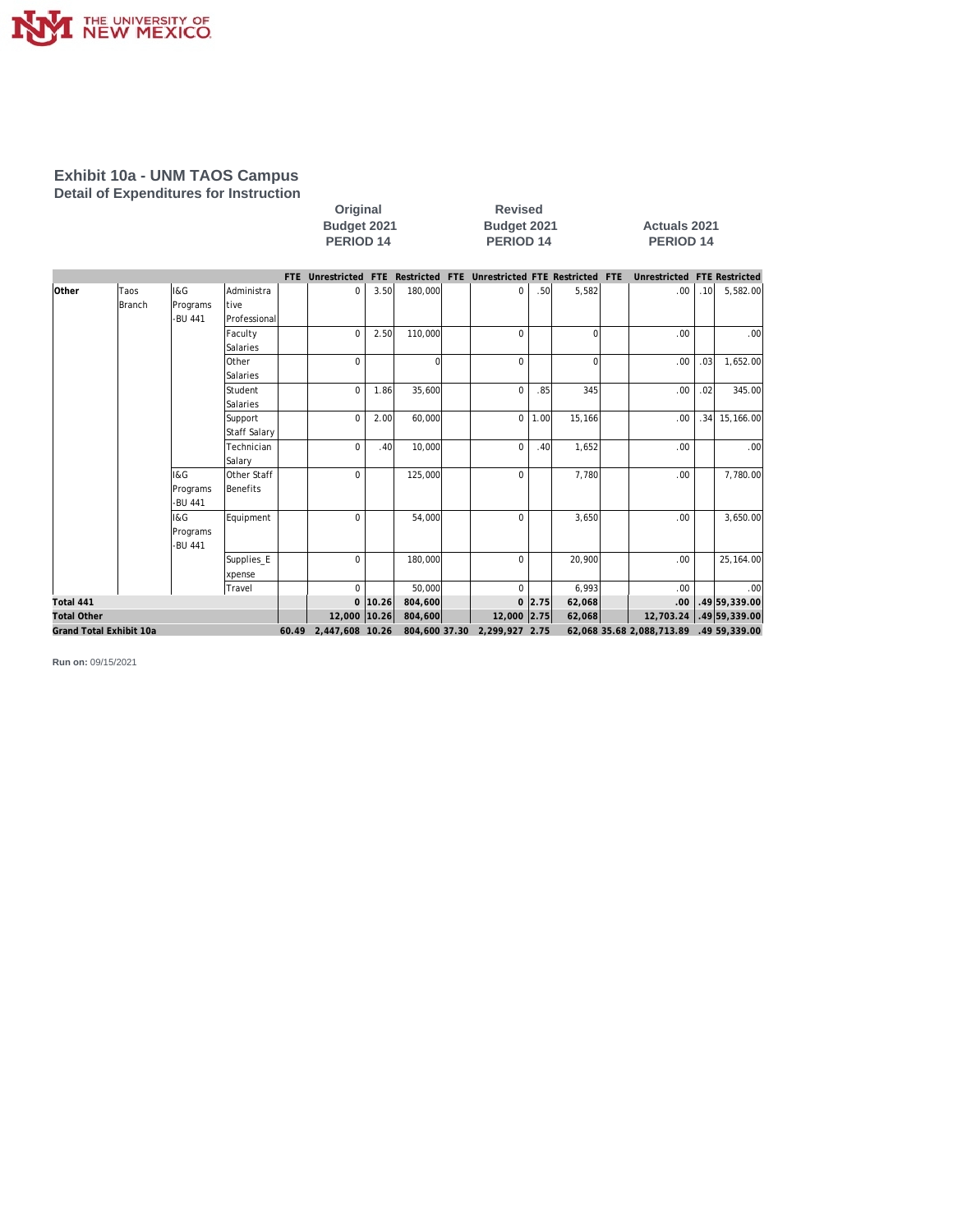

#### **Exhibit 11 - UNM TAOS Campus Expenditures for Academic Support**

| Original         | <b>Revised</b>   |                      |
|------------------|------------------|----------------------|
| Budget 2021      | Budget 2021      | <b>Actuals 2021</b>  |
| <b>PERIOD 14</b> | <b>PERIOD 14</b> | PERIOD <sub>14</sub> |

|                                      |                 |                             |              |              | Unrestricted Restricted Unrestricted Restricted Unrestricted Restricted |              |                            |                  |
|--------------------------------------|-----------------|-----------------------------|--------------|--------------|-------------------------------------------------------------------------|--------------|----------------------------|------------------|
| Academic Administration              | Taos Branch     | Dean of Instruction         | 386,572      | 0l           | 371,338                                                                 | 0            | 247,283.97                 | .00 <sub>1</sub> |
| <b>Total Academic Administration</b> |                 |                             | 386,572      | $\mathbf{0}$ | 371,338                                                                 |              | 0 247,283.97               | .00              |
| Libraries                            | Taos Branch     | Branch Main Library         | 170,612      | 0            | 170,612                                                                 | 01           | 139,027.63                 | .00              |
| <b>Total Libraries</b>               |                 |                             | 170,612      | 0            | 170,612                                                                 | $\mathbf{0}$ | 139,027.63                 | .00              |
| Items not in Exhibit                 | Fringe Benefits | Accrued Annual Leave        |              |              |                                                                         |              | 4,481.08                   | .00              |
|                                      |                 | Fica                        | 43,243       |              | 43,243                                                                  |              | 25,908.23                  | .00              |
|                                      |                 | Group Insurance             | 52,026       |              | 52,026                                                                  |              | 30,648.99                  | .00              |
|                                      |                 | Other Staff Benefits        | 22,201       |              | 22,201                                                                  |              | 16,571.13                  | .00              |
|                                      |                 | Retirement                  | 57,130       |              | 57,130                                                                  | 0            | 49,120.17                  | .00              |
|                                      |                 | Unemployment                | 1,400        |              | 1.400                                                                   |              | 319.83                     | .00 <sub>1</sub> |
|                                      |                 | Compensation                |              |              |                                                                         |              |                            |                  |
|                                      |                 | <b>Workers Compensation</b> | 940          | $\Omega$     | 940                                                                     | $\Omega$     | 311.87                     | .00              |
| Fringe Benefits<br>Sub-Total:        |                 |                             | 176,940      | $\mathbf{0}$ | 176,940                                                                 | $\mathbf{0}$ | 127,361.30                 | .00              |
|                                      | Workstudy       | Federal Workstudy Salaries  | $\Omega$     | 16,688       | $\Omega$                                                                | 16,688       | .00                        | 6,336.00         |
|                                      |                 | State Workstudy Salaries    | $\Omega$     | 2,324        |                                                                         | 2,324        | .00                        | .00              |
| Workstudy<br>Sub-Total:              |                 |                             | $\mathbf{O}$ | 19,012       | $\mathbf{0}$                                                            | 19,012       | .00.                       | 6,336.00         |
| Total Items not in Exhibit           |                 |                             | 176,940      | 19,012       | 176,940                                                                 |              | 19,012 127,361.30 6,336.00 |                  |
| Total                                |                 |                             | 734,124      | 19,012       | 718,890                                                                 |              | 19,012 513,672.90          | 6,336.00         |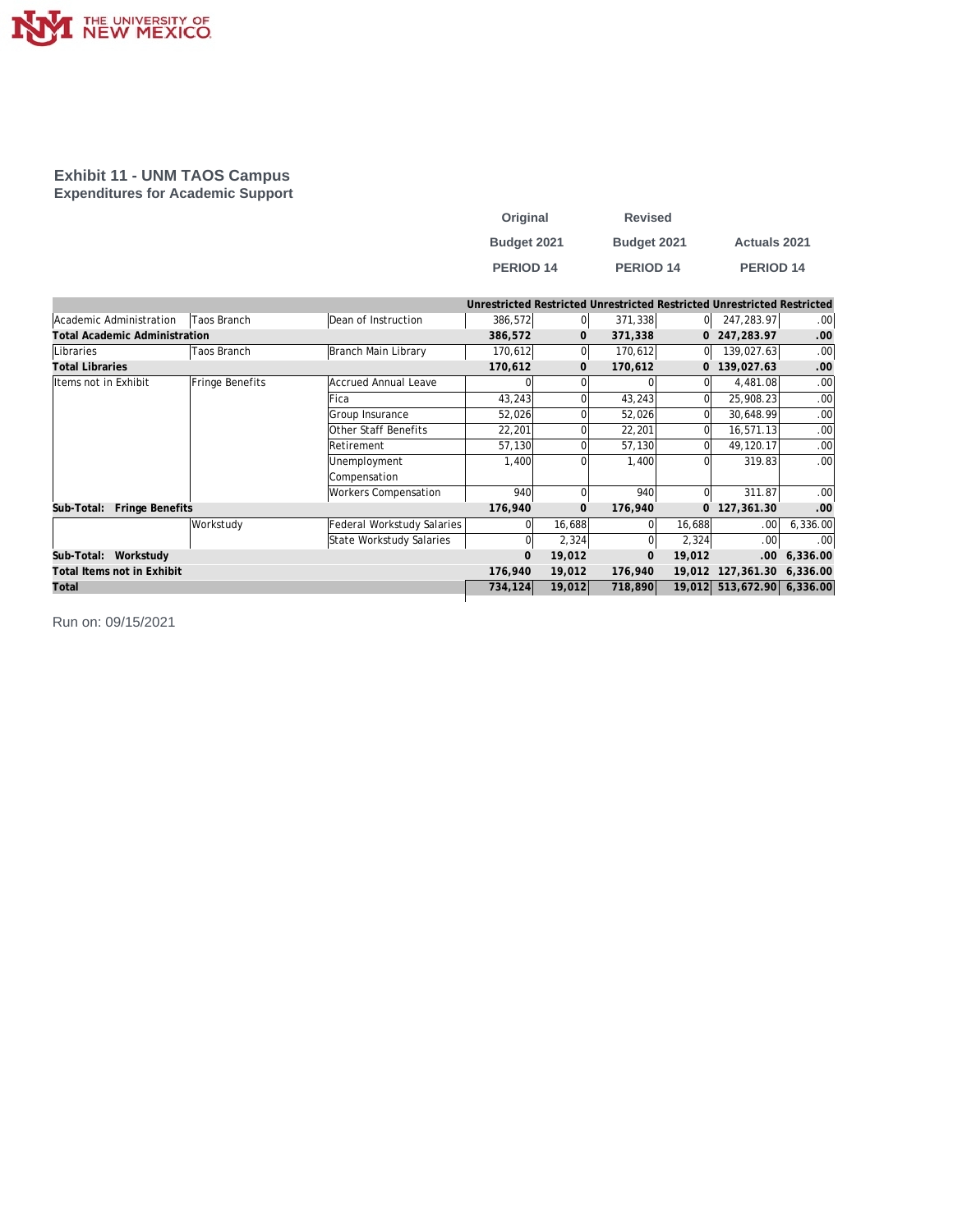

#### **Exhibit 11a - UNM TAOS Campus Detail of Expenditures for Academic Support**

**Coriginal** Revised<br>Budget 2021 **Budget 2021 Budget 2021 Budget 2021 Actuals 2021 PERIOD 14** 

|                                      |               |             |                        |       | FTE Unrestricted FTE Restricted FTE Unrestricted FTE Restricted FTE Unrestricted FTE Restricted |                  |        |                     |                     |        |                   |                 |
|--------------------------------------|---------------|-------------|------------------------|-------|-------------------------------------------------------------------------------------------------|------------------|--------|---------------------|---------------------|--------|-------------------|-----------------|
| Academic                             | Taos          | Acad        | Faculty                |       | 0                                                                                               | $\mathbf 0$      | .01    | 0                   | 0                   |        | .00               | .00             |
| Administrati                         | Branch        | Support     | Salaries               |       |                                                                                                 |                  |        |                     |                     |        |                   |                 |
| on                                   |               | Instruction |                        |       |                                                                                                 |                  |        |                     |                     |        |                   |                 |
|                                      |               | -BU 427     |                        |       |                                                                                                 |                  |        |                     |                     |        |                   |                 |
| Total 427                            |               |             |                        |       | $\mathbf 0$                                                                                     | $\mathbf 0$      | .01    | $\mathsf{O}\xspace$ | $\mathsf{O}\xspace$ |        | .00               | .00             |
|                                      |               | Dean of     | Administra             | 2.75  | 144,844                                                                                         | $\overline{0}$   | .67    | 129,610             | $\overline{0}$      | .75    | 45,730.00         | .00             |
|                                      |               | Instruction | tive                   |       |                                                                                                 |                  |        |                     |                     |        |                   |                 |
|                                      |               | -BU 508     | Professional           |       |                                                                                                 |                  |        |                     |                     |        |                   |                 |
|                                      |               |             | Faculty                | .60   | 68,066                                                                                          | $\mathbf 0$      | .79    | 68,066              | $\mathbf 0$         | .76    | 80,810.87         | .00             |
|                                      |               |             | Salaries<br>Federal    |       | $\mathbf 0$                                                                                     | $\overline{0}$   | .11    | $\mathsf 0$         | $\overline{0}$      | .11    | 2,457.00          | .00             |
|                                      |               |             | Workstudy              |       |                                                                                                 |                  |        |                     |                     |        |                   |                 |
|                                      |               |             | Salaries               |       |                                                                                                 |                  |        |                     |                     |        |                   |                 |
|                                      |               |             | Other                  |       | (19, 909)                                                                                       | $\mathbf 0$      |        | (19, 909)           | $\mathsf{O}\xspace$ |        | .00               | .00             |
|                                      |               |             | Salaries               |       |                                                                                                 |                  |        |                     |                     |        |                   |                 |
|                                      |               |             | Support                | 3.00  | 130,769                                                                                         | $\mathbf 0$      | .49    | 130,769             | $\mathbf 0$         | .37    | 15,449.12         | .00             |
|                                      |               |             | Staff Salary           |       |                                                                                                 |                  |        |                     |                     |        |                   |                 |
|                                      |               |             | Technician             | .50   | 30,836                                                                                          | 0                | 1.47   | 30,836              |                     | 0 1.73 | 94,906.98         | .00             |
|                                      |               |             | Salary                 |       |                                                                                                 |                  |        |                     |                     |        |                   |                 |
|                                      |               | Dean of     | Contract               |       | 2,500                                                                                           | $\overline{0}$   |        | 2,500               | $\overline{0}$      |        | 3,500.00          | .00             |
|                                      |               | Instruction | Services               |       |                                                                                                 |                  |        |                     |                     |        |                   |                 |
|                                      |               | -BU 508     |                        |       |                                                                                                 |                  |        |                     |                     |        |                   |                 |
|                                      |               |             | Equipment              |       | 3,000                                                                                           | $\boldsymbol{0}$ |        | 3,000               | $\mathsf{O}\xspace$ |        | .00               | .00             |
|                                      |               |             | Student                |       | $\mathbf 0$                                                                                     | $\overline{0}$   |        | 0                   | $\overline{0}$      |        | 450.00            | .00             |
|                                      |               |             | Awards                 |       |                                                                                                 |                  |        |                     |                     |        |                   |                 |
|                                      |               |             | and Aid                |       |                                                                                                 |                  |        |                     |                     |        |                   |                 |
|                                      |               |             | Supplies_E             |       | 18,466                                                                                          | $\mathbf 0$      |        | 18,466              | $\mathbf 0$         |        | 3,980.00          | .00             |
|                                      |               |             | xpense                 |       | 8,000                                                                                           | $\overline{0}$   |        | 8,000               | $\overline{0}$      |        | .00               | .00             |
| Total 508                            |               |             | Travel                 | 6.85  | 386,572                                                                                         |                  | 0 3.53 | 371,338             |                     | 0 3.72 | 247,283.97        | .00             |
| <b>Total Academic Administration</b> |               |             |                        | 6.85  | 386,572                                                                                         |                  | 0 3.54 | 371,338             |                     | 0 3.72 | 247,283.97        | .00             |
| Libraries                            | Taos          | Branch      | Administra             | 1.00  | 64,333                                                                                          | <sub>0</sub>     | 1.00   | 64,333              |                     | 0 1.00 | 61,859.40         | .00             |
|                                      | <b>Branch</b> | Main        | tive                   |       |                                                                                                 |                  |        |                     |                     |        |                   |                 |
|                                      |               | Library     | Professional           |       |                                                                                                 |                  |        |                     |                     |        |                   |                 |
|                                      |               | -BU 424     |                        |       |                                                                                                 |                  |        |                     |                     |        |                   |                 |
|                                      |               |             | Federal                | .51   | 9,999                                                                                           | $\overline{0}$   | .02    | 9,999               | $\mathbf 0$         | .01    | 258.45            | .00             |
|                                      |               |             | Workstudy              |       |                                                                                                 |                  |        |                     |                     |        |                   |                 |
|                                      |               |             | Salaries               |       |                                                                                                 |                  |        |                     |                     |        |                   |                 |
|                                      |               |             | Student                |       | $\mathsf 0$                                                                                     | $\mathbf 0$      | .01    | $\mathsf{O}\xspace$ | $\mathbf 0$         |        | 80.00             | .00             |
|                                      |               |             | Salaries               |       |                                                                                                 |                  |        |                     |                     |        |                   |                 |
|                                      |               |             | Technician             | 2.00  | 59,279                                                                                          |                  | 0 1.45 | 59,279              |                     | 0 1.48 | 56,558.67         | .00             |
|                                      |               |             | Salary                 |       |                                                                                                 |                  |        |                     |                     |        |                   |                 |
|                                      |               | Branch      | Contract               |       | 1,980                                                                                           | $\overline{0}$   |        | 1,980               | $\mathbf 0$         |        | .00               | .00             |
|                                      |               | Main        | Services               |       |                                                                                                 |                  |        |                     |                     |        |                   |                 |
|                                      |               | Library     |                        |       |                                                                                                 |                  |        |                     |                     |        |                   |                 |
|                                      |               | -BU 424     |                        |       | $\mathbf 0$                                                                                     | $\mathbf 0$      |        | $\mathsf{O}\xspace$ | $\mathbf 0$         |        | 460.92            |                 |
|                                      |               |             | Library<br>Acquisition |       |                                                                                                 |                  |        |                     |                     |        |                   | .00             |
|                                      |               |             | Services               |       | $\mathsf 0$                                                                                     | $\boldsymbol{0}$ |        | 0                   | $\mathsf{O}\xspace$ |        | 4,801.36          | .00             |
|                                      |               |             | Supplies_E             |       | 32,021                                                                                          | $\overline{0}$   |        | 32,021              | $\overline{0}$      |        | 14,846.33         | .00             |
|                                      |               |             | xpense                 |       |                                                                                                 |                  |        |                     |                     |        |                   |                 |
|                                      |               |             | Travel                 |       | 3,000                                                                                           | $\overline{0}$   |        | 3,000               | $\overline{0}$      |        | 162.50            | .00             |
| Total 424                            |               |             |                        | 3.51  | 170,612                                                                                         |                  | 0 2.48 | 170,612             |                     | 0 2.49 | 139,027.63        | .00             |
| <b>Total Libraries</b>               |               |             |                        | 3.51  | 170,612                                                                                         |                  | 0 2.48 | 170,612             |                     |        | 02.49 139,027.63  | .00             |
| Grand Total Exhibit 11a              |               |             |                        | 10.36 | 557,184                                                                                         |                  | 06.02  | 541,950             |                     |        | 0 6.21 386,311.60 | 00 <sub>1</sub> |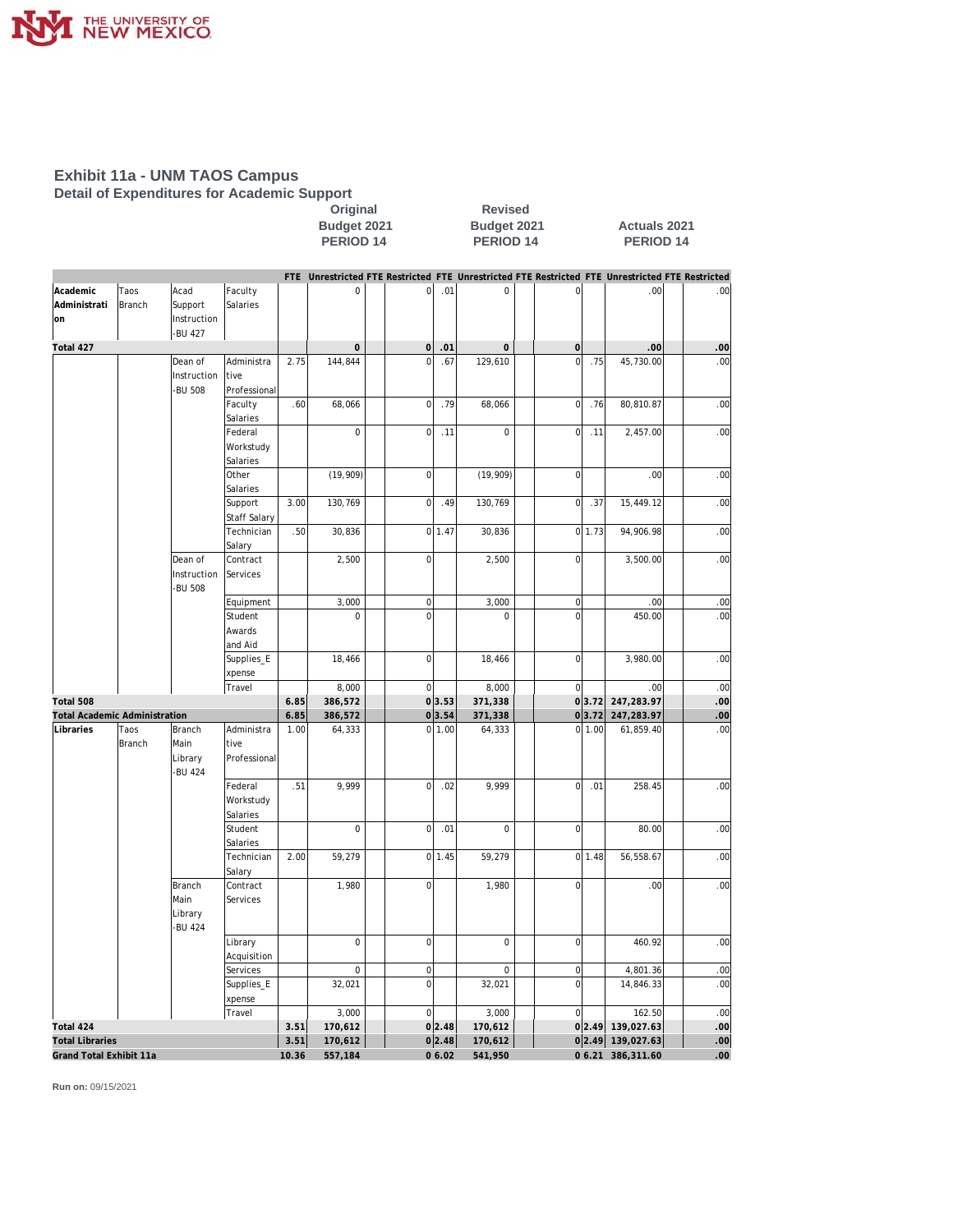

#### **Exhibit 12 - UNM TAOS Campus Expenditures for Student Services**

| Original         | <b>Revised</b>   |                     |
|------------------|------------------|---------------------|
| Budget 2021      | Budget 2021      | <b>Actuals 2021</b> |
| <b>PERIOD 14</b> | <b>PERIOD 14</b> | <b>PERIOD 14</b>    |

|                                          |                    |                             |          |                |              |                | Unrestricted Restricted Unrestricted Restricted Unrestricted Restricted |                  |
|------------------------------------------|--------------------|-----------------------------|----------|----------------|--------------|----------------|-------------------------------------------------------------------------|------------------|
| Counsel & Career Guidance Taos Branch    |                    | Counsel/Career Services     | 187,944  | 0              | 172,329      | 0              | 117,876.34                                                              | .00 <sub>1</sub> |
| Total Counsel & Career Guidance          |                    |                             | 187,944  | 0              | 172,329      | 0              | 117,876.34                                                              | .00              |
| Financial Aid Services                   | Taos Branch        | Financial Aid               | 98,474   | $\Omega$       | 98,474       | 0l             | 88,630.40                                                               | .00 <sub>1</sub> |
| <b>Total Financial Aid Services</b>      |                    |                             | 98,474   | $\mathbf{0}$   | 98,474       | $\mathbf{0}$   | 88,630.40                                                               | .00              |
| Student Admin & Records                  | Taos Branch        | Admissions/Registrar        | 160,012  | $\Omega$       | 160,012      | $\Omega$       | 148,818.52                                                              | .00 <sub>1</sub> |
|                                          |                    | Recruitment-Retention       | 13,500   | $\mathbf 0$    | 13,500       | 0l             | 2,094.22                                                                | .00 <sub>1</sub> |
| <b>Total Student Admin &amp; Records</b> |                    |                             | 173,512  | $\mathbf{O}$   | 173,512      | 0              | 150,912.74                                                              | .00              |
| Student Services Admin                   | <b>Taos Branch</b> | Student Services Admin      | 166,112  | $\overline{0}$ | 166,112      | 0l             | 137,329.84                                                              | .00              |
| <b>Total Student Services Admin</b>      |                    |                             | 166,112  | $\mathbf 0$    | 166,112      | $\overline{0}$ | 137,329.84                                                              | .00              |
| Items not in Exhibit                     | Fringe Benefits    | <b>Accrued Annual Leave</b> |          | $\Omega$       | 0            | $\Omega$       | 10,418.85                                                               | .00              |
|                                          |                    | Fica                        | 35,184   | $\Omega$       | 35,184       | $\Omega$       | 31,920.34                                                               | .00 <sub>1</sub> |
|                                          |                    | Group Insurance             | 63,383   | $\Omega$       | 63,383       | $\Omega$       | 80,098.66                                                               | .00 <sub>1</sub> |
|                                          |                    | Other Staff Benefits        | 20,826   | 0              | 20,826       |                | 21,545.99                                                               | .00              |
|                                          |                    | Retirement                  | 58,550   | $\Omega$       | 58,550       | $\Omega$       | 64,048.43                                                               | .00              |
|                                          |                    | Unemployment                | 3,050    | $\Omega$       | 3,050        |                | 407.43                                                                  | .00 <sub>1</sub> |
|                                          |                    | Compensation                |          |                |              |                |                                                                         |                  |
|                                          |                    | Workers Compensation        | 1,355    | $\Omega$       | 1,355        | $\Omega$       | 413.06                                                                  | .00 <sub>1</sub> |
| Sub-Total: Fringe Benefits               |                    |                             | 182,348  | $\mathbf{O}$   | 182,348      | $\overline{0}$ | 208,852.76                                                              | .00              |
|                                          | Workstudy          | Federal Workstudy Salaries  | $\Omega$ | 11,886         | $\Omega$     | 11,886         | .00                                                                     | .00 <sub>1</sub> |
|                                          |                    | State Workstudy Salaries    | $\Omega$ | 1,654          | $\Omega$     | 1,654          | .00 <sub>1</sub>                                                        | 10,745.00        |
| Sub-Total: Workstudy                     |                    |                             | $\Omega$ | 13,540         | $\mathbf{0}$ | 13,540         |                                                                         | .00 10,745.00    |
| Total Items not in Exhibit               |                    |                             | 182,348  | 13,540         | 182,348      | 13,540         | 208, 852. 76 10, 745.00                                                 |                  |
| Total                                    |                    |                             | 808,390  | 13,540         | 792,775      |                | 13,540 703,602.08 10,745.00                                             |                  |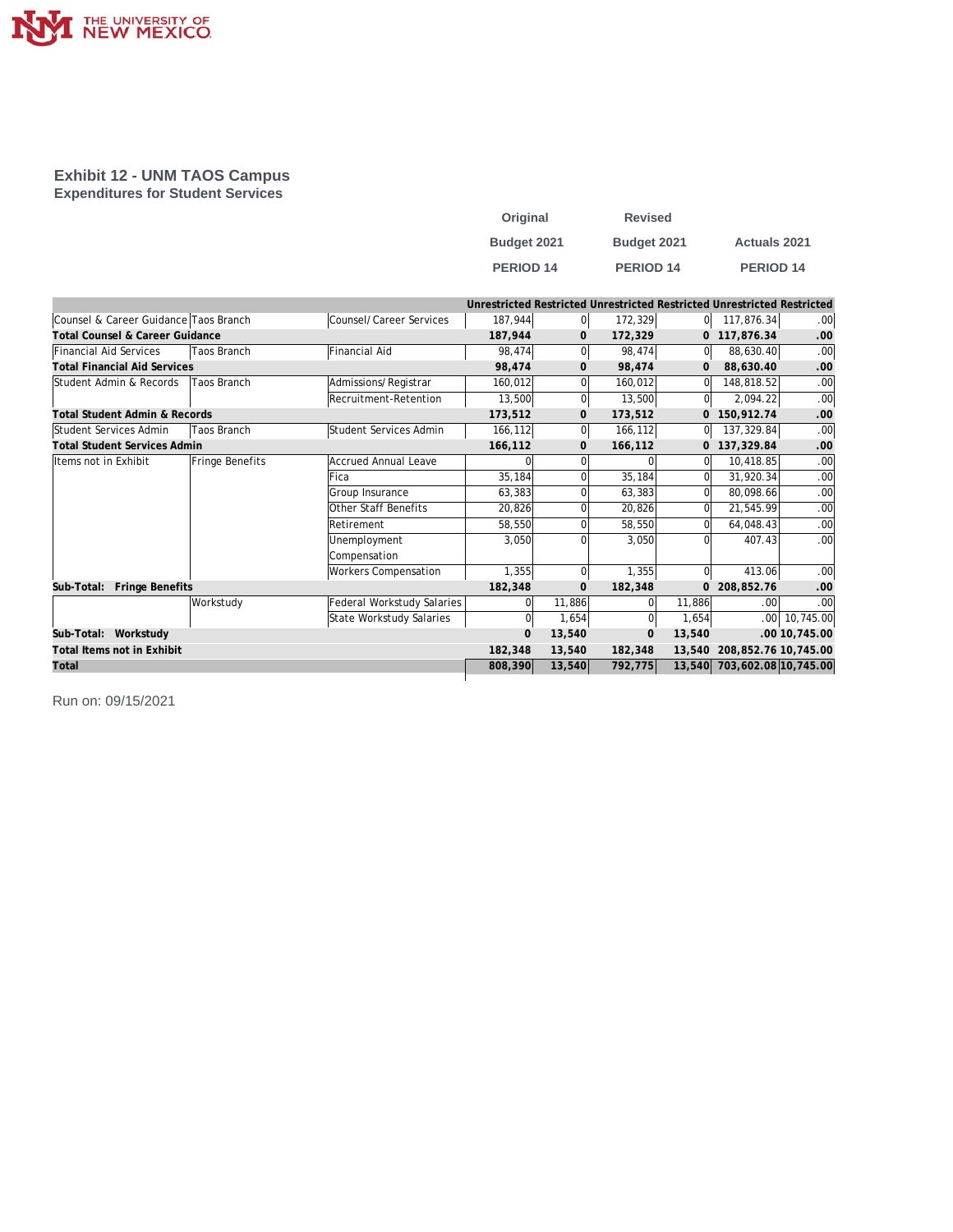

#### **Exhibit 12a - UNM TAOS Campus Detail of Expenditures for Student Services**

Original Revised<br>Budget 2021 Budget 202 **Budget 2021**<br>**Budget 2021**<br>**PERIOD 14**<br>**PERIOD 14**<br>**PERIOD 14**<br>**PERIOD 14 PERIOD 14 PERIOD 14 PERIOD 14**

|                                     |               |                     |                      |      |                  |                |        | FTE Unrestricted FTE Restricted FTE Unrestricted FTE Restricted FTE Unrestricted FTE Restricted |                |        |                    |                         |
|-------------------------------------|---------------|---------------------|----------------------|------|------------------|----------------|--------|-------------------------------------------------------------------------------------------------|----------------|--------|--------------------|-------------------------|
| Counsel &                           | Taos          | Counsel/C           | Administra           | .50  | 38,480           | $\circ$        | .61    | 38,480                                                                                          | $\overline{0}$ | .71    | 51,365.03          | .00 <sub>1</sub>        |
| Career                              | <b>Branch</b> | areer               | tive                 |      |                  |                |        |                                                                                                 |                |        |                    |                         |
| Guidance                            |               | Services<br>-BU 431 | Professional         |      |                  |                |        |                                                                                                 |                |        |                    |                         |
|                                     |               |                     | State                |      | $\overline{0}$   | $\overline{0}$ | .11    | $\mathbf{0}$                                                                                    | $\overline{0}$ | .11    | 2,418.88           | .00 <sub>1</sub>        |
|                                     |               |                     | Workstudy            |      |                  |                |        |                                                                                                 |                |        |                    |                         |
|                                     |               |                     | Salaries             |      |                  |                |        |                                                                                                 |                |        |                    |                         |
|                                     |               |                     | Student              | 1.32 | 26,001           | $\mathbf 0$    | .61    | 26,001                                                                                          | $\overline{0}$ | .55    | 11,748.75          | .00 <sub>l</sub>        |
|                                     |               |                     | Salaries             |      |                  |                |        |                                                                                                 |                |        |                    |                         |
|                                     |               |                     | Support              | 1.00 | 45,692           | $\mathbf 0$    | .95    | 45,692                                                                                          | $\overline{0}$ | .97    | 48,300.28          | .00 <sub>1</sub>        |
|                                     |               |                     | <b>Staff Salary</b>  |      |                  |                |        |                                                                                                 |                |        |                    |                         |
|                                     |               |                     | Technician<br>Salary | .25  | 10,443           | $\mathbf 0$    |        | 10,443                                                                                          | $\mathbf 0$    |        | .00                | .00 <sub>1</sub>        |
|                                     |               | Counsel/C           | Contract             |      | 4,000            | $\Omega$       |        | 4,000                                                                                           | $\Omega$       |        | .00                | .00 <sub>1</sub>        |
|                                     |               | areer               | Services             |      |                  |                |        |                                                                                                 |                |        |                    |                         |
|                                     |               | Services            |                      |      |                  |                |        |                                                                                                 |                |        |                    |                         |
|                                     |               | -BU 431             |                      |      |                  |                |        |                                                                                                 |                |        |                    |                         |
|                                     |               |                     | Equipment            |      | 500              | $\overline{0}$ |        | 500                                                                                             | $\mathbf 0$    |        | .00 <sub>1</sub>   | .00 <sub>1</sub>        |
|                                     |               |                     | Supplies_E           |      | 54,828           | $\mathbf 0$    |        | 39,213                                                                                          | $\overline{0}$ |        | 4,043.40           | .00 <sub>1</sub>        |
|                                     |               |                     | xpense               |      |                  |                |        |                                                                                                 |                |        |                    |                         |
|                                     |               |                     | Travel               |      | 8,000            | $\overline{0}$ |        | 8,000                                                                                           | $\Omega$       |        | .00.               | .00 <sub>1</sub>        |
| Total 431                           |               |                     |                      | 3.07 | 187,944          |                | 0 2.28 | 172,329                                                                                         |                | 0 2.34 | 117,876.34         | .00                     |
| Total Counsel & Career Guidance     |               |                     |                      | 3.07 | 187,944          |                | 0 2.28 | 172,329                                                                                         |                |        | 0 2.34 117,876.34  | .00                     |
| Financial Aid                       | Taos          | Financial           | Support              | 1.00 | 44,194           | $\mathbf 0$    |        | 44,194                                                                                          | $\mathbf 0$    |        | .00                | .00 <sub>1</sub>        |
| Services                            | Branch        | Aid                 | <b>Staff Salary</b>  |      |                  |                |        |                                                                                                 |                |        |                    |                         |
|                                     |               | -BU 434             |                      |      |                  |                |        |                                                                                                 |                |        |                    |                         |
|                                     |               |                     | Technician           | 1.00 | 46,881           |                | 0 1.97 | 46,881                                                                                          |                | 0 2.00 | 87,909.26          | .00 <sub>1</sub>        |
|                                     |               | Financial           | Salary               |      | 700              | $\mathbf 0$    |        | 700                                                                                             | $\overline{0}$ |        | .00.               | .00 <sub>1</sub>        |
|                                     |               | Aid                 | Equipment            |      |                  |                |        |                                                                                                 |                |        |                    |                         |
|                                     |               | -BU 434             |                      |      |                  |                |        |                                                                                                 |                |        |                    |                         |
|                                     |               |                     | Supplies_E           |      | 4,299            | $\overline{0}$ |        | 4,299                                                                                           | $\overline{0}$ |        | 721.14             | .00 <sub>1</sub>        |
|                                     |               |                     | xpense               |      |                  |                |        |                                                                                                 |                |        |                    |                         |
|                                     |               |                     | Travel               |      | 2,400            | $\mathbf 0$    |        | 2,400                                                                                           | $\Omega$       |        | .00.               | .00 <sub>1</sub>        |
| Total 434                           |               |                     |                      | 2.00 | 98,474           |                | 0 1.97 | 98,474                                                                                          |                | 0 2.00 | 88,630.40          | .00                     |
| <b>Total Financial Aid Services</b> |               |                     |                      | 2.00 | 98,474           | $\overline{0}$ | 1.97   | 98,474                                                                                          |                | 0 2.00 | 88,630.40          | .00                     |
| Student                             | Taos          | Admissions          | Administra           | 1.00 | 51,562           | $\mathbf 0$    | .98    | 51,562                                                                                          | $\overline{0}$ | .99    | 49,769.87          | .00 <sub>1</sub>        |
| Admin &                             | <b>Branch</b> | /Registrar          | tive                 |      |                  |                |        |                                                                                                 |                |        |                    |                         |
| Records                             |               | <b>BU 435</b>       | Professional         |      |                  |                |        |                                                                                                 |                |        |                    |                         |
|                                     |               |                     | Support              | 2.00 | 102,113          |                | 0 1.92 | 102,113                                                                                         |                | 0 1.95 | 98,563.85          | .00 <sub>1</sub>        |
|                                     |               |                     | Staff Salary         |      |                  |                |        |                                                                                                 |                |        |                    |                         |
|                                     |               | Admissions          | Supplies_E           |      | 4,937            | $\mathbf 0$    |        | 4,937                                                                                           | $\overline{0}$ |        | 484.80             | .00 <sub>1</sub>        |
|                                     |               | /Registrar          | xpense               |      |                  |                |        |                                                                                                 |                |        |                    |                         |
|                                     |               | -BU 435             |                      |      |                  |                |        |                                                                                                 |                |        |                    |                         |
|                                     |               |                     | Travel               |      | 1,400            | $\mathbf 0$    |        | 1,400                                                                                           | $\overline{0}$ | 0 2.94 | .00.               | .00 <sub>1</sub>        |
| Total 435                           |               | Recruitme           | Contract             | 3.00 | 160,012<br>1,350 | $\Omega$       | 0 2.90 | 160,012<br>1,350                                                                                | $\Omega$       |        | 148,818.52<br>.00. | .00<br>.00 <sub>1</sub> |
|                                     |               | nt-Retenti          | Services             |      |                  |                |        |                                                                                                 |                |        |                    |                         |
|                                     |               | on                  |                      |      |                  |                |        |                                                                                                 |                |        |                    |                         |
|                                     |               | -BU 518             |                      |      |                  |                |        |                                                                                                 |                |        |                    |                         |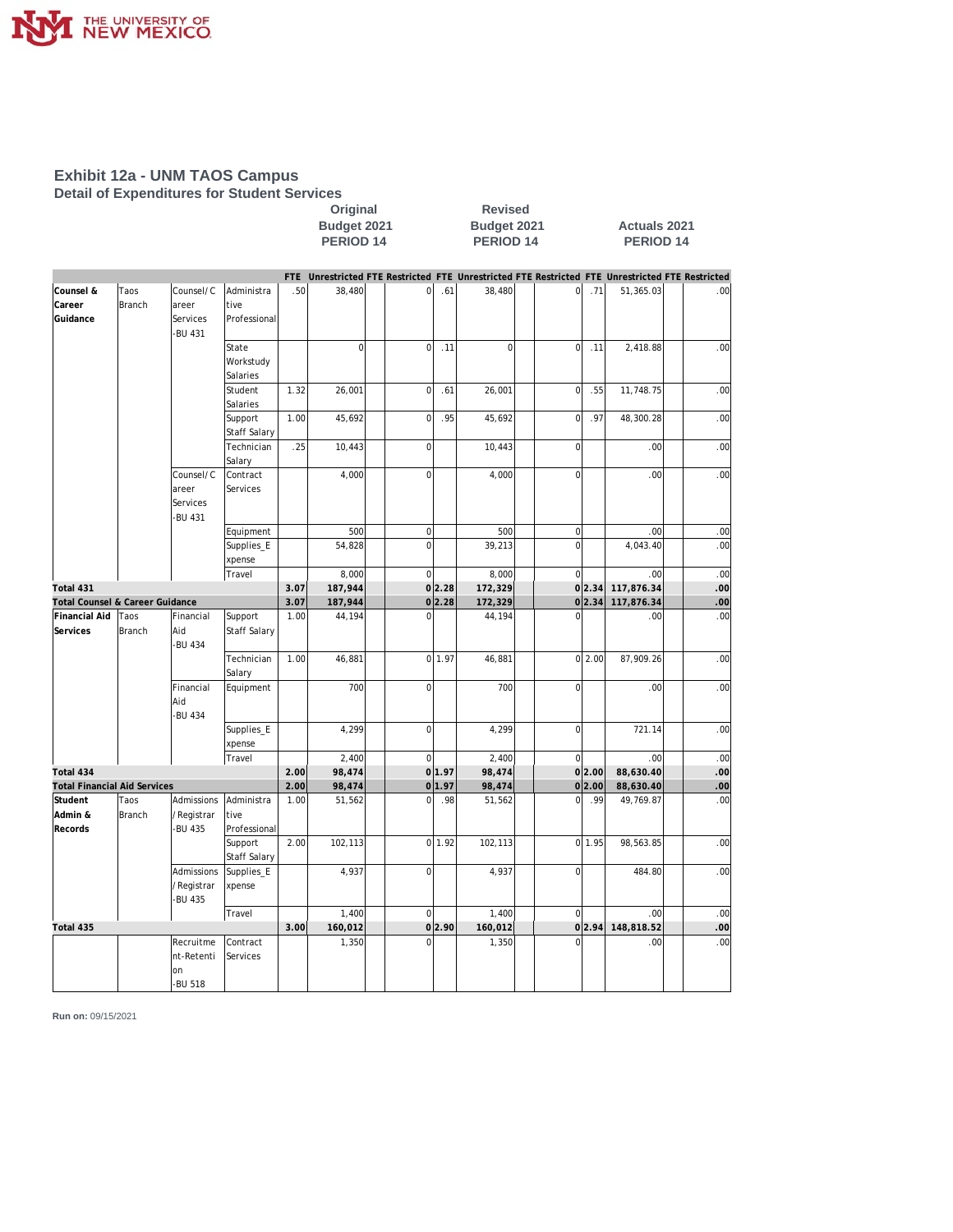

#### **Exhibit 12a - UNM TAOS Campus Detail of Expenditures for Student Services**

|                               |                                     |                                                |                                    | Budget 2021<br>PERIOD <sub>14</sub> |                                                                                                 |       |             | Budget 2021<br>PERIOD <sub>14</sub> |             |                | <b>Actuals 2021</b><br>PERIOD <sub>14</sub> |                   |     |                  |  |
|-------------------------------|-------------------------------------|------------------------------------------------|------------------------------------|-------------------------------------|-------------------------------------------------------------------------------------------------|-------|-------------|-------------------------------------|-------------|----------------|---------------------------------------------|-------------------|-----|------------------|--|
|                               |                                     |                                                |                                    |                                     |                                                                                                 |       |             |                                     |             |                |                                             |                   |     |                  |  |
|                               |                                     |                                                |                                    |                                     | FTE Unrestricted FTE Restricted FTE Unrestricted FTE Restricted FTE Unrestricted FTE Restricted |       |             |                                     |             |                |                                             |                   |     |                  |  |
| Student<br>Admin &<br>Records | Taos<br><b>Branch</b>               | Recruitme<br>nt-Retenti<br>on<br>-BU 518       | Supplies_E<br>xpense               |                                     | 10,650                                                                                          |       | $\Omega$    | 10,650                              |             | $\Omega$       |                                             | 2,094.22          |     | .00.             |  |
|                               |                                     |                                                | Travel                             |                                     | 1.500                                                                                           |       | $\Omega$    | 1,500                               |             | $\overline{0}$ |                                             | .00               |     | .00              |  |
| Total 518                     |                                     |                                                |                                    |                                     | 13,500                                                                                          |       | $\Omega$    | 13,500                              |             | $\overline{0}$ |                                             | 2,094.22          |     | .00              |  |
|                               | Total Student Admin & Records       |                                                |                                    | 3.00                                | 173,512                                                                                         |       | 0 2.90      | 173,512                             |             |                | 0 2.94                                      | 150,912.74        |     | .00              |  |
| Student<br>Services<br>Admin  | Taos<br>Branch                      | Student<br>Services<br>Admin<br>-BU 430        | Administra<br>tive<br>Professional | 1.00                                | 83,279                                                                                          |       | 0 1.00      | 83,279                              |             |                | 011.00                                      | 80,076.36         |     | .00              |  |
|                               |                                     |                                                | Federal<br>Workstudy<br>Salaries   | .61                                 | 11,999                                                                                          |       | $\Omega$    | 11.999                              |             | $\Omega$       |                                             | .00.              |     | .00              |  |
|                               |                                     |                                                | State<br>Workstudy<br>Salaries     |                                     | $\Omega$                                                                                        |       | $\Omega$    | .17                                 | $\Omega$    | $\Omega$       | .10                                         | 2,186.10          |     | .00              |  |
|                               |                                     |                                                | Student<br>Salaries                |                                     | 0l                                                                                              |       | $\mathbf 0$ | .12                                 | $\mathbf 0$ | $\Omega$       | .26                                         | 5,642.00          |     | .00              |  |
|                               |                                     |                                                | Technician<br>Salary               | 1.00                                | 37,976                                                                                          |       | $\Omega$    | .99<br>37,976                       |             |                | 0 1.00                                      | 36,655.30         |     | .00              |  |
|                               |                                     | Student<br><b>Services</b><br>Admin<br>-BU 430 | Contract<br>Services               |                                     | 1.000                                                                                           |       | $\Omega$    | 1.000                               |             | $\Omega$       |                                             | .00 <sub>l</sub>  |     | .00              |  |
|                               |                                     |                                                | Equipment                          |                                     | 2,000                                                                                           |       | $\Omega$    | 2,000                               |             | $\overline{0}$ |                                             | .00               |     | .00              |  |
|                               |                                     |                                                | Supplies_E<br>xpense               |                                     | 26,258                                                                                          |       | $\Omega$    | 26,258                              |             | $\Omega$       |                                             | 12,770.08         |     | .00              |  |
|                               |                                     |                                                | Travel                             |                                     | 3,600                                                                                           |       | $\Omega$    | 3,600                               |             | $\Omega$       |                                             | .00               |     | .00              |  |
| Total 430                     |                                     |                                                |                                    | 2.61                                | 166,112                                                                                         |       | 0 2.28      | 166,112                             |             |                |                                             | 0 2.36 137,329.84 |     | .00              |  |
|                               | <b>Total Student Services Admin</b> |                                                |                                    | 2.61                                | 166,112                                                                                         |       | 0 2.28      | 166,112                             |             |                |                                             | 0 2.36 137,329.84 |     | .00 <sub>1</sub> |  |
|                               | Grand Total Exhibit 12a             |                                                | 10.68                              | 626,042                             |                                                                                                 | 09.43 | 610,427     |                                     |             |                | 0 9.64 494,749.32                           |                   | .00 |                  |  |

**Original Revised**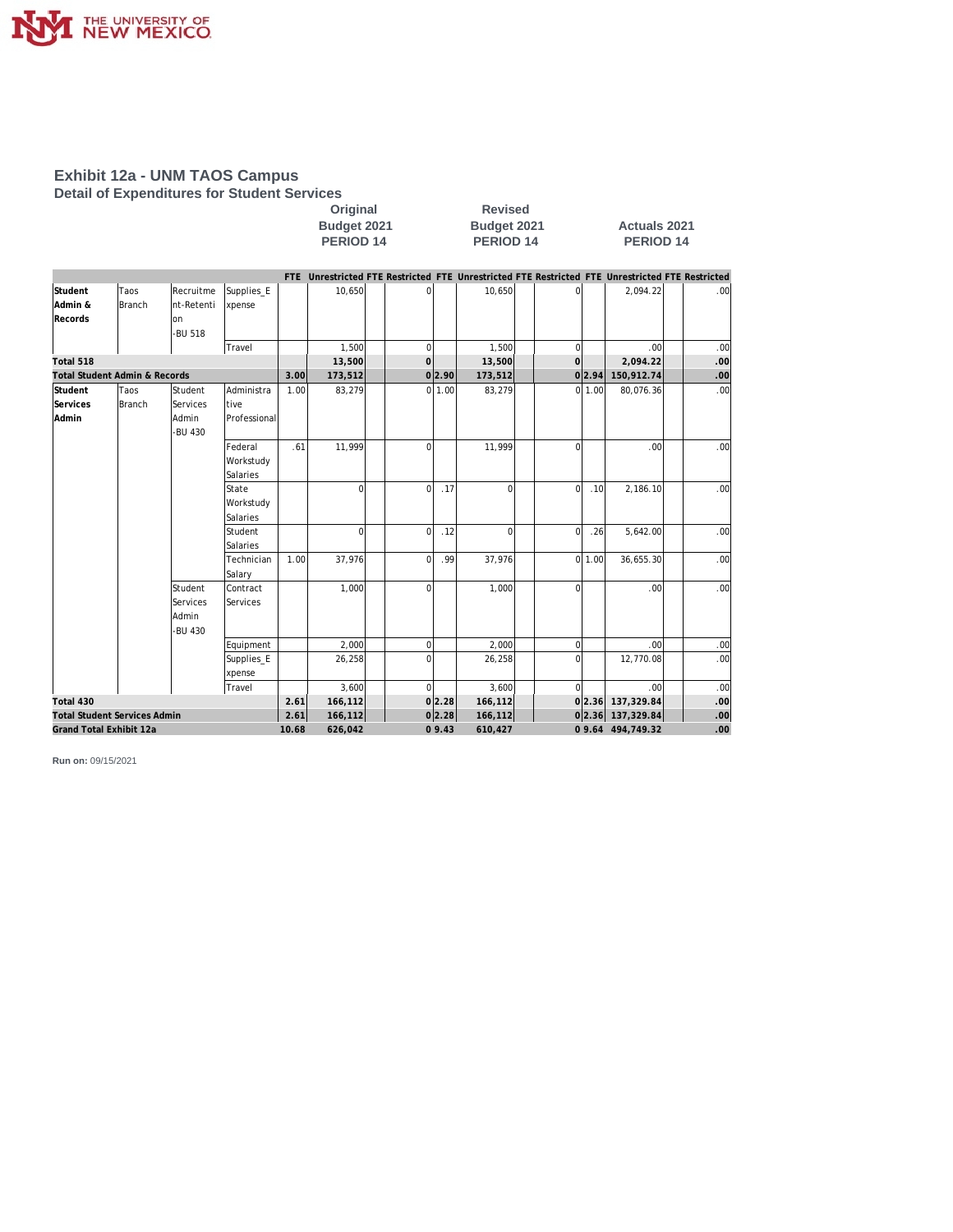

#### **Exhibit 13 - UNM TAOS Campus Expenditures for Institutional Support**

| Original    | <b>Revised</b> |                      |
|-------------|----------------|----------------------|
| Budget 2021 | Budget 2021    | <b>Actuals 2021</b>  |
| PERIOD 14   | PERIOD 14      | PERIOD <sub>14</sub> |

|                                       |                 |                                   |              |                |           |                | Unrestricted Restricted Unrestricted Restricted Unrestricted Restricted |                  |
|---------------------------------------|-----------------|-----------------------------------|--------------|----------------|-----------|----------------|-------------------------------------------------------------------------|------------------|
| Community Relations                   | Taos Branch     | Development Office                | 127,018      | $\Omega$       | 127,018   | $\overline{0}$ | 104,078.62                                                              | .001             |
|                                       |                 | Public Relations                  | 319,149      | $\Omega$       | 319,149   | 0              | 299,027.36                                                              | .00              |
| <b>Total Community Relations</b>      |                 |                                   | 446,167      | $\mathbf{0}$   | 446,167   | 0              | 403,105.98                                                              | .00              |
| Executive Management                  | Taos Branch     | Director's Office                 | 359,322      | $\overline{0}$ | 321,442   | 0l             | 267,637.42                                                              | .00              |
| <b>Total Executive Management</b>     |                 |                                   | 359,322      | 0              | 321,442   | 0              | 267,637.42                                                              | .00              |
| Fiscal Operations                     | Taos Branch     | Business & Finance                | 871,648      | $\overline{0}$ | 762,148   | $\overline{0}$ | 653,836.96                                                              | .00              |
| <b>Total Fiscal Operations</b>        |                 |                                   | 871,648      | $\mathbf{0}$   | 762,148   | $\overline{0}$ | 653,836.96                                                              | .00              |
| Gen Admin & Logistical                | Taos Branch     | Data Processing                   | 389,689      | $\overline{0}$ | 659,689   | $\overline{0}$ | 351,595.73                                                              | .00 <sub>l</sub> |
| Services                              |                 |                                   |              |                |           |                |                                                                         |                  |
|                                       |                 | Postal Service                    | 10,000       | $\Omega$       | 10,000    | $\Omega$       | 4,761.33                                                                | .00              |
|                                       |                 | Security Services                 | 102,448      | $\overline{0}$ | 102,448   | $\overline{0}$ | 52, 133. 18                                                             | .00              |
| Total Gen Admin & Logistical Services |                 |                                   | 502,137      | 0              | 772,137   | 0              | 408,490.24                                                              | .00              |
| Other                                 | Taos Branch     | Miscellaneous                     | 98,313       | $\Omega$       | 98,313    | 0              | 89,005.09                                                               | .00              |
| <b>Total Other</b>                    |                 |                                   | 98,313       | 0              | 98,313    | 0              | 89,005.09                                                               | .00              |
| Items not in Exhibit                  | Fringe Benefits | Accrued Annual Leave              | 0            | 0              |           | 0              | 3,004.36                                                                | .00              |
|                                       |                 | Fica                              | 89,911       | 0              | 89.911    | 0              | 69,673.19                                                               | .00              |
|                                       |                 | Group Insurance                   | 103,461      | $\Omega$       | 103,461   | 0              | 96,279.11                                                               | .00              |
|                                       |                 | Other Staff Benefits              | 54,157       | 0              | 54,157    | 0              | 45,811.53                                                               | .00              |
|                                       |                 | Retirement                        | 148,357      | $\Omega$       | 148,357   | 0              | 136,185.07                                                              | .00              |
|                                       |                 | Unemployment                      | 4,184        | $\Omega$       | 4,184     | 0              | 875.10                                                                  | .00              |
|                                       |                 | Compensation                      |              |                |           |                |                                                                         |                  |
|                                       |                 | <b>Workers Compensation</b>       | 2,486        | $\overline{0}$ | 2,486     | $\overline{0}$ | 838.16                                                                  | .00              |
| Fringe Benefits<br>Sub-Total:         |                 |                                   | 402,556      | $\mathbf{0}$   | 402,556   | 0              | 352,666.52                                                              | .00              |
|                                       | Workstudy       | <b>Federal Workstudy Salaries</b> | $\Omega$     | 4,582          |           | 4,582          | .00.                                                                    | 1,405.00         |
|                                       |                 | State Workstudy Salaries          | $\mathbf{0}$ | 9,556          | $\Omega$  | 9,556          | .00.                                                                    | .00              |
| Sub-Total: Workstudy                  |                 |                                   | $\Omega$     | 14,138         | $\Omega$  | 14,138         | .00                                                                     | 1,405.00         |
| Total Items not in Exhibit            |                 |                                   | 402,556      | 14,138         | 402,556   | 14,138         | 352,666.52                                                              | 1,405.00         |
| Total                                 |                 |                                   | 2,680,143    | 14,138         | 2,802,763 |                | 14, 138 2, 174, 742. 21 1, 405. 00                                      |                  |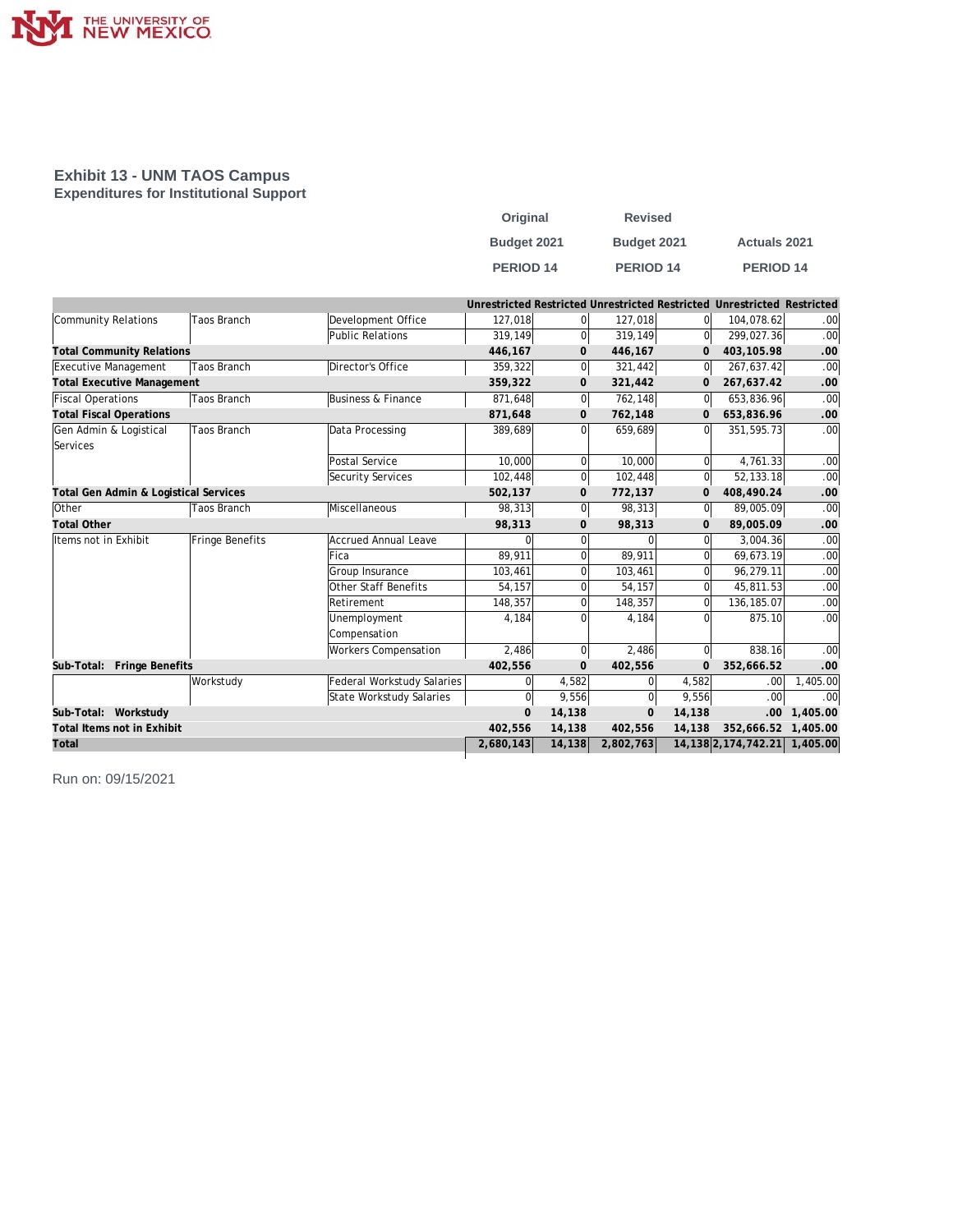

#### **Exhibit 13a - UNM TAOS Campus Detail of Expenditures for Institutional Support Original Revised**

PERIOD 14 PERIOD 14 PERIOD 14 **FTE Unrestricted FTE Restricted FTE Unrestricted FTE Restricted FTE Unrestricted FTE Restricted Other** Taos Miscellane Support 2.00 88,313 0 1.93 88,313 0 1.93 83,770.32 .00  $\begin{vmatrix} \text{Branch} \\ \text{ous} \end{vmatrix}$  Staff Salary -BU 437<br>Miscellane 00. 1, Miscellane |Contract | | 1,000 | 0 | 1,000 | 0 ous Services -BU 437 00. | Supplies\_E | | 9,000 | 0 | 9,000 | 9,000 | 0 | 1,234.77 | 9 xpense **Total 437 2.00 98,313 0 1.93 98,313 0 1.93 89,005.09 .00 Total Other 2.00 98,313 0 1.93 98,313 0 1.93 89,005.09 .00 Community** Taos Developme Administra 1.00 82,061 0 1.00 82,061 0 1.00 78,904.56 .00 Relations **Branch** nt Office tive Professional 00. Developme |Contract | | 20,000 | 0 | 20,000 | 0 | 20,000 | 1,785.00 | 20,00  $n$ t Office Services -BU 208 Equipment | | 3,000 | 0 | 3,000 | 0 | 5,065.61 | .00 Student 0 0 0 0 14,500.00 .00 Awards and Aid Supplies\_E | | 19,957 | | 0| | 19,957 | | 0| | 3,823.45 | .00 xpense Travel 2,000 0 2,000 0 .00 .00 **Total 208 1.00 127,018 0 1.00 127,018 0 1.00 104,078.62 .00** 00. | Public |Administra | .30 18,720 | 0 .43 18,720 | 0 .45 27,000.01 | .00  $\left|$  Relations  $\left|$  tive -BU 407 Professional Federal .10 2,003 0 2,003 0 .00 .00 Workstudy Salaries Support | 2.00 | 122,985 | 0 | 1.98 | 122,985 | 0 | 1.96 | 117,953.69 | .00 Staff Salar Technician 1.00 35,984 0 .99 35,984 0 1.00 36,122.40 .00 Salary 00. | Public |Contract | | 6,000 | 0 | 6,000 | 0 | 9,999.69 | 0 Relations Services -BU 407 Equipment 0 0 0 0 2,689.00 .00 Supplies\_E | | 131,457 | | 0 | 131,457 | | 0 | 105,262.57 | .00 xpense Travel 2,000 0 2,000 0 .00 .00 **Total 407 3.40 319,149 0 3.40 319,149 0 3.41 299,027.36 .00 Total Community Relations 4.40 446,167 0 4.40 446,167 0 4.41 403,105.98 .00** 00. | Executive |Taos |Director's |Faculty | 1.00| 162,240| | 0| .80| 162,240 | 0| .60| 113,054.48| | .00 Management Branch Office Salaries -BU 484 Federal .20 3,998 0 3,998 0 .00 .00 Workstudy Salaries

**Budget 2021 Budget 2021 Actuals 2021**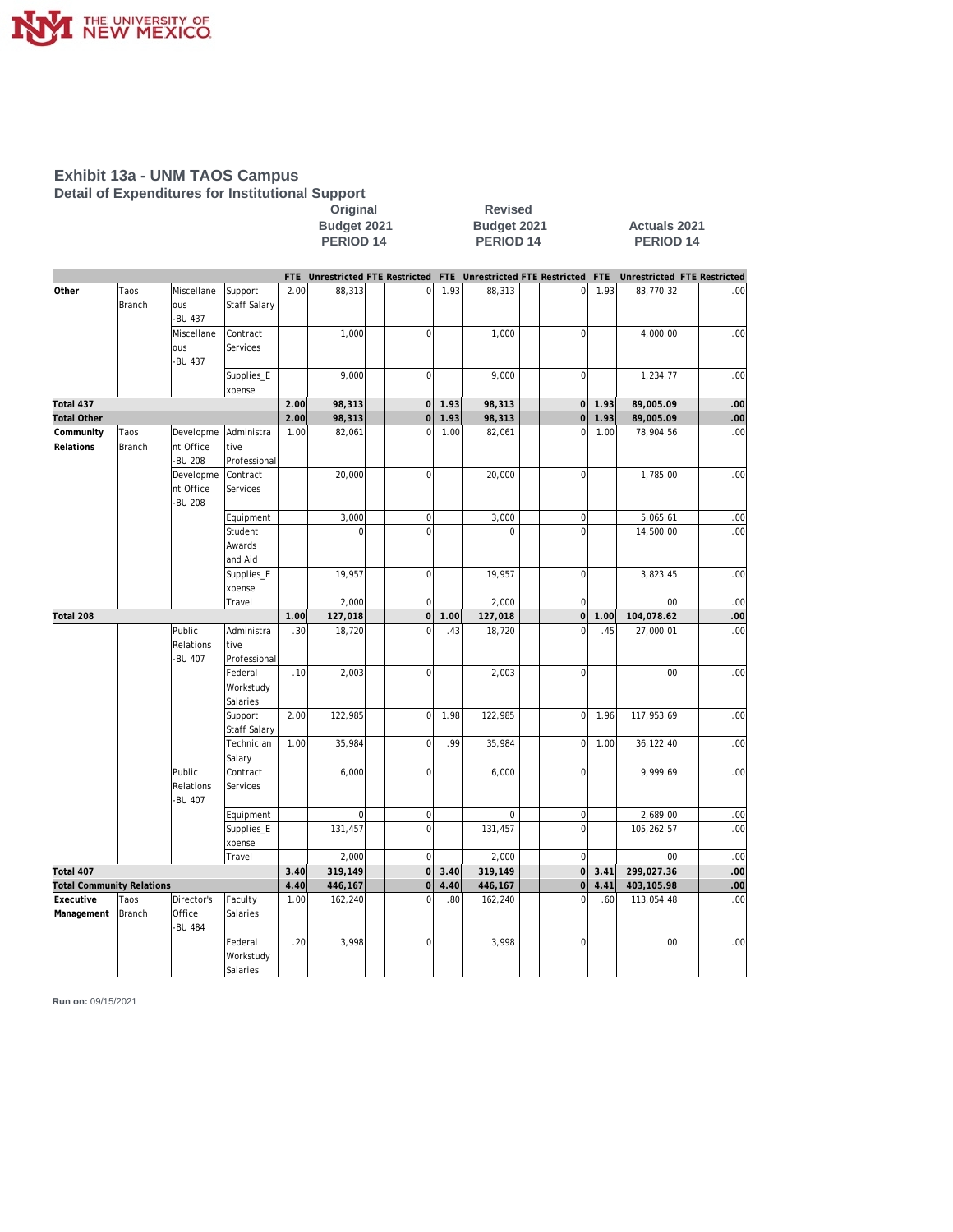

#### **Exhibit 13a - UNM TAOS Campus Detail of Expenditures for Institutional Support**

**Original Revised** 

**Budget 2021 Budget 2021 Actuals 2021** PERIOD 14 PERIOD 14 PERIOD 14

|                                   |                |                             |                                |      | FTE Unrestricted FTE Restricted |                |      | FTE Unrestricted FTE Restricted |                | <b>FTE</b> | Unrestricted FTE Restricted |     |
|-----------------------------------|----------------|-----------------------------|--------------------------------|------|---------------------------------|----------------|------|---------------------------------|----------------|------------|-----------------------------|-----|
| Executive<br>Management           | Taos<br>Branch | Director's<br>Office        | Support<br>Staff Salary        | 1.00 | 42,090                          | $\overline{0}$ | 1.99 | 42,090                          | $\mathbf{0}$   | 2.04       | 85,691.29                   | .00 |
|                                   |                | <b>BU 484</b>               |                                |      |                                 |                |      |                                 |                |            |                             |     |
|                                   |                | Director's                  | Contract                       |      | 34,000                          | $\mathbf 0$    |      | 34,000                          | $\mathbf 0$    |            | 10,025.00                   | .00 |
|                                   |                | Office                      | Services                       |      |                                 |                |      |                                 |                |            |                             |     |
|                                   |                | <b>BU 484</b>               |                                |      |                                 |                |      |                                 |                |            |                             |     |
|                                   |                |                             | Equipment                      |      | 2,500                           | $\overline{0}$ |      | 2,500                           | $\overline{0}$ |            | .00                         | .00 |
|                                   |                |                             | Supplies_E                     |      | 98,994                          | $\mathbf 0$    |      | 61,114                          | $\overline{0}$ |            | 57,207.64                   | .00 |
|                                   |                |                             | xpense                         |      |                                 |                |      |                                 |                |            |                             |     |
|                                   |                |                             | Travel                         |      | 15,500                          | $\mathbf 0$    |      | 15,500                          | $\mathbf 0$    |            | 1,659.01                    | .00 |
| Total 484                         |                |                             |                                | 2.20 | 359,322                         | $\overline{O}$ | 2.79 | 321,442                         | $\overline{O}$ | 2.64       | 267,637.42                  | .00 |
| <b>Total Executive Management</b> |                |                             |                                | 2.20 | 359,322                         | $\overline{0}$ | 2.79 | 321,442                         | $\overline{O}$ | 2.64       | 267,637.42                  | .00 |
| Fiscal                            | Taos           | <b>Business &amp;</b>       | Administra                     | 2.00 | 139,314                         | $\overline{0}$ | 2.00 | 139,314                         | $\Omega$       | 2.00       | 133,956.12                  | .00 |
| Operations                        | Branch         | Finance<br><b>BU 486</b>    | tive<br>Professional           |      |                                 |                |      |                                 |                |            |                             |     |
|                                   |                |                             | Federal                        | .30  | 6,001                           | $\overline{0}$ | .04  | 6,001                           | $\overline{0}$ | .03        | 602.18                      | .00 |
|                                   |                |                             | Workstudy<br>Salaries          |      |                                 |                |      |                                 |                |            |                             |     |
|                                   |                |                             | Support                        | 1.60 | 81,869                          | $\mathbf 0$    | 1.59 | 81,869                          | 0              | 1.60       | 78,878.00                   | .00 |
|                                   |                |                             | <b>Staff Salary</b>            |      |                                 |                |      |                                 |                |            |                             |     |
|                                   |                |                             | Technician                     |      | $\overline{0}$                  | $\mathbf 0$    |      | (169, 500)                      | $\overline{0}$ |            | .00                         | .00 |
|                                   |                |                             | Salary                         |      |                                 |                |      |                                 |                |            |                             |     |
|                                   |                | <b>Business &amp;</b>       | Charge Inst.                   |      | 391,879                         | $\mathbf 0$    |      | 391,879                         | $\overline{0}$ |            | 393,602.00                  | .00 |
|                                   |                | Finance<br><b>BU 486</b>    | Support                        |      |                                 |                |      |                                 |                |            |                             |     |
|                                   |                |                             | Equipment                      |      | 805                             | $\overline{0}$ |      | 60,805                          | $\mathbf 0$    |            | .00                         | .00 |
|                                   |                |                             | Supplies_E<br>xpense           |      | 248,780                         | $\overline{0}$ |      | 248,780                         | $\overline{0}$ |            | 46,755.54                   | .00 |
|                                   |                |                             | Travel                         |      | 3,000                           | $\mathbf 0$    |      | 3,000                           | $\overline{0}$ |            | 43.12                       | .00 |
| Total 486                         |                |                             |                                | 3.90 | 871,648                         | $\overline{O}$ | 3.63 | 762,148                         | $\mathbf 0$    | 3.63       | 653,836.96                  | .00 |
| <b>Total Fiscal Operations</b>    |                |                             |                                | 3.90 | 871,648                         | $\overline{0}$ | 3.63 | 762,148                         | $\overline{0}$ | 3.63       | 653,836.96                  | .00 |
| Gen Admin &                       | Taos           | Postal                      | Supplies_E                     |      | 10,000                          | $\Omega$       |      | 10,000                          | $\Omega$       |            | 4,761.33                    | .00 |
| Logistical                        | <b>Branch</b>  | Service                     | xpense                         |      |                                 |                |      |                                 |                |            |                             |     |
| Services                          |                | -BU 201                     |                                |      |                                 |                |      |                                 |                |            |                             |     |
| Total 201                         |                |                             |                                |      | 10,000                          | $\mathbf 0$    |      | 10,000                          | $\mathsf{O}$   |            | 4,761.33                    | .00 |
|                                   |                | Data                        | Administra                     | 1.00 | 67,600                          | $\overline{0}$ | 1.00 | 67,600                          | $\overline{0}$ | 1.00       | 64,999.92                   | .00 |
|                                   |                | Processing                  | tive                           |      |                                 |                |      |                                 |                |            |                             |     |
|                                   |                | <b>BU 385</b>               | Professional                   |      |                                 |                |      |                                 |                |            |                             |     |
|                                   |                |                             | Support<br><b>Staff Salary</b> | 3.00 | 157.889                         | $\mathbf 0$    | 2.97 | 157.889                         | $\overline{0}$ | 3.00       | 152,208.25                  | .00 |
|                                   |                | Data                        | Contract                       |      | 16,500                          | $\mathbf 0$    |      | 24,500                          | $\overline{0}$ |            | 10,210.92                   | .00 |
|                                   |                | Processing<br><b>BU 385</b> | Services                       |      |                                 |                |      |                                 |                |            |                             |     |
|                                   |                |                             | Equipment                      |      | 30,500                          | $\overline{0}$ |      | 292,500                         | $\mathbf 0$    |            | 50,125.87                   | .00 |
|                                   |                |                             | Supplies_E                     |      | 113,200                         | $\overline{0}$ |      | 113,200                         | $\overline{0}$ |            | 74,050.77                   | .00 |
|                                   |                |                             | xpense                         |      |                                 |                |      |                                 |                |            |                             |     |
|                                   |                |                             | Travel                         |      | 4,000                           | $\mathbf 0$    |      | 4,000                           | $\overline{0}$ |            | .00                         | .00 |
| Total 385                         |                |                             |                                | 4.00 | 389,689                         | $\mathbf 0$    | 3.97 | 659,689                         | $\mathbf 0$    | 4.00       | 351,595.73                  | .00 |
|                                   |                | Security                    | Support                        | 1.00 | 32,448                          | $\Omega$       |      | 32,448                          | $\Omega$       |            | .00                         | .00 |
|                                   |                | Services<br><b>BU 494</b>   | Staff Salary                   |      |                                 |                |      |                                 |                |            |                             |     |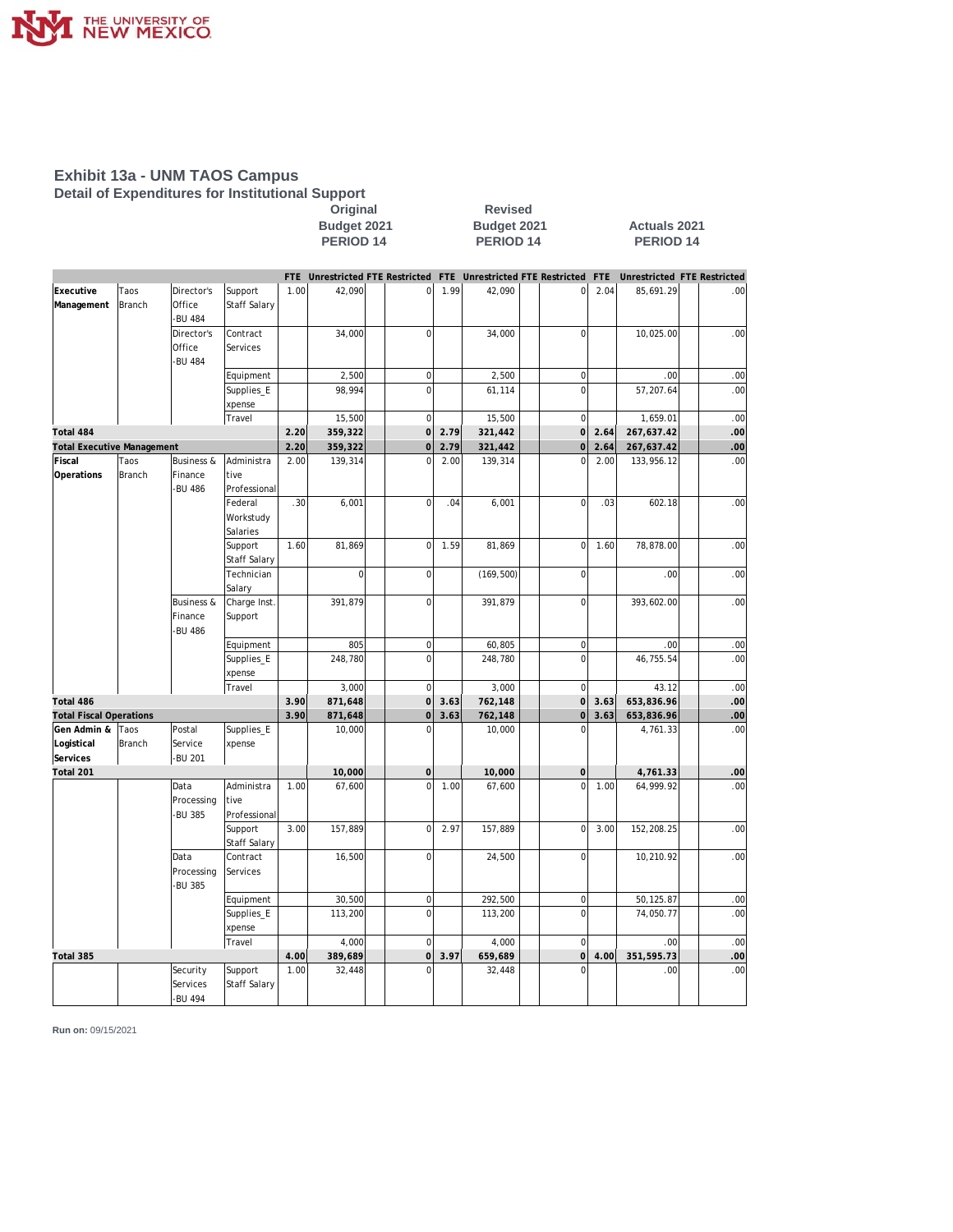

#### **Exhibit 13a - UNM TAOS Campus Detail of Expenditures for Institutional Support**

**Original** Revised<br> **Budget 2021** Budget 202 **PERIOD 14 PERIOD 14 PERIOD 14**

**Budget 2021 Budget 2021 Actuals 2021**

|                                       |                         |          |                 | <b>FTF</b> | Unrestricted FTF Restricted FTF |  |            | Unrestricted FTE Restricted FTE |                |      | Unrestricted FTE Restricted |                  |
|---------------------------------------|-------------------------|----------|-----------------|------------|---------------------------------|--|------------|---------------------------------|----------------|------|-----------------------------|------------------|
| <b>IGen Admin &amp;</b>               | Taos                    | Security | <b>Contract</b> |            | 30,150                          |  |            | 30,150                          |                |      | 10.217.17                   | .00 <sub>1</sub> |
| Logistical                            | <b>Branch</b>           | Services | <b>Services</b> |            |                                 |  |            |                                 |                |      |                             |                  |
| Services                              |                         | -BU 494  |                 |            |                                 |  |            |                                 |                |      |                             |                  |
|                                       |                         |          | Supplies E      |            | 39.850                          |  |            | 39.850                          |                |      | 41.916.01                   | .00.             |
|                                       |                         |          | xpense          |            |                                 |  |            |                                 |                |      |                             |                  |
| Total 494                             |                         |          |                 | 1.00l      | 102,448                         |  |            | 102.448                         |                |      | 52.133.18                   | .00              |
| Total Gen Admin & Logistical Services |                         |          |                 | 5.00       | 502,137                         |  | $ 0 $ 3.97 | 772.137                         | $\overline{O}$ | 4.00 | 408.490.24                  | .00              |
|                                       | Grand Total Exhibit 13a |          |                 |            | 2.277.587<br>17.50              |  |            | 0 16.72 2.400.207               |                |      | 0 16.61 1.822.075.69        | .00 <sub>1</sub> |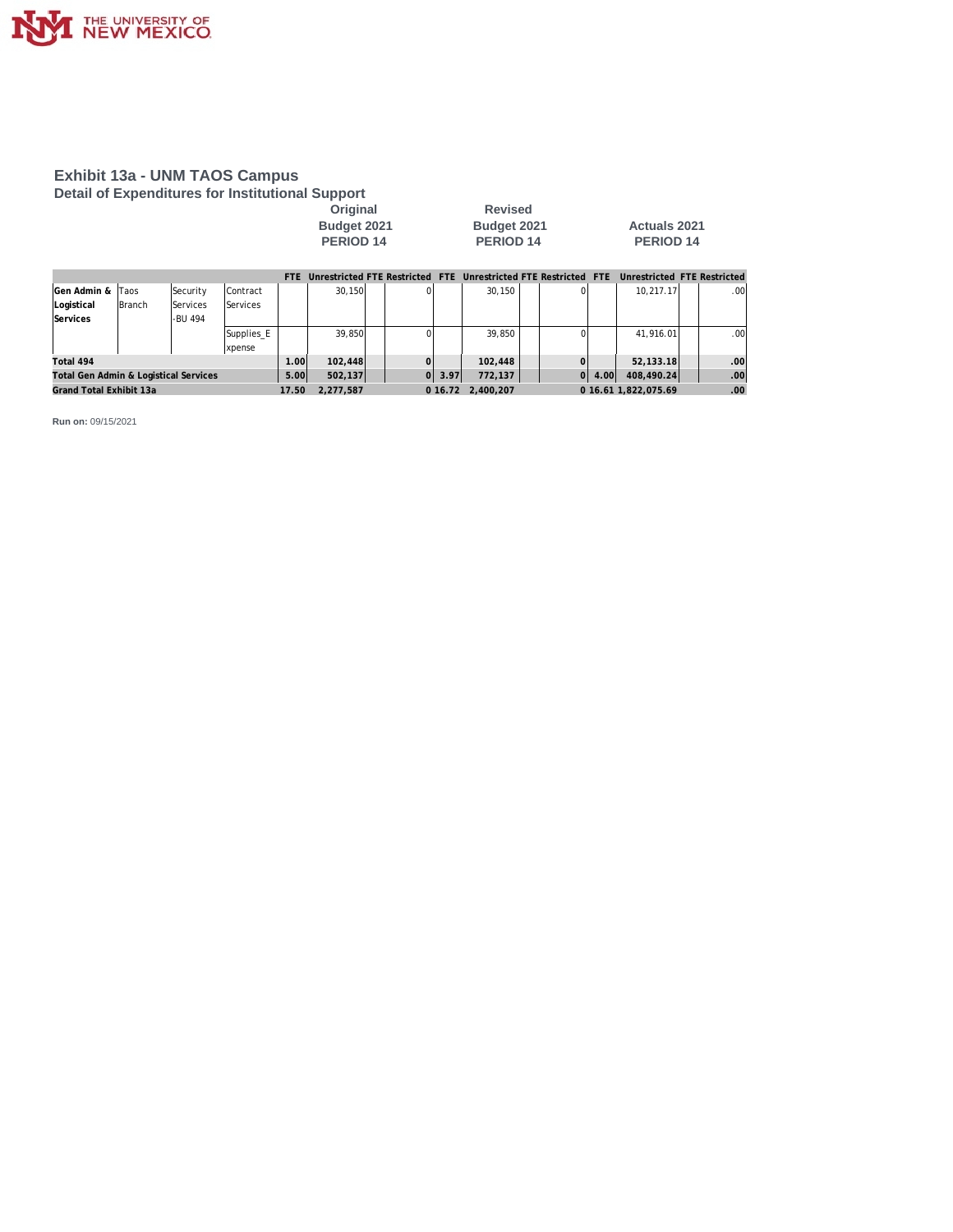

#### **Exhibit 14 - UNM TAOS Campus Expenditures for Operations and Maintenance of Plant**

| Original         | <b>Revised</b>       |                      |
|------------------|----------------------|----------------------|
| Budget 2021      | Budget 2021          | <b>Actuals 2021</b>  |
| <b>PERIOD 14</b> | PERIOD <sub>14</sub> | PERIOD <sub>14</sub> |

|                                        |                    |                             |           |              | Unrestricted Restricted Unrestricted Restricted Unrestricted Restricted |              |              |                  |
|----------------------------------------|--------------------|-----------------------------|-----------|--------------|-------------------------------------------------------------------------|--------------|--------------|------------------|
| Operation & Maintenance<br>lof Plant   | <b>Taos Branch</b> | Administration              | 182,704   |              | 182,704                                                                 | 01           | 120, 202. 77 | .00              |
|                                        |                    | Automotive                  | 20,000    |              | 20,000                                                                  | $\Omega$     | 12,386.61    | .00              |
|                                        |                    | Custodial                   | 225,374   |              | 212,384                                                                 |              | 147,934.33   | .00              |
|                                        |                    | Maintenance                 | 269,339   | $\Omega$     | 269,339                                                                 | ΩI           | 329,477.81   | .00              |
| Total Operation & Maintenance of Plant |                    |                             | 697,417   | $\mathbf{0}$ | 684,427                                                                 |              | 0 610,001.52 | .00              |
| Items not in Exhibit                   | Fringe Benefits    | Accrued Annual Leave        | $\Omega$  |              | 0                                                                       | $\Omega$     | (7, 272.30)  | .00              |
|                                        |                    | Fica                        | 26,246    |              | 26,246                                                                  | <sup>0</sup> | 19,795.31    | .00              |
|                                        |                    | Group Insurance             | 76,675    |              | 76,675                                                                  | 0            | 62,232.81    | .00              |
|                                        |                    | Other Staff Benefits        | 14,866    |              | 14,866                                                                  | 0            | 13,008.46    | .00              |
|                                        |                    | Retirement                  | 46,672    |              | 46.672                                                                  | 0            | 38.720.15    | .00 <sub>1</sub> |
|                                        |                    | Unemployment                | 2,000     |              | 2,000                                                                   | 0            | 254.65       | .00 <sub>1</sub> |
|                                        |                    | Compensation                |           |              |                                                                         |              |              |                  |
|                                        |                    | <b>Workers Compensation</b> | 4,718     | $\Omega$     | 4,718                                                                   | $\Omega$     | 2,885.55     | .00              |
| Fringe Benefits<br>Sub-Total:          |                    |                             | 171,177   | $\mathbf{0}$ | 171,177                                                                 |              | 0 129,624.63 | .00              |
|                                        | <b>Utilities</b>   | Electricity                 | 102.000   |              | 102,000                                                                 | <sup>0</sup> | 89.227.23    | .00              |
|                                        |                    | Fuel_Heat_Cool              | 58,000    |              | 58,000                                                                  | $\Omega$     | 33,835.23    | .00              |
|                                        |                    | Sewer Other                 | 23,500    |              | 23,500                                                                  | $\Omega$     | 22,966.07    | .00              |
|                                        |                    | Supplies_Expense            |           |              |                                                                         |              | .47          | .00              |
|                                        |                    | Travel                      |           |              |                                                                         |              | 47.00        | .00              |
|                                        |                    | <b>Water</b>                | 31,500    |              | 31,500                                                                  | $\Omega$     | 29,304.21    | .00 <sub>1</sub> |
| Sub-Total: Utilities                   |                    |                             | 215,000   | $\mathbf{0}$ | 215,000                                                                 |              | 0 175,380.21 | .00              |
| Total Items not in Exhibit             |                    |                             | 386,177   | $\mathbf{0}$ | 386.177                                                                 |              | 0 305,004.84 | .00              |
| Total                                  |                    |                             | 1,083,594 | 0            | 1,070,604                                                               |              | 0915,006.36  | .00              |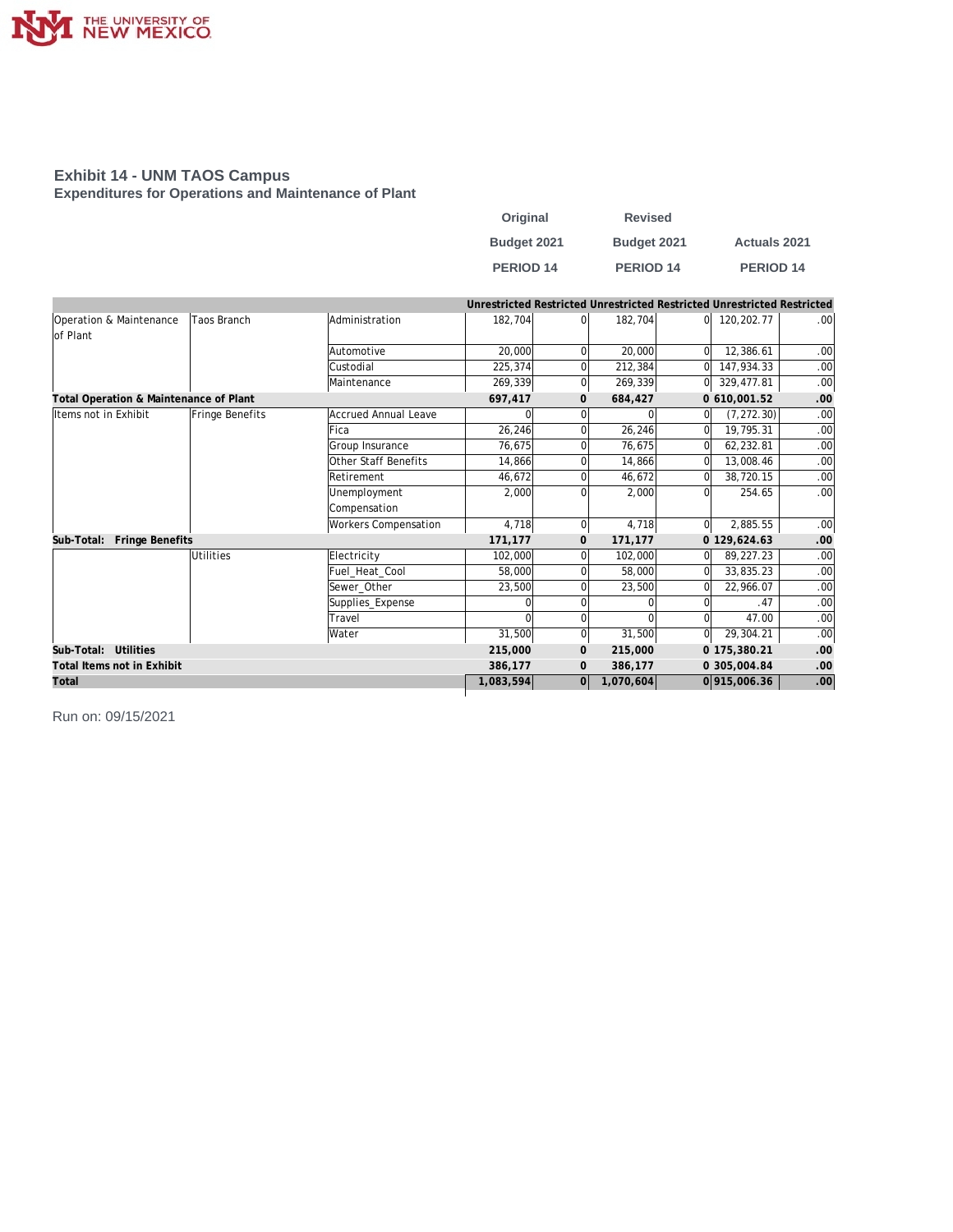

#### **Exhibit 14a - UNM TAOS Campus**

**Detail of Expenditures for Operations and Maintenance of Plant**

|                                        |        |               |                       |       |                          | Original<br><b>Revised</b> |                               |        |                        |                     |                          |          |                                                                                                 |  |            |
|----------------------------------------|--------|---------------|-----------------------|-------|--------------------------|----------------------------|-------------------------------|--------|------------------------|---------------------|--------------------------|----------|-------------------------------------------------------------------------------------------------|--|------------|
|                                        |        |               |                       |       | Budget 2021              | Budget 2021                |                               |        |                        | <b>Actuals 2021</b> |                          |          |                                                                                                 |  |            |
|                                        |        |               |                       |       | <b>PERIOD 14</b>         |                            |                               |        | <b>PERIOD 14</b>       |                     |                          |          | <b>PERIOD 14</b>                                                                                |  |            |
|                                        |        |               |                       |       |                          |                            |                               |        |                        |                     |                          |          |                                                                                                 |  |            |
|                                        |        |               |                       |       |                          |                            |                               |        |                        |                     |                          |          | FTE Unrestricted FTE Restricted FTE Unrestricted FTE Restricted FTE Unrestricted FTE Restricted |  |            |
| Operation &                            | Taos   | Administra    | Administra            | 2.00  | 127,148                  |                            |                               | 0 1.19 | 127,148                |                     |                          | $0$ 1.14 | 80,595.19                                                                                       |  | .00        |
| Maintenance                            | Branch | tion          | tive                  |       |                          |                            |                               |        |                        |                     |                          |          |                                                                                                 |  |            |
| of Plant                               |        | -BU 212       | Professional          |       |                          |                            |                               |        |                        |                     |                          |          |                                                                                                 |  |            |
|                                        |        |               | Student               |       | $\overline{0}$           |                            | $\overline{0}$                | .06    | $\bf 0$                |                     | $\overline{0}$           | .05      | 990.00                                                                                          |  | .00        |
|                                        |        |               | Salaries              |       |                          |                            |                               |        |                        |                     |                          |          |                                                                                                 |  |            |
|                                        |        | Administra    | Equipment             |       | $\mathbf{0}$             |                            | $\overline{0}$                |        | $\mathbf{0}$           |                     | $\overline{0}$           |          | 2,763.96                                                                                        |  | .00        |
|                                        |        | tion          |                       |       |                          |                            |                               |        |                        |                     |                          |          |                                                                                                 |  |            |
|                                        |        | -BU 212       |                       |       |                          |                            |                               |        |                        |                     |                          |          |                                                                                                 |  |            |
|                                        |        |               | Property              |       | 48,556                   |                            | $\mathbf 0$                   |        | 48,556                 |                     | $\overline{0}$           |          | .00                                                                                             |  | .00        |
|                                        |        |               | Insurance             |       |                          |                            |                               |        |                        |                     |                          |          |                                                                                                 |  |            |
|                                        |        |               | Supplies_E            |       | 4,500                    |                            | $\mathbf 0$                   |        | 4,500                  |                     | $\overline{0}$           |          | 35,853.62                                                                                       |  | .00        |
|                                        |        |               | xpense                |       |                          |                            | $\mathbf 0$                   |        |                        |                     | $\overline{0}$           |          | .00                                                                                             |  | .00        |
| Total 212                              |        |               | Travel                | 2.00  | 2,500<br>182,704         |                            |                               | 0 1.25 | 2,500<br>182,704       |                     |                          | 0 1.19   | 120,202.77                                                                                      |  | .00        |
|                                        |        | Custodial     | Faculty               |       | $\overline{0}$           |                            | $\mathbf 0$                   | .25    | $\mathbf{0}$           |                     | $\overline{0}$           | .18      | 9,705.69                                                                                        |  | .00        |
|                                        |        | <b>BU 213</b> | Salaries              |       |                          |                            |                               |        |                        |                     |                          |          |                                                                                                 |  |            |
|                                        |        |               | Support               | 2.00  | 54,081                   |                            | $\mathbf 0$                   |        | 41,091                 |                     | $\overline{0}$           |          | 268.28                                                                                          |  | .00        |
|                                        |        |               | Staff Salary          |       |                          |                            |                               |        |                        |                     |                          |          |                                                                                                 |  |            |
|                                        |        |               | Technician            | 5.00  | 131,293                  |                            |                               | 0 3.34 | 131,293                |                     |                          | 0 3.30   | 88,289.10                                                                                       |  | .00        |
|                                        |        |               | Salary                |       |                          |                            |                               |        |                        |                     |                          |          |                                                                                                 |  |            |
|                                        |        | Custodial     | Contract              |       | 4,000                    |                            | $\mathbf 0$                   |        | 4,000                  |                     | $\overline{0}$           |          | .00                                                                                             |  | .00        |
|                                        |        | <b>BU 213</b> | Services              |       |                          |                            |                               |        |                        |                     |                          |          |                                                                                                 |  |            |
|                                        |        |               | Equipment             |       | $\overline{0}$           |                            | $\mathbf 0$                   |        | $\mathbf 0$            |                     | $\mathbf 0$              |          | 2,303.95                                                                                        |  | .00        |
|                                        |        |               | Supplies_E            |       | 36,000                   |                            | $\overline{0}$                |        | 36,000                 |                     | $\overline{0}$           |          | 47,319.31                                                                                       |  | .00        |
|                                        |        |               | xpense                |       |                          |                            |                               |        |                        |                     |                          |          |                                                                                                 |  |            |
|                                        |        |               | Travel                |       | $\Omega$                 |                            | $\mathbf 0$                   |        | $\Omega$               |                     | $\Omega$                 |          | 48.00                                                                                           |  | .00        |
| Total 213                              |        |               |                       | 7.00  | 225,374                  |                            |                               | 0 3.59 | 212,384                |                     |                          | 0 3.48   | 147,934.33                                                                                      |  | .00        |
|                                        |        | Maintenan     | Administra            |       | $\Omega$                 |                            | $\Omega$                      | .06    | $\mathbf{0}$           |                     | $\Omega$                 | .30      | 19,311.57                                                                                       |  | .00        |
|                                        |        | ce            | tive                  |       |                          |                            |                               |        |                        |                     |                          |          |                                                                                                 |  |            |
|                                        |        | <b>BU 215</b> | Professional          |       |                          |                            |                               |        |                        |                     |                          |          |                                                                                                 |  |            |
|                                        |        |               | Technician            | 3.00  | 107,339                  |                            |                               | 0 2.07 | 107,339                |                     |                          | 0 2.10   | 84,819.17                                                                                       |  | .00        |
|                                        |        |               | Salary                |       |                          |                            |                               |        |                        |                     |                          |          |                                                                                                 |  |            |
|                                        |        | Maintenan     | Contract              |       | 35,000                   |                            | $\mathbf 0$                   |        | 35,000                 |                     | $\Omega$                 |          | 30,430.69                                                                                       |  | .00        |
|                                        |        | ce            | Services              |       |                          |                            |                               |        |                        |                     |                          |          |                                                                                                 |  |            |
|                                        |        | <b>BU 215</b> |                       |       |                          |                            |                               |        |                        |                     |                          |          |                                                                                                 |  |            |
|                                        |        |               | Equipment             |       | $\overline{0}$<br>10,000 |                            | $\mathbf 0$<br>$\overline{0}$ |        | $\mathbf{0}$<br>10,000 |                     | $\mathsf{O}\xspace$<br>0 |          | 9,656.85<br>32,069.50                                                                           |  | .00<br>.00 |
|                                        |        |               | Property<br>Insurance |       |                          |                            |                               |        |                        |                     |                          |          |                                                                                                 |  |            |
|                                        |        |               | Supplies_E            |       | 117,000                  |                            | $\mathbf 0$                   |        | 117,000                |                     | $\overline{0}$           |          | 153,190.03                                                                                      |  | .00        |
|                                        |        |               | xpense                |       |                          |                            |                               |        |                        |                     |                          |          |                                                                                                 |  |            |
| Total 215                              |        |               |                       | 3.00  | 269,339                  |                            |                               | 0 2.13 | 269,339                |                     |                          | 0 2.40   | 329,477.81                                                                                      |  | .00        |
|                                        |        | Automotiv     | Supplies_E            |       | 11,500                   |                            | $\mathbf 0$                   |        | 11,500                 |                     | $\overline{0}$           |          | 8,762.79                                                                                        |  | .00.       |
|                                        |        | le            | xpense                |       |                          |                            |                               |        |                        |                     |                          |          |                                                                                                 |  |            |
|                                        |        | -BU 216       |                       |       |                          |                            |                               |        |                        |                     |                          |          |                                                                                                 |  |            |
|                                        |        |               | Travel                |       | 8,500                    |                            | $\overline{0}$                |        | 8,500                  |                     | $\mathsf{O}\xspace$      |          | 3,623.82                                                                                        |  | .00        |
| Total 216                              |        |               |                       |       | 20,000                   |                            | $\circ$                       |        | 20,000                 |                     | $\overline{O}$           |          | 12,386.61                                                                                       |  | .00        |
| Total Operation & Maintenance of Plant |        |               |                       | 12.00 | 697,417                  |                            |                               | 0 6.97 | 684,427                |                     |                          |          | 07.07 610,001.52                                                                                |  | .00        |
| Grand Total Exhibit 14a                |        |               |                       | 12.00 | 697,417                  |                            |                               | 06.97  | 684,427                |                     |                          |          | 0 7.07 610,001.52                                                                               |  | .00        |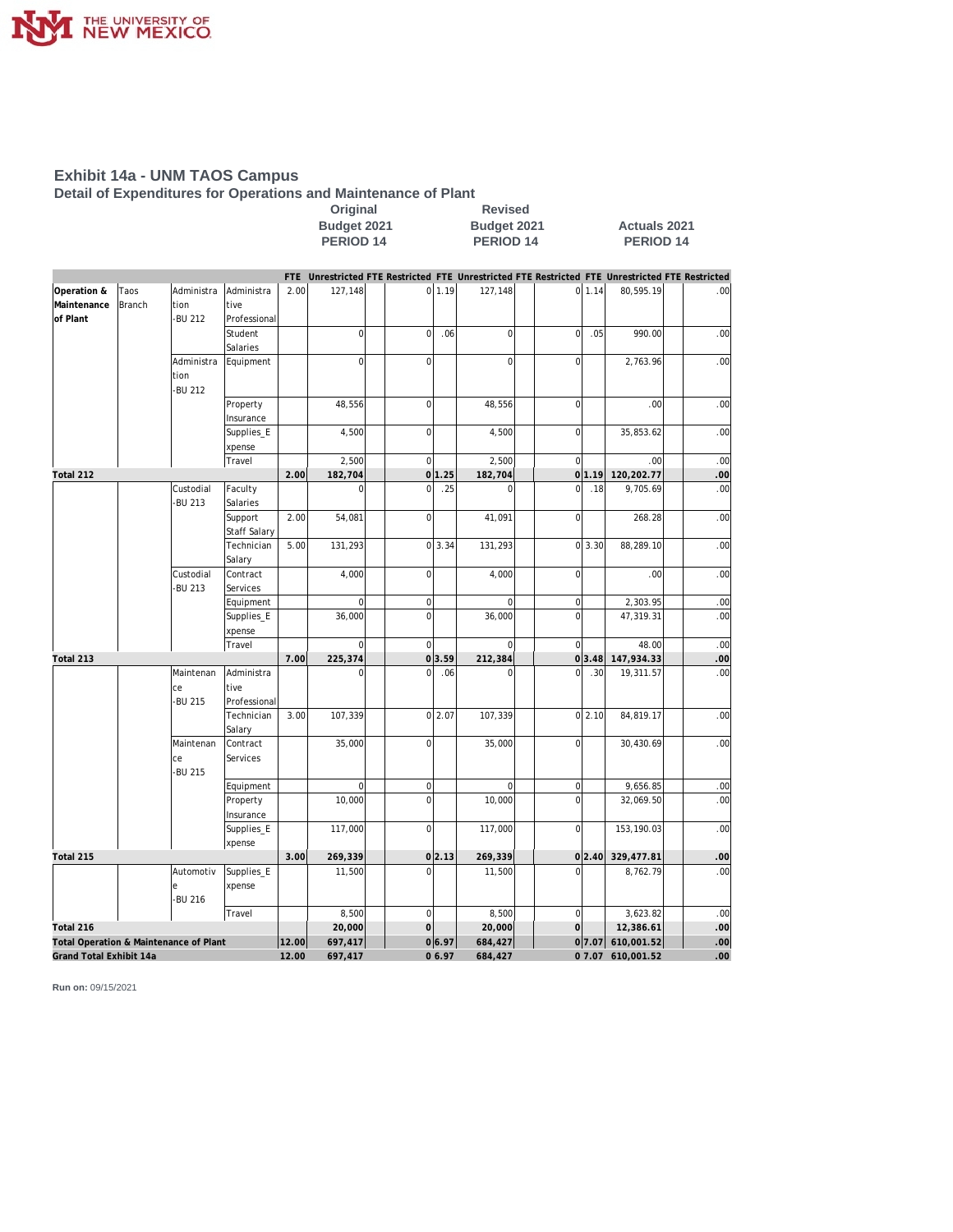

#### **Exhibit 15 - UNM TAOS Campus**

**Summary of Student Social and Cultural Development Activities**

| Uriginal           |
|--------------------|
| <b>Budget 2021</b> |
| <b>PERIOD 14</b>   |

**Original Revised PERIOD 14 PERIOD 14 PERIOD 14**

## **Budget 2021 Actuals 2021**<br>**PERIOD 14 PERIOD 14**

|                           |                           |            |     |              | FTE Unrestricted FTE Restricted FTE Unrestricted FTE Restricted FTE Unrestricted FTE Restricted |                |     |                  |                  |
|---------------------------|---------------------------|------------|-----|--------------|-------------------------------------------------------------------------------------------------|----------------|-----|------------------|------------------|
| Revenues                  | Tuition and Fees          | 55,000     |     |              | 55,000                                                                                          |                |     | 37,983.74        | .00              |
|                           | Sales and Services        |            |     |              |                                                                                                 |                |     | 791.05           | .00              |
| <b>Total Revenues</b>     |                           | 55,000     |     | $\Omega$     | 55,000                                                                                          |                |     | 38,774.79        | .00              |
| Beginning Balance         |                           | 154,592    |     | $\mathbf{0}$ | 165,547                                                                                         | $\Omega$       |     | 165,547.13       | .00              |
| <b>Total Available</b>    |                           | 209,592.00 | .00 |              | 220,547.00                                                                                      | .00.           |     | 204,321.92       | .00              |
| Expenditures              | <b>Faculty Salaries</b>   |            |     |              |                                                                                                 | 0              | .03 | 2,200.00         | .00              |
|                           | Student Salaries          | 3,999      |     | $\Omega$     | 3,999                                                                                           |                |     | .00              | .00              |
|                           | Fica                      |            |     | <sup>0</sup> |                                                                                                 |                |     | 168.30           | .00              |
|                           | Retirement                |            |     |              |                                                                                                 |                |     | 283.00           | .00              |
|                           | Unemployment Compensation |            |     |              |                                                                                                 |                |     | 1.98             | .00              |
|                           | Workers Compensation      |            |     |              |                                                                                                 |                |     | 1.54             | .00              |
|                           | Contract Services         |            |     |              |                                                                                                 |                |     | 24,000.00        | .00              |
|                           | Equipment                 | 8,200      |     |              | 8,200                                                                                           |                |     | .00              | .00              |
|                           | Student Awards and Aid    | 5,500      |     |              | 5,500                                                                                           |                |     | 9,766.50         | .00              |
|                           | Supplies_Expense          | 36,301     |     | n            | 36,301                                                                                          |                |     | 8,280.49         | .00              |
|                           | Travel                    | 1,000      |     |              | 1,000                                                                                           |                |     | .00              | .00              |
| <b>Total Expenditures</b> |                           | 55,000     |     | $\Omega$     | 55,000                                                                                          | $\overline{0}$ | .03 | 44,701.81        | .00              |
| Transfers (IN) or OUT     |                           |            |     | $\Omega$     |                                                                                                 |                |     | .00 <sub>l</sub> | .00 <sub>1</sub> |
| <b>Ending Balance</b>     |                           | 154,592.00 | .00 |              | 165,547.00                                                                                      | .00.           |     | 159,620.11       | .00              |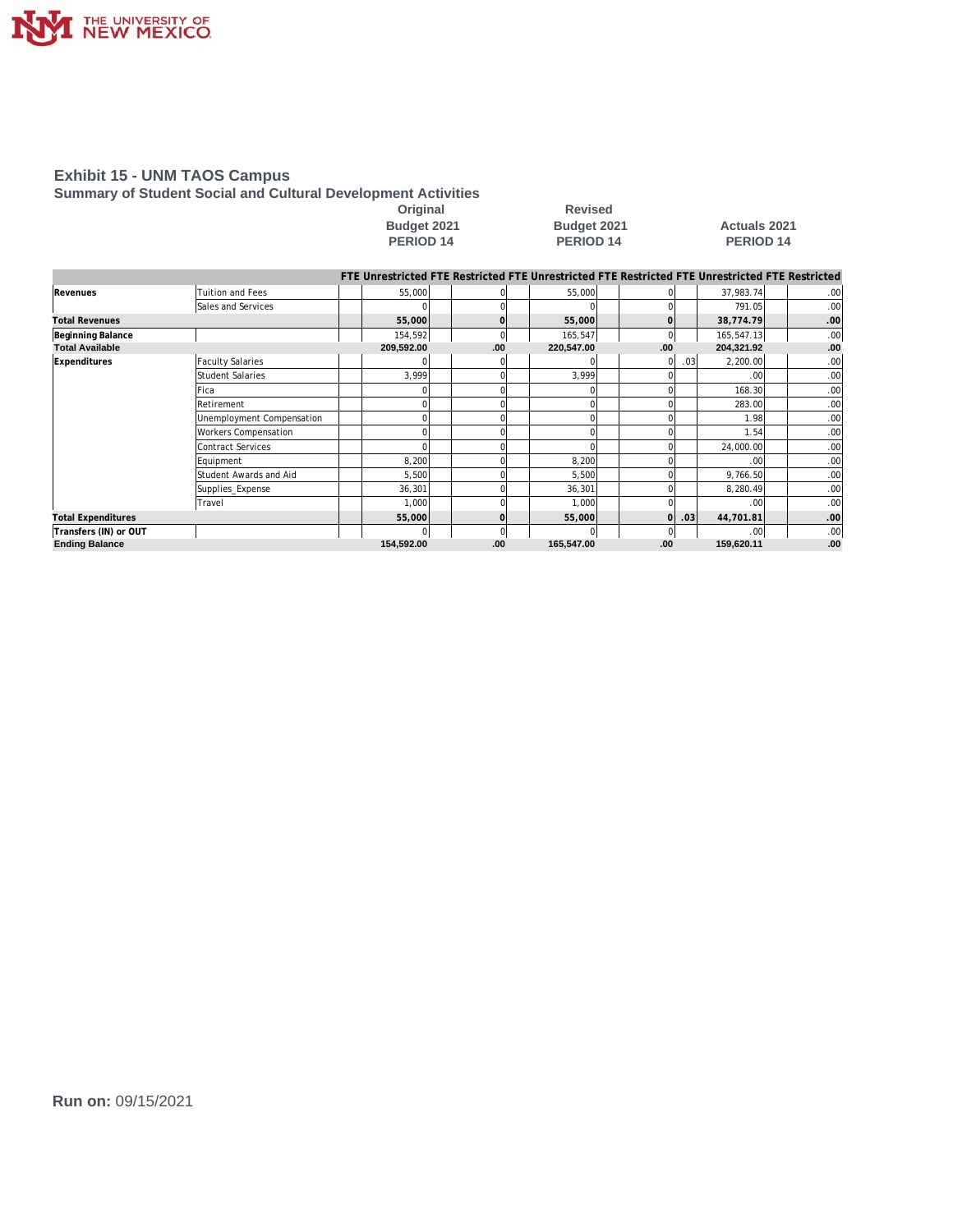

### **Exhibit 16 - UNM TAOS Campus**

**Summary of Research**

|                           |                              |  |                                                                                                 | Budget 2021<br><b>PERIOD 14</b> |            |  |     |  | Budget 2021<br>PERIOD <sub>14</sub> |  | <b>Actuals 2021</b><br>PERIOD <sub>14</sub> |              |                     |
|---------------------------|------------------------------|--|-------------------------------------------------------------------------------------------------|---------------------------------|------------|--|-----|--|-------------------------------------|--|---------------------------------------------|--------------|---------------------|
|                           |                              |  | FTE Unrestricted FTE Restricted FTE Unrestricted FTE Restricted FTE Unrestricted FTE Restricted |                                 |            |  |     |  |                                     |  |                                             |              |                     |
| Revenues                  | Federal Grants and Contracts |  |                                                                                                 |                                 | 545,945    |  | ΩI  |  | 580,945                             |  | .00 <sub>l</sub>                            |              | 589,906.00          |
| Beginning Balance         |                              |  | 0                                                                                               |                                 |            |  | 0   |  | $\Omega$                            |  | .00 <sub>l</sub>                            |              | .00                 |
| <b>Total Available</b>    |                              |  | .00                                                                                             |                                 | 545,945.00 |  | .00 |  | 580,945.00                          |  | .00                                         |              | 589,906.00          |
| Expenditures              | Administrative Professional  |  |                                                                                                 |                                 | 210,885    |  |     |  | 210,885                             |  |                                             | $.00$   1.36 | 77,864.00           |
|                           | <b>Faculty Salaries</b>      |  |                                                                                                 |                                 | 121,800    |  |     |  | 121,800                             |  |                                             | $.00$ 3.26   | 197,077.00          |
|                           | <b>Other Salaries</b>        |  |                                                                                                 |                                 |            |  |     |  |                                     |  | .00 <sub>l</sub>                            | .40          | 20,000.00           |
|                           | Student Salaries             |  |                                                                                                 |                                 | 16,000     |  |     |  | 16,000                              |  | .00                                         |              | .00                 |
|                           | Support Staff Salary         |  |                                                                                                 |                                 |            |  |     |  | 35,000                              |  | .00                                         | 1.06         | 52,019.00           |
|                           | <b>Technician Salary</b>     |  |                                                                                                 |                                 |            |  |     |  |                                     |  | .00 <sub>l</sub>                            | 1.17         | 67,252.00           |
|                           | Other Staff Benefits         |  |                                                                                                 |                                 | 104,260    |  |     |  | 104,260                             |  | .00                                         |              | 141,581.00          |
|                           | Equipment                    |  |                                                                                                 |                                 |            |  |     |  |                                     |  | .00                                         |              | 1,950.00            |
|                           | Supplies_Expense             |  |                                                                                                 |                                 | 65,000     |  |     |  | 65,000                              |  | .00                                         |              | 32,102.00           |
|                           | Travel                       |  |                                                                                                 |                                 | 28,000     |  |     |  | 28,000                              |  | .00                                         |              | 61.00               |
| <b>Total Expenditures</b> |                              |  |                                                                                                 | 6                               | 545,945    |  | ΩI  |  | 580,945                             |  |                                             |              | .00 7.25 589,906.00 |
| Transfers (IN) or OUT     |                              |  |                                                                                                 |                                 |            |  | 01  |  | $\Omega$                            |  | .00 <sub>l</sub>                            |              | .00                 |
| <b>Ending Balance</b>     |                              |  | .00                                                                                             |                                 | .00        |  | .00 |  | .00                                 |  | .00                                         |              | .00                 |

**Original Revised**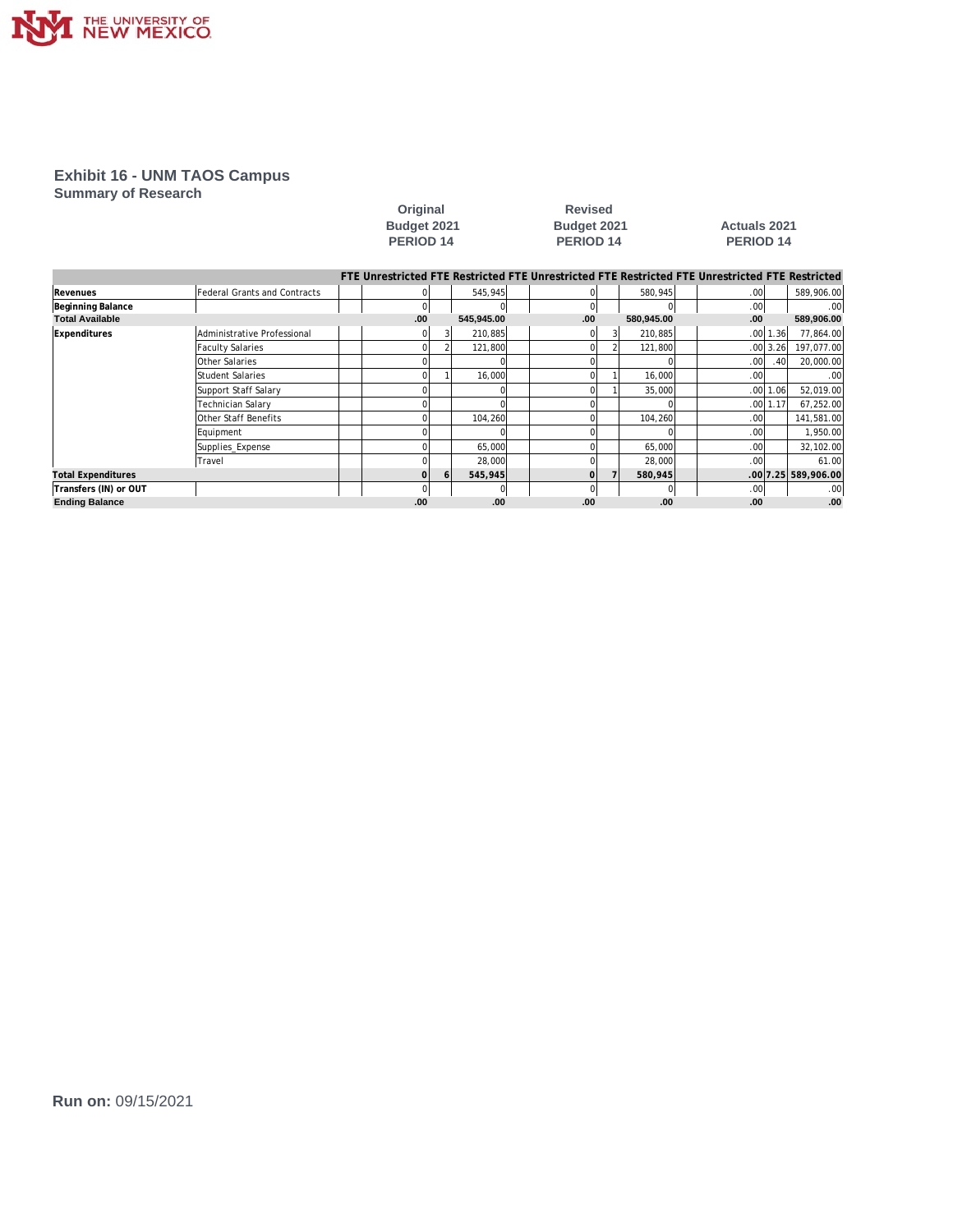

### **Exhibit 17 - UNM TAOS Campus**

**Summary of Public Service**

|                           |                                     |                | Budget 2021<br>PERIOD <sub>14</sub> |    |                | Budget 2021<br>PERIOD <sub>14</sub>                                                             |                  |                |        | <b>Actuals 2021</b><br>PERIOD <sub>14</sub> |      |                                  |  |  |
|---------------------------|-------------------------------------|----------------|-------------------------------------|----|----------------|-------------------------------------------------------------------------------------------------|------------------|----------------|--------|---------------------------------------------|------|----------------------------------|--|--|
|                           |                                     |                |                                     |    |                | FTE Unrestricted FTE Restricted FTE Unrestricted FTE Restricted FTE Unrestricted FTE Restricted |                  |                |        |                                             |      |                                  |  |  |
| Revenues                  | <b>Tuition and Fees</b>             |                | 10,000                              |    |                | 10,000                                                                                          |                  |                |        | 109,413.66                                  |      | .00                              |  |  |
|                           | <b>Federal Grants and Contracts</b> |                | $\mathbf 0$                         |    | 2.000.000      | $\Omega$                                                                                        |                  | 2.000.000      |        | 00.                                         |      | 1.640.442.00                     |  |  |
|                           | State Grants and Contracts          |                | $\Omega$                            |    | 800.000        | $\Omega$                                                                                        |                  | 800,000        |        | .00.                                        |      | 590,780.00                       |  |  |
|                           | Private Gifts Grants and            |                | 42,500                              |    | 200,000        | 76,800                                                                                          |                  | 200,000        |        | 122,500.00                                  |      | 94,391.00                        |  |  |
|                           | Contracts                           |                |                                     |    |                |                                                                                                 |                  |                |        |                                             |      |                                  |  |  |
|                           | Sales and Services                  |                | 235,000                             |    | $\Omega$       | 235,000                                                                                         |                  | $\Omega$       |        | 105,838.50                                  |      | .00                              |  |  |
|                           | Other Sources                       |                | $\Omega$                            |    | $\Omega$       | $\Omega$                                                                                        |                  |                |        | 13,000.00                                   |      | .00                              |  |  |
| <b>Total Revenues</b>     |                                     |                | 287,500                             |    | 3,000,000      | 321,800                                                                                         |                  | 3,000,000      |        | 350,752.16                                  |      | 2,325,613.00                     |  |  |
| Beginning Balance         |                                     |                | 282,808                             |    |                | 497,029                                                                                         |                  |                |        | 497,029.38                                  |      | .00                              |  |  |
| <b>Total Available</b>    |                                     |                | 570,308.00                          |    | 3,000,000.00   | 818,829.00                                                                                      |                  | 3,000,000.00   |        | 847,781.54                                  |      | 2,325,613.00                     |  |  |
| Expenditures              | Administrative Professional         | $\mathfrak{D}$ | 62,977                              | 8  | 425,000        | 62,977                                                                                          | 8 <sup>1</sup>   | 425,000        |        | .00.                                        | 7.19 | 390,552.00                       |  |  |
|                           | <b>Faculty Salaries</b>             | $\overline{2}$ | 60,668                              | 5  | 300,000        | 60,668                                                                                          | 5                | 300,000 1.25   |        | 76,825.37                                   | 3.44 | 219,652.00                       |  |  |
|                           | Federal Workstudy Salaries          |                | $\Omega$                            |    | 14,000         |                                                                                                 |                  | 14,000         | .07    | 1,430.98                                    | .44  | 9,532.00                         |  |  |
|                           | Other Salaries                      | 8              | (169, 059)                          | 6  | 130,000        | (169, 059)                                                                                      | $\boldsymbol{6}$ | 130,000 1.26   |        | 35,660.25                                   | .55  | 27,787.00                        |  |  |
|                           | State Workstudy Salaries            |                | $\Omega$                            |    | 21,000         | $\Omega$                                                                                        |                  | 21,000         |        | .00.                                        | .81  | 17,597.00                        |  |  |
|                           | Student Salaries                    |                | $\Omega$                            |    |                | $\Omega$                                                                                        |                  |                | 0 1.49 | 31,853.75                                   | 1.66 | 36,771.00                        |  |  |
|                           | Support Staff Salary                | 6              | 207,065                             | 12 | 350.000        | 227,065                                                                                         | 12               | 350,000 2.24   |        | 76,859.86                                   | 8.80 | 370,838.00                       |  |  |
|                           | <b>Technician Salary</b>            |                | 36,619                              |    | 150,000        | 36,619                                                                                          |                  | 150,000 1.15   |        | 31,079.97                                   | 4.08 | 182,672.00                       |  |  |
|                           | Accrued Annual Leave                |                | $\Omega$                            |    | $\Omega$       | $\Omega$                                                                                        |                  |                |        | (4, 467.41)                                 |      | .00                              |  |  |
|                           | Fica                                |                | 7,775                               |    | $\Omega$       | 7,775                                                                                           |                  |                |        | 16,706.62                                   |      | .00                              |  |  |
|                           | Group Insurance                     |                | 8,870                               |    |                | 28,870                                                                                          |                  |                |        | 14,205.94                                   |      | .00                              |  |  |
|                           | Other Staff Benefits                |                | 3,127                               |    | 450,000        | 3,127                                                                                           |                  | 450,000        |        | 7,617.33                                    |      | 416,319.00                       |  |  |
|                           | Retirement                          |                | 9,730                               |    | $\Omega$       | 9,730                                                                                           |                  |                |        | 23,677.39                                   |      | .00                              |  |  |
|                           | Unemployment Compensation           |                | 500                                 |    | $\Omega$       | 500                                                                                             |                  | $\Omega$       |        | 198.39                                      |      | .00                              |  |  |
|                           | <b>Workers Compensation</b>         |                | 250                                 |    | $\Omega$       | 250                                                                                             |                  | $\Omega$       |        | 1,649.06                                    |      | .00                              |  |  |
|                           | Contract Services                   |                | 1,500                               |    | $\cap$         | 41,500                                                                                          |                  | $\cap$         |        | 13,945.15                                   |      | .00                              |  |  |
|                           | Equipment                           |                | $\Omega$                            |    | 200,000        | $\cap$                                                                                          |                  | 200,000        |        | 159.99                                      |      | 105,624.00                       |  |  |
|                           | Student Awards and Aid              |                | $\Omega$                            |    | $\Omega$       | 44,829                                                                                          |                  |                |        | 26,373.00                                   |      | .00                              |  |  |
|                           | Supplies_Expense                    |                | 52,478                              |    | 850,000        | 62,621                                                                                          |                  | 850,000        |        | 41, 193. 75                                 |      | 547,395.00                       |  |  |
|                           | Travel                              |                | 5,000                               |    | 110,000        | 8,000                                                                                           |                  | 110,000        |        | .00.                                        |      | 874.00                           |  |  |
| <b>Total Expenditures</b> |                                     | 19             | 287,500                             | 37 | 3,000,000      | 425,472                                                                                         | 37               | 3,000,000 7.46 |        |                                             |      | 394, 969.39 26.97 2, 325, 613.00 |  |  |
| Transfers (IN) or OUT     |                                     |                | 0                                   |    | $\overline{0}$ | 0                                                                                               |                  | $\mathbf 0$    |        | .00.                                        |      | .00                              |  |  |

**Ending Balance 282,808.00 .00 393,357.00 .00 452,812.15 .00**

**Original Revised**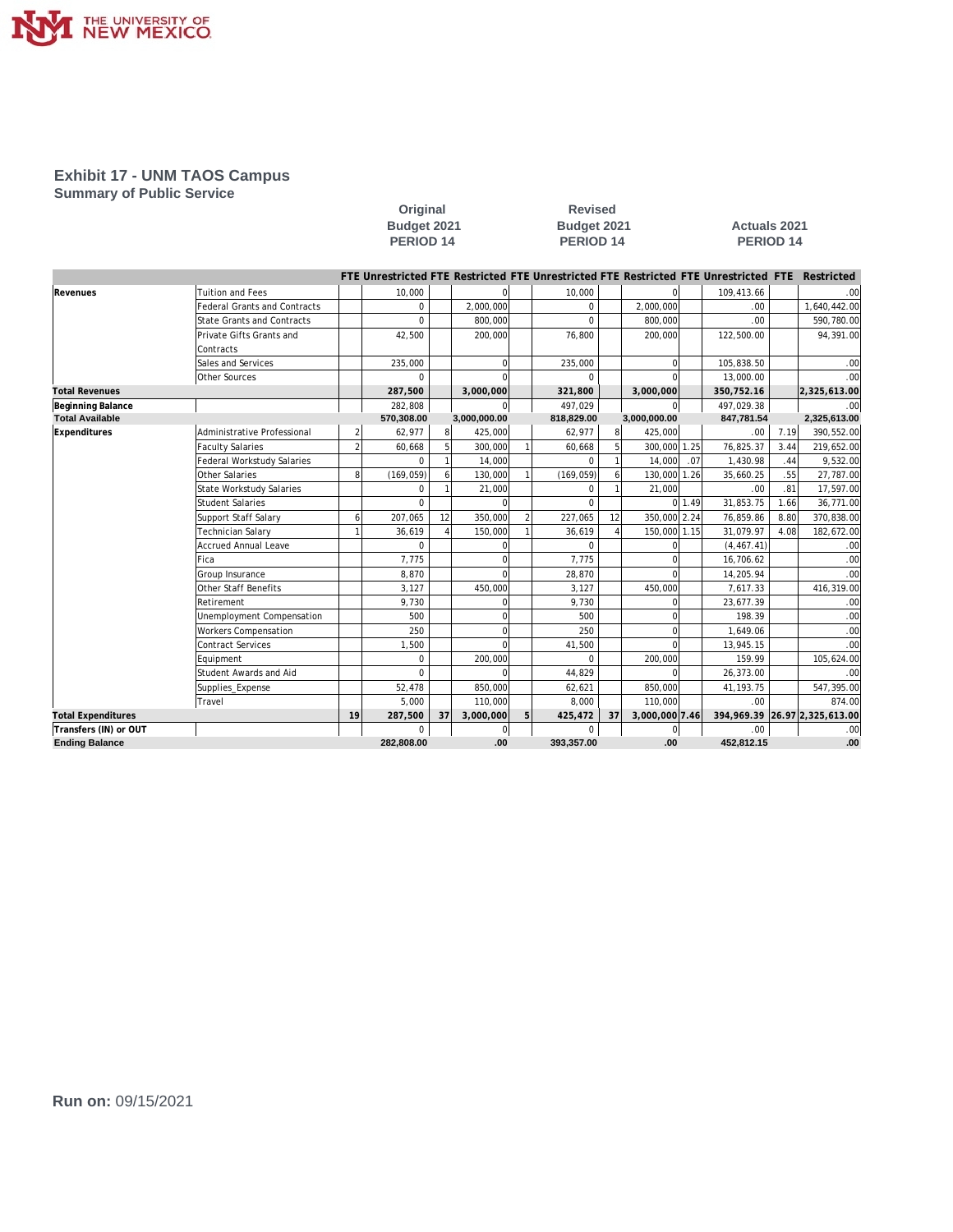

#### **Exhibit 19 - UNM TAOS Campus Summary of Student Aid Grants and Stipends**

| Original         | <b>Revised</b>   |                     |
|------------------|------------------|---------------------|
| Budget 2021      | Budget 2021      | <b>Actuals 2021</b> |
| <b>PERIOD 14</b> | <b>PERIOD 14</b> | <b>PERIOD 14</b>    |

|                           |                           |                                                                |           |   | Unrestricted Restricted Unrestricted Restricted Unrestricted Restricted |          |              |                  |
|---------------------------|---------------------------|----------------------------------------------------------------|-----------|---|-------------------------------------------------------------------------|----------|--------------|------------------|
| Revenues                  | Private and Other Sources | Gifts for Schools and Fellowships                              | 0         |   |                                                                         |          | 5.108.76     | .00              |
|                           | <b>Other</b>              | <b>Miscellaneous</b>                                           |           |   |                                                                         |          | 406.82       | .00              |
| Total Revenues            |                           |                                                                | 0         |   |                                                                         |          | 5.515.58     | .00 <sup>1</sup> |
| Beginning Balance         |                           |                                                                | 153,389   |   | 213, 151                                                                | ΩL       | 213.151.33   | .00              |
| <b>Total Available</b>    |                           |                                                                | 153.389   |   | 213,151                                                                 |          | 218.666.91   | .00              |
| Expenditures              |                           | Private Sources - Gifts & Other Undergrad - State Scholarships | 79.145    |   | 79.145                                                                  |          | 19.281.92    | .00              |
|                           | Private and Other Sources | Gifts for Schools and Fellowships                              | 5.000     |   | 5.000                                                                   |          | 2.500.00     | .00              |
| <b>Total Expenditures</b> |                           |                                                                | 84.145    |   | 84,145                                                                  | ΩL       | 21.781.92    | .00              |
| Transfers (IN) or OUT     |                           |                                                                | (84, 145) |   | (84, 145)                                                               | ΩI       | (82, 805.00) | .00              |
| <b>Ending Balance</b>     |                           |                                                                | 153.389   | 0 | 213.151                                                                 | $\bf{0}$ | 279.689.99   | .00              |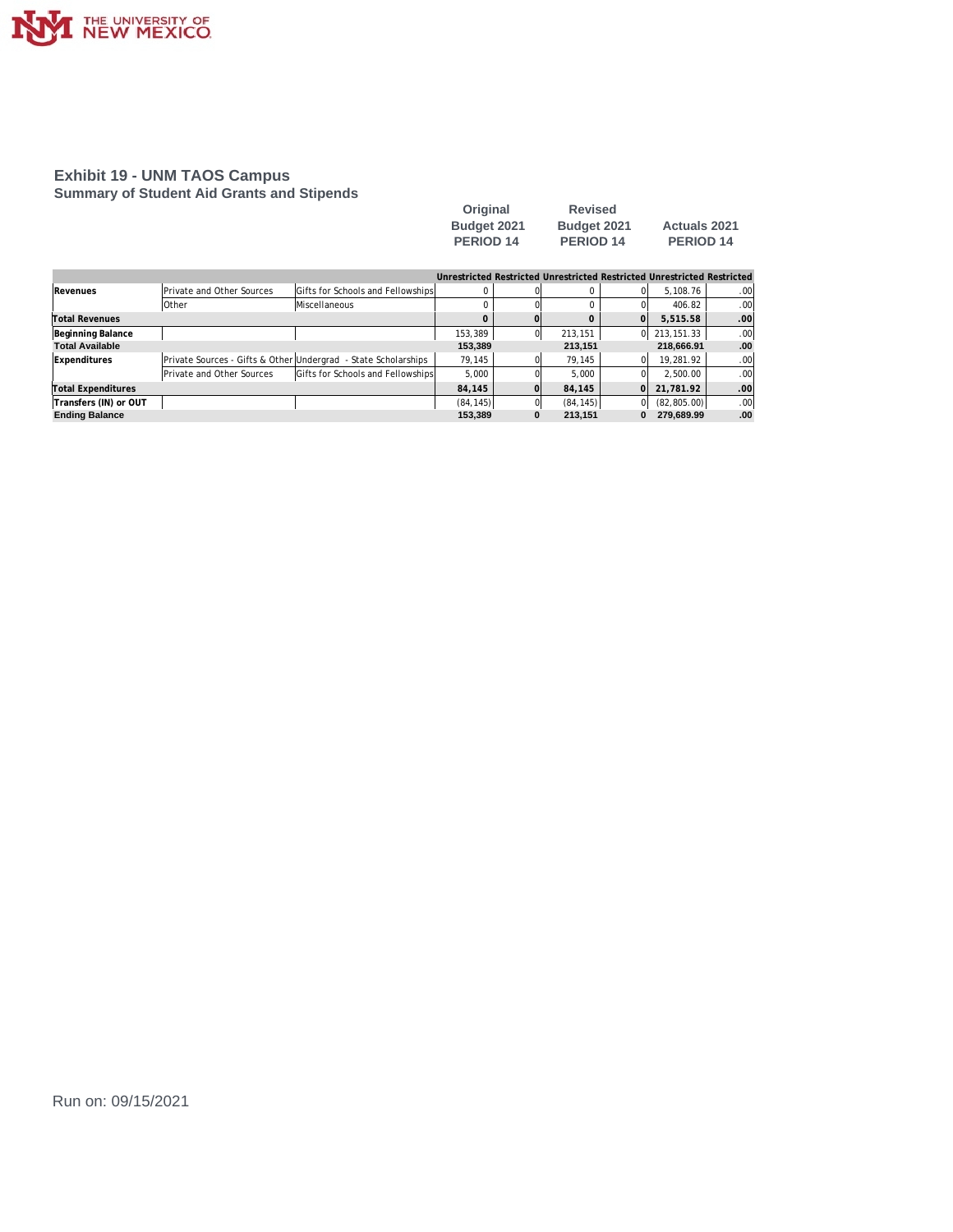

#### **Exhibit 20 - UNM TAOS Campus Summary of Auxiliary Enterprises**

|                           |                            |  | Budget 2021<br>PERIOD <sub>14</sub> |     |  | Budget 2021<br>PERIOD <sub>14</sub> |     | <b>Actuals 2021</b><br>PERIOD 14                                                                |  |     |  |
|---------------------------|----------------------------|--|-------------------------------------|-----|--|-------------------------------------|-----|-------------------------------------------------------------------------------------------------|--|-----|--|
|                           |                            |  |                                     |     |  |                                     |     | FTE Unrestricted FTE Restricted FTE Unrestricted FTE Restricted FTE Unrestricted FTE Restricted |  |     |  |
| Revenues                  | Sales and Services         |  | 40.000                              |     |  | 40.000                              |     | 18,713.36                                                                                       |  | .00 |  |
| Beginning Balance         |                            |  | 79,071                              |     |  | 81,014                              |     | 81.014.22                                                                                       |  | .00 |  |
| <b>Total Available</b>    |                            |  | 119,071.00                          | .00 |  | 121,014.00                          | .00 | 99,727.58                                                                                       |  | .00 |  |
| <b>Expenditures</b>       | Federal Workstudy Salaries |  |                                     |     |  |                                     |     | 1,270.50                                                                                        |  | .00 |  |
|                           | State Workstudy Salaries   |  |                                     |     |  |                                     |     | (1, 270.50)                                                                                     |  | .00 |  |
|                           | Workers Compensation       |  |                                     |     |  |                                     |     | .01                                                                                             |  | .00 |  |
|                           | Cost of Good Sold          |  | 39,500                              |     |  | 39,500                              |     | 21,513.52                                                                                       |  | .00 |  |
|                           | Supplies_Expense           |  | 500                                 |     |  | 500                                 |     | 847.67                                                                                          |  | .00 |  |
| <b>Total Expenditures</b> |                            |  | 40,000                              |     |  | 40,000                              |     | 22,361.20                                                                                       |  | .00 |  |
| Transfers (IN) or OUT     |                            |  |                                     |     |  |                                     |     | .00                                                                                             |  | .00 |  |
| <b>Ending Balance</b>     |                            |  | 79.071.00                           | .00 |  | 81,014.00                           | .00 | 77,366.38                                                                                       |  | .00 |  |

**Original Revised**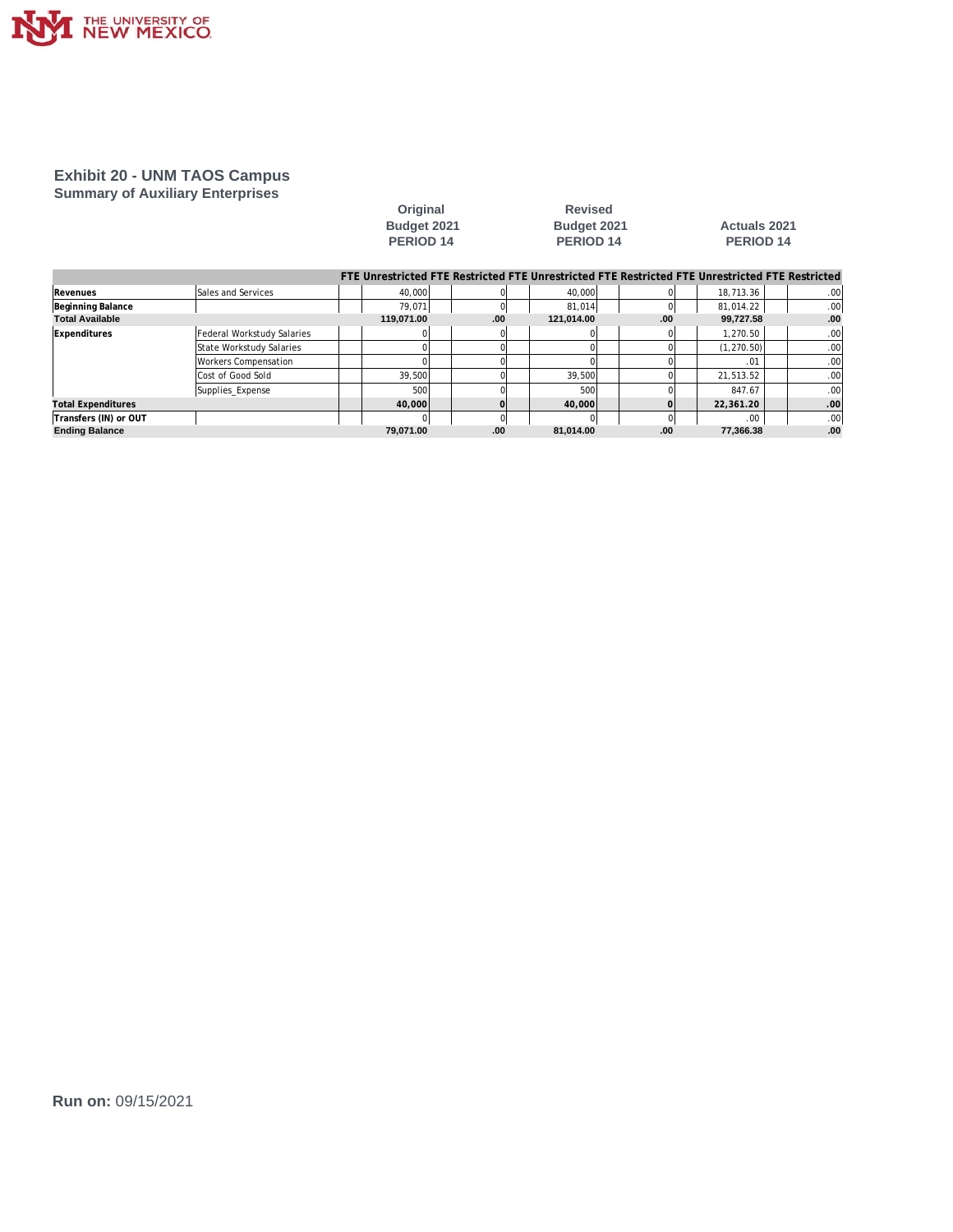

## **Exhibit A - UNM TAOS Campus**

**Summary of Current Fund Revenues By Source**

|                                  |                                          | Original                                                    |                | <b>Revised</b>   |                   |                     |                   |
|----------------------------------|------------------------------------------|-------------------------------------------------------------|----------------|------------------|-------------------|---------------------|-------------------|
|                                  |                                          | Budget 2021                                                 |                | Budget 2021      |                   | <b>Actuals 2021</b> |                   |
|                                  |                                          | PERIOD <sub>14</sub>                                        |                | <b>PERIOD 14</b> |                   | <b>PERIOD 14</b>    |                   |
|                                  |                                          |                                                             |                |                  |                   |                     |                   |
|                                  |                                          | Unrestricted                                                | Restricted     | Unrestricted     | Restricted        | Unrestricted        | Restricted        |
| TUITION AND FEES                 | Instruction and General Ex 2             | 1,032,515                                                   | $\Omega$       | 910,015          | $\Omega$          | 917,238             |                   |
|                                  | Student Social and Cultural              | 55,000                                                      | $\mathcal{C}$  | 55,000           |                   | 37,984              | $\mathbf 0$       |
|                                  | Ex 15                                    |                                                             |                |                  |                   |                     |                   |
|                                  | Public Service Ex 17                     | 10,000                                                      | $\mathbf 0$    | 10,000           | $\Omega$          | 109,414             | 0                 |
| TOTAL TUITION AND FEES           |                                          | 1,097,515                                                   | $\Omega$       | 975,015          | 0                 | 1,064,636           | $\overline{0}$    |
| <b>STATE APPROPRIATIONS</b>      | Instruction and General Ex 2             | 4,276,700                                                   | $\Omega$       | 3,878,522        | $\Omega$          | 3.878.522           | $\mathbf 0$       |
| TOTAL STATE APPROPRIATIONS       |                                          | 4,276,700                                                   |                | 0 3,878,522      |                   | 0 3,878,522         | $\overline{0}$    |
| <b>LOCAL APPROPRIATIONS</b>      | Instruction and General Ex 2             | 2.183.657                                                   | $\Omega$       | 2,183,657        |                   | 2,375,096           | $\mathbf 0$       |
| TOTAL LOCAL APPROPRIATIONS       |                                          | 2,183,657                                                   |                | 0 2,183,657      |                   | 0 2,375,096         | $\Omega$          |
| FEDERAL GRANTS AND               | Instruction and General Ex 2             |                                                             | 838,288        | 173,285          | 95,756            | 174,213             | 69,719            |
| CONTRACTS                        |                                          |                                                             |                |                  |                   |                     |                   |
|                                  | Student Social and Cultural              | $\Omega$                                                    | $\Omega$       | $\Omega$         | $\Omega$          | $\Omega$            | $\Omega$          |
|                                  | Ex 15                                    |                                                             |                |                  |                   |                     |                   |
|                                  | Research Ex 16                           | $\Omega$                                                    | 545,945        | $\Omega$         | 580.945           | $\Omega$            | 589.906           |
|                                  | Public Service Ex 17                     | $\mathbf 0$                                                 | 2,000,000      | $\mathbf 0$      | 2,000,000         | $\overline{0}$      | 1,640,442         |
|                                  | TOTAL FEDERAL GRANTS AND CONTRACTS       |                                                             |                |                  |                   |                     |                   |
|                                  |                                          |                                                             | 0 3,384,233    |                  | 173,285 2,676,701 |                     | 174,213 2,300,067 |
| STATE GRANTS AND                 | Instruction and General Ex 2             |                                                             | 19,960         |                  | 19,960            |                     | 11,157            |
| <b>CONTRACTS</b>                 |                                          |                                                             |                |                  |                   |                     |                   |
|                                  | Student Social and Cultural              | $\Omega$                                                    | $\Omega$       | $\Omega$         |                   | $\Omega$            | $\Omega$          |
|                                  | Ex 15                                    |                                                             |                |                  |                   |                     |                   |
|                                  | Research Ex 16                           | $\mathbf 0$                                                 | 0              | $\mathbf 0$      | $\Omega$          | 0                   |                   |
|                                  | Public Service Ex 17                     | 0                                                           | 800,000        | $\mathbf 0$      | 800,000           | $\pmb{0}$           | 590,780           |
|                                  | Auxiliaries Ex 20                        | $\Omega$                                                    |                | $\Omega$         |                   | $\Omega$            |                   |
| TOTAL STATE GRANTS AND CONTRACTS |                                          | $\Omega$                                                    | 819,960        | $\Omega$         | 819,960           | $\Omega$            | 601,937           |
| PRIVATE GIFTS GRANTS AND         | Public Service Ex 17                     | 42,500                                                      | 200,000        | 76,800           | 200.000           | 122,500             | 94,391            |
| <b>CONTRACTS</b>                 |                                          |                                                             |                |                  |                   |                     |                   |
|                                  | Student Aid Ex 19                        | $\overline{0}$                                              | $\overline{0}$ | $\circ$          | $\overline{0}$    | 5,516               |                   |
|                                  | TOTAL PRIVATE GIFTS GRANTS AND CONTRACTS |                                                             |                |                  |                   |                     |                   |
|                                  |                                          | 42,500                                                      | 200,000        | 76,800           | 200,000           | 128,016             | 94,391            |
| SALES AND SERVICES               | Instruction and General Ex 2             | 125,000                                                     | $\Omega$       | 146,000          | $\Omega$          | 132,918             |                   |
|                                  | Student Social and Cultural              | $\mathbf 0$                                                 | $\sqrt{ }$     | $\Omega$         |                   | 791                 | $\Omega$          |
|                                  | Ex 15                                    |                                                             |                |                  |                   |                     |                   |
|                                  | Public Service Ex 17                     | 235,000                                                     | $\mathbf 0$    | 235,000          | $\mathbf 0$       | 105,839             | $\Omega$          |
|                                  | Auxiliaries Ex 20                        | 40,000                                                      | $\overline{0}$ | 40,000           | $\mathbf 0$       | 18,713              | $\mathbf 0$       |
| <b>TOTAL SALES AND SERVICES</b>  |                                          | 400,000                                                     | 0              | 421,000          | 0                 | 258,261             | $\overline{0}$    |
| OTHER SOURCES                    | Instruction and General Ex 2             | 275,000                                                     | $\mathbf 0$    | 275,000          | $\overline{0}$    | 328,980             | $\mathbf 0$       |
|                                  | Public Service Ex 17                     | $\Omega$                                                    | $\Omega$       | $\Omega$         | $\Omega$          | 13,000              | $\mathbf 0$       |
| TOTAL OTHER SOURCES              |                                          | 275,000                                                     | $\Omega$       | 275,000          | $\Omega$          | 341,980             | $\Omega$          |
| <b>Grand Total</b>               |                                          | 8,275,372 4,404,193 7,983,279 3,696,661 8,220,723 2,996,395 |                |                  |                   |                     |                   |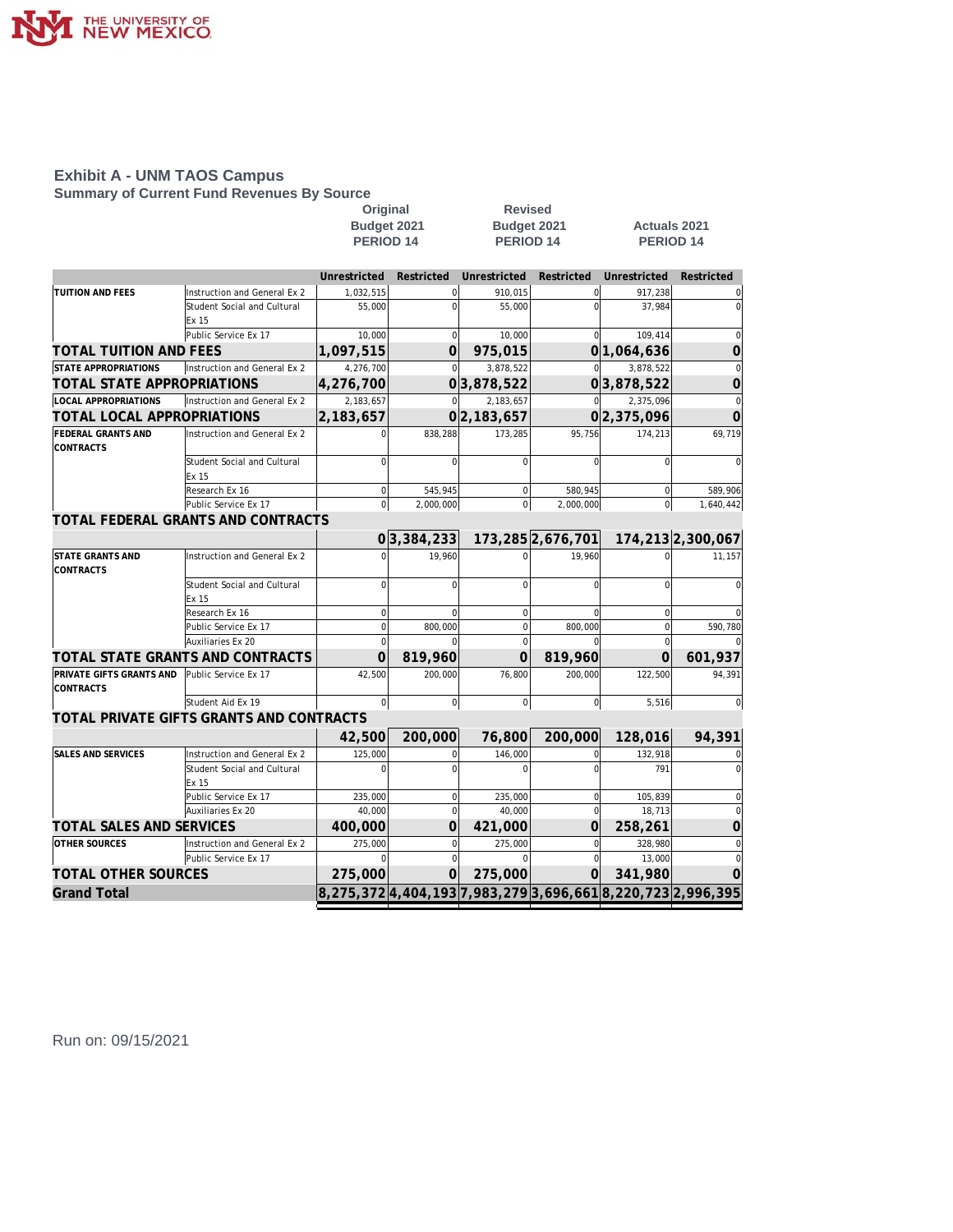

#### **Exhibit B - UNM TAOS Campus Summary of Current Fund Salaries**

## **Original Revised PERIOD 14 PERIOD 14 PERIOD 14**

## **Budget 2021 Budget 2021 Actuals 2021**

| SALARIES BY CATEGORY AND EXHIBIT<br>55.75<br>2,098,079<br>2.50<br>110,000<br>35.56<br>1,929,398<br>33.93<br>1,711,536<br><b>Faculty Salaries</b><br>Instruction Ex 10<br>.00<br>$\mathbf 0$<br>.00<br>0<br>.60<br>.00<br>$\Omega$<br>.80<br>68.066<br>.00<br>$\Omega$<br>.76<br>80.811<br>.00<br>$\Omega$<br>Academic Support<br>68.066<br>Ex 11<br>.00<br>$\overline{0}$<br>Institutional<br>1.00<br>162,240<br>.80<br>162,240<br>.00.<br>$\mathbf 0$<br>113.054<br>.00.<br>$\overline{0}$<br>.60<br>Support Ex 13<br>.00<br>$\Omega$<br>.00<br>$\overline{0}$<br>.25<br>$\Omega$<br>9,706<br>.00<br>Operations and<br>.00.<br>$\mathbf 0$<br>.18<br>$\Omega$<br>Maintenance of<br>Plant Ex 14<br>$\overline{0}$<br>.00<br>$\overline{0}$<br>$\overline{0}$<br>$\mathbf 0$<br>Student Social and<br>.00.<br>.02<br>.00<br>.03<br>2,200<br>.00<br>0<br>Cultural Ex 15<br>.00<br>$\mathbf 0$<br>121,800<br>$\overline{0}$<br>197,077<br>Research Ex 16<br>2.00<br>.00<br>2.00<br>121,800<br>.00<br>$\Omega$<br>3.26<br>1.50<br>5.25<br>1.30<br>60,668<br>5.25<br>300.000<br>1.25<br>76.825<br>3.44<br>Public Service Ex 17<br>60.668<br>300.000<br>219,652<br>58.85 2,389,053<br>9.75<br>531,800 38.73 2,220,372<br>7.25<br>421,800 36.75 1,994,132<br>6.70<br><b>Total Faculty Salaries</b><br>416,729<br>.39<br>Administrative<br>Instruction Ex 10<br>1.00<br>50.749<br>3.50<br>180,000<br>50.749<br>5,582<br>.39<br>21,345<br>.10<br>5,582<br>.50<br>Professional<br>3.75<br>209,177<br>.00<br>$\overline{0}$<br>1.67<br>193,943<br>.00.<br>$\Omega$<br>1.75<br>107,589<br>.00.<br>$\mathbf 0$<br>Academic Support<br>Ex 11<br><b>Student Services</b><br>2.50<br>.00<br>$\overline{0}$<br>2.59<br>173,321<br>173,321<br>.00<br>$\Omega$<br>2.70<br>181,211<br>.00<br>0<br>Ex 12<br>Institutional<br>4.30<br>307,695<br>.00<br>$\overline{0}$<br>4.43<br>307,695<br>.00<br>$\mathbf 0$<br>4.45<br>304,861<br>.00<br>0<br>Support Ex 13<br>.00 <sub>1</sub><br>$\overline{0}$<br>99,907<br>.00<br>Operations and<br>2.00<br>127,148<br>1.25<br>127,148<br>.00<br>$\mathbf 0$<br>1.44<br>$\Omega$<br>Maintenance of<br>Plant Ex 14<br>.00<br>3.00<br>210.885<br>3.00<br>210.885<br>.00<br>1.36<br>77,864<br>Research Ex 16<br>$\Omega$<br>.00<br>$\Omega$<br>$\Omega$<br>2.00<br>7.75<br>62,977<br>$\Omega$<br>7.19<br>Public Service Ex 17<br>62,977<br>425,000<br>.00<br>7.75<br>425.000<br>.00<br>390,552<br>815,885 10.33<br><b>Total Administrative Professional</b><br>15.55<br>931,067 14.25<br>915,833 11.25<br>641.467 10.73<br>714,913<br>8.65<br>473,998<br>.00<br>00<br>.13<br>.00<br>GA TA RA PA Salary Instruction Ex 10<br>$\overline{0}$<br>0<br>$\Omega$<br>.00<br>$\mathbf 0$<br>.10<br>2,250<br>0<br>$\overline{0}$<br>$\mathbf 0$<br>$\mathbf{0}$<br>$\mathbf 0$<br>.00 <sub>1</sub><br>.00<br>.00.<br>.00<br>Public Service Ex 17<br>.00<br>.00<br>$\Omega$<br>$\mathbf 0$<br>$\overline{0}$<br>$\overline{0}$<br>.00 <sub>1</sub><br>$\overline{0}$<br>.00<br>.13<br>$\overline{O}$<br>.00<br>.00<br>Total GA TA RA PA Salary<br>.10<br>2,250<br>$\overline{0}$<br>2.00<br>60,000<br>.99<br>158,194<br>15,166<br>Support Staff Salary Instruction Ex 10<br>3.00<br>158,194<br>1.00<br>15,166<br>1.00<br>41,466<br>.34<br>3.00<br>.00<br>$\overline{0}$<br>.49<br>.00<br>.37<br>15,449<br>.00<br>Academic Support<br>130,769<br>130,769<br>$\Omega$<br>0<br>Ex 11<br>$\overline{0}$<br><b>Student Services</b><br>191,999<br>.00<br>2.86<br>$\overline{0}$<br>.00<br>4.00<br>191,999<br>.00<br>2.91<br>146,864<br>$\overline{0}$<br>Ex 12<br>Institutional<br>.00<br>$\overline{0}$<br>$\mathbf 0$<br>10.60<br>525,594<br>10.46<br>525,594<br>.00<br>10.53<br>518,502<br>.00<br>$\overline{0}$<br>Support Ex 13<br>00<br>$\overline{0}$<br>Operations and<br>2.00<br>54.081<br>.00<br>41.091<br>.00<br>$\overline{0}$<br>.00<br>268<br>.00.<br>0<br>Maintenance of<br>Plant Ex 14<br>.00<br>$\Omega$<br>00 <sub>1</sub><br>$\Omega$<br>$\overline{0}$<br>Research Ex 16<br>.00<br>1.00<br>35,000<br>.00<br>$\Omega$<br>1.06<br>52,019<br>Public Service Ex 17<br>6.00<br>207.065<br>12.00<br>350.000<br>2.13<br>227.065<br>12.00<br>350.000<br>2.24<br>76.860<br>8.80<br>370,838<br>410,000 16.93 1,274,712 14.00<br>799,409 10.20<br><b>Total Support Staff Salary</b><br>28.60 1,267,702 14.00<br>400, 166 17.05 |  | <b>FTE</b> | Unrestricted | <b>FTE</b> | Restricted | FTE Unrestricted | <b>FTE</b> | Restricted | FTE Unrestricted | <b>FTE</b> | Restricted |
|------------------------------------------------------------------------------------------------------------------------------------------------------------------------------------------------------------------------------------------------------------------------------------------------------------------------------------------------------------------------------------------------------------------------------------------------------------------------------------------------------------------------------------------------------------------------------------------------------------------------------------------------------------------------------------------------------------------------------------------------------------------------------------------------------------------------------------------------------------------------------------------------------------------------------------------------------------------------------------------------------------------------------------------------------------------------------------------------------------------------------------------------------------------------------------------------------------------------------------------------------------------------------------------------------------------------------------------------------------------------------------------------------------------------------------------------------------------------------------------------------------------------------------------------------------------------------------------------------------------------------------------------------------------------------------------------------------------------------------------------------------------------------------------------------------------------------------------------------------------------------------------------------------------------------------------------------------------------------------------------------------------------------------------------------------------------------------------------------------------------------------------------------------------------------------------------------------------------------------------------------------------------------------------------------------------------------------------------------------------------------------------------------------------------------------------------------------------------------------------------------------------------------------------------------------------------------------------------------------------------------------------------------------------------------------------------------------------------------------------------------------------------------------------------------------------------------------------------------------------------------------------------------------------------------------------------------------------------------------------------------------------------------------------------------------------------------------------------------------------------------------------------------------------------------------------------------------------------------------------------------------------------------------------------------------------------------------------------------------------------------------------------------------------------------------------------------------------------------------------------------------------------------------------------------------------------------------------------------------------------------------------------------------------------------------------------------------------------------------------------------------------------------------------------------------------------------------------------------------------------------------------------------------------------------------------------------------------------------------------------------------------------------------------------------------------------------------------------------------------------------------------------------------------------------------------------------------------------------------------------------------------------------------------------------------------------------------------|--|------------|--------------|------------|------------|------------------|------------|------------|------------------|------------|------------|
|                                                                                                                                                                                                                                                                                                                                                                                                                                                                                                                                                                                                                                                                                                                                                                                                                                                                                                                                                                                                                                                                                                                                                                                                                                                                                                                                                                                                                                                                                                                                                                                                                                                                                                                                                                                                                                                                                                                                                                                                                                                                                                                                                                                                                                                                                                                                                                                                                                                                                                                                                                                                                                                                                                                                                                                                                                                                                                                                                                                                                                                                                                                                                                                                                                                                                                                                                                                                                                                                                                                                                                                                                                                                                                                                                                                                                                                                                                                                                                                                                                                                                                                                                                                                                                                                                                                                          |  |            |              |            |            |                  |            |            |                  |            |            |
|                                                                                                                                                                                                                                                                                                                                                                                                                                                                                                                                                                                                                                                                                                                                                                                                                                                                                                                                                                                                                                                                                                                                                                                                                                                                                                                                                                                                                                                                                                                                                                                                                                                                                                                                                                                                                                                                                                                                                                                                                                                                                                                                                                                                                                                                                                                                                                                                                                                                                                                                                                                                                                                                                                                                                                                                                                                                                                                                                                                                                                                                                                                                                                                                                                                                                                                                                                                                                                                                                                                                                                                                                                                                                                                                                                                                                                                                                                                                                                                                                                                                                                                                                                                                                                                                                                                                          |  |            |              |            |            |                  |            |            |                  |            |            |
|                                                                                                                                                                                                                                                                                                                                                                                                                                                                                                                                                                                                                                                                                                                                                                                                                                                                                                                                                                                                                                                                                                                                                                                                                                                                                                                                                                                                                                                                                                                                                                                                                                                                                                                                                                                                                                                                                                                                                                                                                                                                                                                                                                                                                                                                                                                                                                                                                                                                                                                                                                                                                                                                                                                                                                                                                                                                                                                                                                                                                                                                                                                                                                                                                                                                                                                                                                                                                                                                                                                                                                                                                                                                                                                                                                                                                                                                                                                                                                                                                                                                                                                                                                                                                                                                                                                                          |  |            |              |            |            |                  |            |            |                  |            |            |
|                                                                                                                                                                                                                                                                                                                                                                                                                                                                                                                                                                                                                                                                                                                                                                                                                                                                                                                                                                                                                                                                                                                                                                                                                                                                                                                                                                                                                                                                                                                                                                                                                                                                                                                                                                                                                                                                                                                                                                                                                                                                                                                                                                                                                                                                                                                                                                                                                                                                                                                                                                                                                                                                                                                                                                                                                                                                                                                                                                                                                                                                                                                                                                                                                                                                                                                                                                                                                                                                                                                                                                                                                                                                                                                                                                                                                                                                                                                                                                                                                                                                                                                                                                                                                                                                                                                                          |  |            |              |            |            |                  |            |            |                  |            |            |
|                                                                                                                                                                                                                                                                                                                                                                                                                                                                                                                                                                                                                                                                                                                                                                                                                                                                                                                                                                                                                                                                                                                                                                                                                                                                                                                                                                                                                                                                                                                                                                                                                                                                                                                                                                                                                                                                                                                                                                                                                                                                                                                                                                                                                                                                                                                                                                                                                                                                                                                                                                                                                                                                                                                                                                                                                                                                                                                                                                                                                                                                                                                                                                                                                                                                                                                                                                                                                                                                                                                                                                                                                                                                                                                                                                                                                                                                                                                                                                                                                                                                                                                                                                                                                                                                                                                                          |  |            |              |            |            |                  |            |            |                  |            |            |
|                                                                                                                                                                                                                                                                                                                                                                                                                                                                                                                                                                                                                                                                                                                                                                                                                                                                                                                                                                                                                                                                                                                                                                                                                                                                                                                                                                                                                                                                                                                                                                                                                                                                                                                                                                                                                                                                                                                                                                                                                                                                                                                                                                                                                                                                                                                                                                                                                                                                                                                                                                                                                                                                                                                                                                                                                                                                                                                                                                                                                                                                                                                                                                                                                                                                                                                                                                                                                                                                                                                                                                                                                                                                                                                                                                                                                                                                                                                                                                                                                                                                                                                                                                                                                                                                                                                                          |  |            |              |            |            |                  |            |            |                  |            |            |
|                                                                                                                                                                                                                                                                                                                                                                                                                                                                                                                                                                                                                                                                                                                                                                                                                                                                                                                                                                                                                                                                                                                                                                                                                                                                                                                                                                                                                                                                                                                                                                                                                                                                                                                                                                                                                                                                                                                                                                                                                                                                                                                                                                                                                                                                                                                                                                                                                                                                                                                                                                                                                                                                                                                                                                                                                                                                                                                                                                                                                                                                                                                                                                                                                                                                                                                                                                                                                                                                                                                                                                                                                                                                                                                                                                                                                                                                                                                                                                                                                                                                                                                                                                                                                                                                                                                                          |  |            |              |            |            |                  |            |            |                  |            |            |
|                                                                                                                                                                                                                                                                                                                                                                                                                                                                                                                                                                                                                                                                                                                                                                                                                                                                                                                                                                                                                                                                                                                                                                                                                                                                                                                                                                                                                                                                                                                                                                                                                                                                                                                                                                                                                                                                                                                                                                                                                                                                                                                                                                                                                                                                                                                                                                                                                                                                                                                                                                                                                                                                                                                                                                                                                                                                                                                                                                                                                                                                                                                                                                                                                                                                                                                                                                                                                                                                                                                                                                                                                                                                                                                                                                                                                                                                                                                                                                                                                                                                                                                                                                                                                                                                                                                                          |  |            |              |            |            |                  |            |            |                  |            |            |
|                                                                                                                                                                                                                                                                                                                                                                                                                                                                                                                                                                                                                                                                                                                                                                                                                                                                                                                                                                                                                                                                                                                                                                                                                                                                                                                                                                                                                                                                                                                                                                                                                                                                                                                                                                                                                                                                                                                                                                                                                                                                                                                                                                                                                                                                                                                                                                                                                                                                                                                                                                                                                                                                                                                                                                                                                                                                                                                                                                                                                                                                                                                                                                                                                                                                                                                                                                                                                                                                                                                                                                                                                                                                                                                                                                                                                                                                                                                                                                                                                                                                                                                                                                                                                                                                                                                                          |  |            |              |            |            |                  |            |            |                  |            |            |
|                                                                                                                                                                                                                                                                                                                                                                                                                                                                                                                                                                                                                                                                                                                                                                                                                                                                                                                                                                                                                                                                                                                                                                                                                                                                                                                                                                                                                                                                                                                                                                                                                                                                                                                                                                                                                                                                                                                                                                                                                                                                                                                                                                                                                                                                                                                                                                                                                                                                                                                                                                                                                                                                                                                                                                                                                                                                                                                                                                                                                                                                                                                                                                                                                                                                                                                                                                                                                                                                                                                                                                                                                                                                                                                                                                                                                                                                                                                                                                                                                                                                                                                                                                                                                                                                                                                                          |  |            |              |            |            |                  |            |            |                  |            |            |
|                                                                                                                                                                                                                                                                                                                                                                                                                                                                                                                                                                                                                                                                                                                                                                                                                                                                                                                                                                                                                                                                                                                                                                                                                                                                                                                                                                                                                                                                                                                                                                                                                                                                                                                                                                                                                                                                                                                                                                                                                                                                                                                                                                                                                                                                                                                                                                                                                                                                                                                                                                                                                                                                                                                                                                                                                                                                                                                                                                                                                                                                                                                                                                                                                                                                                                                                                                                                                                                                                                                                                                                                                                                                                                                                                                                                                                                                                                                                                                                                                                                                                                                                                                                                                                                                                                                                          |  |            |              |            |            |                  |            |            |                  |            |            |
|                                                                                                                                                                                                                                                                                                                                                                                                                                                                                                                                                                                                                                                                                                                                                                                                                                                                                                                                                                                                                                                                                                                                                                                                                                                                                                                                                                                                                                                                                                                                                                                                                                                                                                                                                                                                                                                                                                                                                                                                                                                                                                                                                                                                                                                                                                                                                                                                                                                                                                                                                                                                                                                                                                                                                                                                                                                                                                                                                                                                                                                                                                                                                                                                                                                                                                                                                                                                                                                                                                                                                                                                                                                                                                                                                                                                                                                                                                                                                                                                                                                                                                                                                                                                                                                                                                                                          |  |            |              |            |            |                  |            |            |                  |            |            |
|                                                                                                                                                                                                                                                                                                                                                                                                                                                                                                                                                                                                                                                                                                                                                                                                                                                                                                                                                                                                                                                                                                                                                                                                                                                                                                                                                                                                                                                                                                                                                                                                                                                                                                                                                                                                                                                                                                                                                                                                                                                                                                                                                                                                                                                                                                                                                                                                                                                                                                                                                                                                                                                                                                                                                                                                                                                                                                                                                                                                                                                                                                                                                                                                                                                                                                                                                                                                                                                                                                                                                                                                                                                                                                                                                                                                                                                                                                                                                                                                                                                                                                                                                                                                                                                                                                                                          |  |            |              |            |            |                  |            |            |                  |            |            |
|                                                                                                                                                                                                                                                                                                                                                                                                                                                                                                                                                                                                                                                                                                                                                                                                                                                                                                                                                                                                                                                                                                                                                                                                                                                                                                                                                                                                                                                                                                                                                                                                                                                                                                                                                                                                                                                                                                                                                                                                                                                                                                                                                                                                                                                                                                                                                                                                                                                                                                                                                                                                                                                                                                                                                                                                                                                                                                                                                                                                                                                                                                                                                                                                                                                                                                                                                                                                                                                                                                                                                                                                                                                                                                                                                                                                                                                                                                                                                                                                                                                                                                                                                                                                                                                                                                                                          |  |            |              |            |            |                  |            |            |                  |            |            |
|                                                                                                                                                                                                                                                                                                                                                                                                                                                                                                                                                                                                                                                                                                                                                                                                                                                                                                                                                                                                                                                                                                                                                                                                                                                                                                                                                                                                                                                                                                                                                                                                                                                                                                                                                                                                                                                                                                                                                                                                                                                                                                                                                                                                                                                                                                                                                                                                                                                                                                                                                                                                                                                                                                                                                                                                                                                                                                                                                                                                                                                                                                                                                                                                                                                                                                                                                                                                                                                                                                                                                                                                                                                                                                                                                                                                                                                                                                                                                                                                                                                                                                                                                                                                                                                                                                                                          |  |            |              |            |            |                  |            |            |                  |            |            |
|                                                                                                                                                                                                                                                                                                                                                                                                                                                                                                                                                                                                                                                                                                                                                                                                                                                                                                                                                                                                                                                                                                                                                                                                                                                                                                                                                                                                                                                                                                                                                                                                                                                                                                                                                                                                                                                                                                                                                                                                                                                                                                                                                                                                                                                                                                                                                                                                                                                                                                                                                                                                                                                                                                                                                                                                                                                                                                                                                                                                                                                                                                                                                                                                                                                                                                                                                                                                                                                                                                                                                                                                                                                                                                                                                                                                                                                                                                                                                                                                                                                                                                                                                                                                                                                                                                                                          |  |            |              |            |            |                  |            |            |                  |            |            |
|                                                                                                                                                                                                                                                                                                                                                                                                                                                                                                                                                                                                                                                                                                                                                                                                                                                                                                                                                                                                                                                                                                                                                                                                                                                                                                                                                                                                                                                                                                                                                                                                                                                                                                                                                                                                                                                                                                                                                                                                                                                                                                                                                                                                                                                                                                                                                                                                                                                                                                                                                                                                                                                                                                                                                                                                                                                                                                                                                                                                                                                                                                                                                                                                                                                                                                                                                                                                                                                                                                                                                                                                                                                                                                                                                                                                                                                                                                                                                                                                                                                                                                                                                                                                                                                                                                                                          |  |            |              |            |            |                  |            |            |                  |            |            |
|                                                                                                                                                                                                                                                                                                                                                                                                                                                                                                                                                                                                                                                                                                                                                                                                                                                                                                                                                                                                                                                                                                                                                                                                                                                                                                                                                                                                                                                                                                                                                                                                                                                                                                                                                                                                                                                                                                                                                                                                                                                                                                                                                                                                                                                                                                                                                                                                                                                                                                                                                                                                                                                                                                                                                                                                                                                                                                                                                                                                                                                                                                                                                                                                                                                                                                                                                                                                                                                                                                                                                                                                                                                                                                                                                                                                                                                                                                                                                                                                                                                                                                                                                                                                                                                                                                                                          |  |            |              |            |            |                  |            |            |                  |            |            |
|                                                                                                                                                                                                                                                                                                                                                                                                                                                                                                                                                                                                                                                                                                                                                                                                                                                                                                                                                                                                                                                                                                                                                                                                                                                                                                                                                                                                                                                                                                                                                                                                                                                                                                                                                                                                                                                                                                                                                                                                                                                                                                                                                                                                                                                                                                                                                                                                                                                                                                                                                                                                                                                                                                                                                                                                                                                                                                                                                                                                                                                                                                                                                                                                                                                                                                                                                                                                                                                                                                                                                                                                                                                                                                                                                                                                                                                                                                                                                                                                                                                                                                                                                                                                                                                                                                                                          |  |            |              |            |            |                  |            |            |                  |            |            |
|                                                                                                                                                                                                                                                                                                                                                                                                                                                                                                                                                                                                                                                                                                                                                                                                                                                                                                                                                                                                                                                                                                                                                                                                                                                                                                                                                                                                                                                                                                                                                                                                                                                                                                                                                                                                                                                                                                                                                                                                                                                                                                                                                                                                                                                                                                                                                                                                                                                                                                                                                                                                                                                                                                                                                                                                                                                                                                                                                                                                                                                                                                                                                                                                                                                                                                                                                                                                                                                                                                                                                                                                                                                                                                                                                                                                                                                                                                                                                                                                                                                                                                                                                                                                                                                                                                                                          |  |            |              |            |            |                  |            |            |                  |            |            |
|                                                                                                                                                                                                                                                                                                                                                                                                                                                                                                                                                                                                                                                                                                                                                                                                                                                                                                                                                                                                                                                                                                                                                                                                                                                                                                                                                                                                                                                                                                                                                                                                                                                                                                                                                                                                                                                                                                                                                                                                                                                                                                                                                                                                                                                                                                                                                                                                                                                                                                                                                                                                                                                                                                                                                                                                                                                                                                                                                                                                                                                                                                                                                                                                                                                                                                                                                                                                                                                                                                                                                                                                                                                                                                                                                                                                                                                                                                                                                                                                                                                                                                                                                                                                                                                                                                                                          |  |            |              |            |            |                  |            |            |                  |            |            |
|                                                                                                                                                                                                                                                                                                                                                                                                                                                                                                                                                                                                                                                                                                                                                                                                                                                                                                                                                                                                                                                                                                                                                                                                                                                                                                                                                                                                                                                                                                                                                                                                                                                                                                                                                                                                                                                                                                                                                                                                                                                                                                                                                                                                                                                                                                                                                                                                                                                                                                                                                                                                                                                                                                                                                                                                                                                                                                                                                                                                                                                                                                                                                                                                                                                                                                                                                                                                                                                                                                                                                                                                                                                                                                                                                                                                                                                                                                                                                                                                                                                                                                                                                                                                                                                                                                                                          |  |            |              |            |            |                  |            |            |                  |            |            |
|                                                                                                                                                                                                                                                                                                                                                                                                                                                                                                                                                                                                                                                                                                                                                                                                                                                                                                                                                                                                                                                                                                                                                                                                                                                                                                                                                                                                                                                                                                                                                                                                                                                                                                                                                                                                                                                                                                                                                                                                                                                                                                                                                                                                                                                                                                                                                                                                                                                                                                                                                                                                                                                                                                                                                                                                                                                                                                                                                                                                                                                                                                                                                                                                                                                                                                                                                                                                                                                                                                                                                                                                                                                                                                                                                                                                                                                                                                                                                                                                                                                                                                                                                                                                                                                                                                                                          |  |            |              |            |            |                  |            |            |                  |            |            |
|                                                                                                                                                                                                                                                                                                                                                                                                                                                                                                                                                                                                                                                                                                                                                                                                                                                                                                                                                                                                                                                                                                                                                                                                                                                                                                                                                                                                                                                                                                                                                                                                                                                                                                                                                                                                                                                                                                                                                                                                                                                                                                                                                                                                                                                                                                                                                                                                                                                                                                                                                                                                                                                                                                                                                                                                                                                                                                                                                                                                                                                                                                                                                                                                                                                                                                                                                                                                                                                                                                                                                                                                                                                                                                                                                                                                                                                                                                                                                                                                                                                                                                                                                                                                                                                                                                                                          |  |            |              |            |            |                  |            |            |                  |            |            |
|                                                                                                                                                                                                                                                                                                                                                                                                                                                                                                                                                                                                                                                                                                                                                                                                                                                                                                                                                                                                                                                                                                                                                                                                                                                                                                                                                                                                                                                                                                                                                                                                                                                                                                                                                                                                                                                                                                                                                                                                                                                                                                                                                                                                                                                                                                                                                                                                                                                                                                                                                                                                                                                                                                                                                                                                                                                                                                                                                                                                                                                                                                                                                                                                                                                                                                                                                                                                                                                                                                                                                                                                                                                                                                                                                                                                                                                                                                                                                                                                                                                                                                                                                                                                                                                                                                                                          |  |            |              |            |            |                  |            |            |                  |            |            |
|                                                                                                                                                                                                                                                                                                                                                                                                                                                                                                                                                                                                                                                                                                                                                                                                                                                                                                                                                                                                                                                                                                                                                                                                                                                                                                                                                                                                                                                                                                                                                                                                                                                                                                                                                                                                                                                                                                                                                                                                                                                                                                                                                                                                                                                                                                                                                                                                                                                                                                                                                                                                                                                                                                                                                                                                                                                                                                                                                                                                                                                                                                                                                                                                                                                                                                                                                                                                                                                                                                                                                                                                                                                                                                                                                                                                                                                                                                                                                                                                                                                                                                                                                                                                                                                                                                                                          |  |            |              |            |            |                  |            |            |                  |            |            |
|                                                                                                                                                                                                                                                                                                                                                                                                                                                                                                                                                                                                                                                                                                                                                                                                                                                                                                                                                                                                                                                                                                                                                                                                                                                                                                                                                                                                                                                                                                                                                                                                                                                                                                                                                                                                                                                                                                                                                                                                                                                                                                                                                                                                                                                                                                                                                                                                                                                                                                                                                                                                                                                                                                                                                                                                                                                                                                                                                                                                                                                                                                                                                                                                                                                                                                                                                                                                                                                                                                                                                                                                                                                                                                                                                                                                                                                                                                                                                                                                                                                                                                                                                                                                                                                                                                                                          |  |            |              |            |            |                  |            |            |                  |            |            |
|                                                                                                                                                                                                                                                                                                                                                                                                                                                                                                                                                                                                                                                                                                                                                                                                                                                                                                                                                                                                                                                                                                                                                                                                                                                                                                                                                                                                                                                                                                                                                                                                                                                                                                                                                                                                                                                                                                                                                                                                                                                                                                                                                                                                                                                                                                                                                                                                                                                                                                                                                                                                                                                                                                                                                                                                                                                                                                                                                                                                                                                                                                                                                                                                                                                                                                                                                                                                                                                                                                                                                                                                                                                                                                                                                                                                                                                                                                                                                                                                                                                                                                                                                                                                                                                                                                                                          |  |            |              |            |            |                  |            |            |                  |            |            |
|                                                                                                                                                                                                                                                                                                                                                                                                                                                                                                                                                                                                                                                                                                                                                                                                                                                                                                                                                                                                                                                                                                                                                                                                                                                                                                                                                                                                                                                                                                                                                                                                                                                                                                                                                                                                                                                                                                                                                                                                                                                                                                                                                                                                                                                                                                                                                                                                                                                                                                                                                                                                                                                                                                                                                                                                                                                                                                                                                                                                                                                                                                                                                                                                                                                                                                                                                                                                                                                                                                                                                                                                                                                                                                                                                                                                                                                                                                                                                                                                                                                                                                                                                                                                                                                                                                                                          |  |            |              |            |            |                  |            |            |                  |            |            |
|                                                                                                                                                                                                                                                                                                                                                                                                                                                                                                                                                                                                                                                                                                                                                                                                                                                                                                                                                                                                                                                                                                                                                                                                                                                                                                                                                                                                                                                                                                                                                                                                                                                                                                                                                                                                                                                                                                                                                                                                                                                                                                                                                                                                                                                                                                                                                                                                                                                                                                                                                                                                                                                                                                                                                                                                                                                                                                                                                                                                                                                                                                                                                                                                                                                                                                                                                                                                                                                                                                                                                                                                                                                                                                                                                                                                                                                                                                                                                                                                                                                                                                                                                                                                                                                                                                                                          |  |            |              |            |            |                  |            |            |                  |            |            |
|                                                                                                                                                                                                                                                                                                                                                                                                                                                                                                                                                                                                                                                                                                                                                                                                                                                                                                                                                                                                                                                                                                                                                                                                                                                                                                                                                                                                                                                                                                                                                                                                                                                                                                                                                                                                                                                                                                                                                                                                                                                                                                                                                                                                                                                                                                                                                                                                                                                                                                                                                                                                                                                                                                                                                                                                                                                                                                                                                                                                                                                                                                                                                                                                                                                                                                                                                                                                                                                                                                                                                                                                                                                                                                                                                                                                                                                                                                                                                                                                                                                                                                                                                                                                                                                                                                                                          |  |            |              |            |            |                  |            |            |                  |            |            |
|                                                                                                                                                                                                                                                                                                                                                                                                                                                                                                                                                                                                                                                                                                                                                                                                                                                                                                                                                                                                                                                                                                                                                                                                                                                                                                                                                                                                                                                                                                                                                                                                                                                                                                                                                                                                                                                                                                                                                                                                                                                                                                                                                                                                                                                                                                                                                                                                                                                                                                                                                                                                                                                                                                                                                                                                                                                                                                                                                                                                                                                                                                                                                                                                                                                                                                                                                                                                                                                                                                                                                                                                                                                                                                                                                                                                                                                                                                                                                                                                                                                                                                                                                                                                                                                                                                                                          |  |            |              |            |            |                  |            |            |                  |            |            |
|                                                                                                                                                                                                                                                                                                                                                                                                                                                                                                                                                                                                                                                                                                                                                                                                                                                                                                                                                                                                                                                                                                                                                                                                                                                                                                                                                                                                                                                                                                                                                                                                                                                                                                                                                                                                                                                                                                                                                                                                                                                                                                                                                                                                                                                                                                                                                                                                                                                                                                                                                                                                                                                                                                                                                                                                                                                                                                                                                                                                                                                                                                                                                                                                                                                                                                                                                                                                                                                                                                                                                                                                                                                                                                                                                                                                                                                                                                                                                                                                                                                                                                                                                                                                                                                                                                                                          |  |            |              |            |            |                  |            |            |                  |            |            |
|                                                                                                                                                                                                                                                                                                                                                                                                                                                                                                                                                                                                                                                                                                                                                                                                                                                                                                                                                                                                                                                                                                                                                                                                                                                                                                                                                                                                                                                                                                                                                                                                                                                                                                                                                                                                                                                                                                                                                                                                                                                                                                                                                                                                                                                                                                                                                                                                                                                                                                                                                                                                                                                                                                                                                                                                                                                                                                                                                                                                                                                                                                                                                                                                                                                                                                                                                                                                                                                                                                                                                                                                                                                                                                                                                                                                                                                                                                                                                                                                                                                                                                                                                                                                                                                                                                                                          |  |            |              |            |            |                  |            |            |                  |            |            |
|                                                                                                                                                                                                                                                                                                                                                                                                                                                                                                                                                                                                                                                                                                                                                                                                                                                                                                                                                                                                                                                                                                                                                                                                                                                                                                                                                                                                                                                                                                                                                                                                                                                                                                                                                                                                                                                                                                                                                                                                                                                                                                                                                                                                                                                                                                                                                                                                                                                                                                                                                                                                                                                                                                                                                                                                                                                                                                                                                                                                                                                                                                                                                                                                                                                                                                                                                                                                                                                                                                                                                                                                                                                                                                                                                                                                                                                                                                                                                                                                                                                                                                                                                                                                                                                                                                                                          |  |            |              |            |            |                  |            |            |                  |            |            |
|                                                                                                                                                                                                                                                                                                                                                                                                                                                                                                                                                                                                                                                                                                                                                                                                                                                                                                                                                                                                                                                                                                                                                                                                                                                                                                                                                                                                                                                                                                                                                                                                                                                                                                                                                                                                                                                                                                                                                                                                                                                                                                                                                                                                                                                                                                                                                                                                                                                                                                                                                                                                                                                                                                                                                                                                                                                                                                                                                                                                                                                                                                                                                                                                                                                                                                                                                                                                                                                                                                                                                                                                                                                                                                                                                                                                                                                                                                                                                                                                                                                                                                                                                                                                                                                                                                                                          |  |            |              |            |            |                  |            |            |                  |            |            |
|                                                                                                                                                                                                                                                                                                                                                                                                                                                                                                                                                                                                                                                                                                                                                                                                                                                                                                                                                                                                                                                                                                                                                                                                                                                                                                                                                                                                                                                                                                                                                                                                                                                                                                                                                                                                                                                                                                                                                                                                                                                                                                                                                                                                                                                                                                                                                                                                                                                                                                                                                                                                                                                                                                                                                                                                                                                                                                                                                                                                                                                                                                                                                                                                                                                                                                                                                                                                                                                                                                                                                                                                                                                                                                                                                                                                                                                                                                                                                                                                                                                                                                                                                                                                                                                                                                                                          |  |            |              |            |            |                  |            |            |                  |            |            |
|                                                                                                                                                                                                                                                                                                                                                                                                                                                                                                                                                                                                                                                                                                                                                                                                                                                                                                                                                                                                                                                                                                                                                                                                                                                                                                                                                                                                                                                                                                                                                                                                                                                                                                                                                                                                                                                                                                                                                                                                                                                                                                                                                                                                                                                                                                                                                                                                                                                                                                                                                                                                                                                                                                                                                                                                                                                                                                                                                                                                                                                                                                                                                                                                                                                                                                                                                                                                                                                                                                                                                                                                                                                                                                                                                                                                                                                                                                                                                                                                                                                                                                                                                                                                                                                                                                                                          |  |            |              |            |            |                  |            |            |                  |            |            |
|                                                                                                                                                                                                                                                                                                                                                                                                                                                                                                                                                                                                                                                                                                                                                                                                                                                                                                                                                                                                                                                                                                                                                                                                                                                                                                                                                                                                                                                                                                                                                                                                                                                                                                                                                                                                                                                                                                                                                                                                                                                                                                                                                                                                                                                                                                                                                                                                                                                                                                                                                                                                                                                                                                                                                                                                                                                                                                                                                                                                                                                                                                                                                                                                                                                                                                                                                                                                                                                                                                                                                                                                                                                                                                                                                                                                                                                                                                                                                                                                                                                                                                                                                                                                                                                                                                                                          |  |            |              |            |            |                  |            |            |                  |            |            |
|                                                                                                                                                                                                                                                                                                                                                                                                                                                                                                                                                                                                                                                                                                                                                                                                                                                                                                                                                                                                                                                                                                                                                                                                                                                                                                                                                                                                                                                                                                                                                                                                                                                                                                                                                                                                                                                                                                                                                                                                                                                                                                                                                                                                                                                                                                                                                                                                                                                                                                                                                                                                                                                                                                                                                                                                                                                                                                                                                                                                                                                                                                                                                                                                                                                                                                                                                                                                                                                                                                                                                                                                                                                                                                                                                                                                                                                                                                                                                                                                                                                                                                                                                                                                                                                                                                                                          |  |            |              |            |            |                  |            |            |                  |            |            |
|                                                                                                                                                                                                                                                                                                                                                                                                                                                                                                                                                                                                                                                                                                                                                                                                                                                                                                                                                                                                                                                                                                                                                                                                                                                                                                                                                                                                                                                                                                                                                                                                                                                                                                                                                                                                                                                                                                                                                                                                                                                                                                                                                                                                                                                                                                                                                                                                                                                                                                                                                                                                                                                                                                                                                                                                                                                                                                                                                                                                                                                                                                                                                                                                                                                                                                                                                                                                                                                                                                                                                                                                                                                                                                                                                                                                                                                                                                                                                                                                                                                                                                                                                                                                                                                                                                                                          |  |            |              |            |            |                  |            |            |                  |            |            |
|                                                                                                                                                                                                                                                                                                                                                                                                                                                                                                                                                                                                                                                                                                                                                                                                                                                                                                                                                                                                                                                                                                                                                                                                                                                                                                                                                                                                                                                                                                                                                                                                                                                                                                                                                                                                                                                                                                                                                                                                                                                                                                                                                                                                                                                                                                                                                                                                                                                                                                                                                                                                                                                                                                                                                                                                                                                                                                                                                                                                                                                                                                                                                                                                                                                                                                                                                                                                                                                                                                                                                                                                                                                                                                                                                                                                                                                                                                                                                                                                                                                                                                                                                                                                                                                                                                                                          |  |            |              |            |            |                  |            |            |                  |            |            |
|                                                                                                                                                                                                                                                                                                                                                                                                                                                                                                                                                                                                                                                                                                                                                                                                                                                                                                                                                                                                                                                                                                                                                                                                                                                                                                                                                                                                                                                                                                                                                                                                                                                                                                                                                                                                                                                                                                                                                                                                                                                                                                                                                                                                                                                                                                                                                                                                                                                                                                                                                                                                                                                                                                                                                                                                                                                                                                                                                                                                                                                                                                                                                                                                                                                                                                                                                                                                                                                                                                                                                                                                                                                                                                                                                                                                                                                                                                                                                                                                                                                                                                                                                                                                                                                                                                                                          |  |            |              |            |            |                  |            |            |                  |            |            |
|                                                                                                                                                                                                                                                                                                                                                                                                                                                                                                                                                                                                                                                                                                                                                                                                                                                                                                                                                                                                                                                                                                                                                                                                                                                                                                                                                                                                                                                                                                                                                                                                                                                                                                                                                                                                                                                                                                                                                                                                                                                                                                                                                                                                                                                                                                                                                                                                                                                                                                                                                                                                                                                                                                                                                                                                                                                                                                                                                                                                                                                                                                                                                                                                                                                                                                                                                                                                                                                                                                                                                                                                                                                                                                                                                                                                                                                                                                                                                                                                                                                                                                                                                                                                                                                                                                                                          |  |            |              |            |            |                  |            |            |                  |            |            |
|                                                                                                                                                                                                                                                                                                                                                                                                                                                                                                                                                                                                                                                                                                                                                                                                                                                                                                                                                                                                                                                                                                                                                                                                                                                                                                                                                                                                                                                                                                                                                                                                                                                                                                                                                                                                                                                                                                                                                                                                                                                                                                                                                                                                                                                                                                                                                                                                                                                                                                                                                                                                                                                                                                                                                                                                                                                                                                                                                                                                                                                                                                                                                                                                                                                                                                                                                                                                                                                                                                                                                                                                                                                                                                                                                                                                                                                                                                                                                                                                                                                                                                                                                                                                                                                                                                                                          |  |            |              |            |            |                  |            |            |                  |            | 438,023    |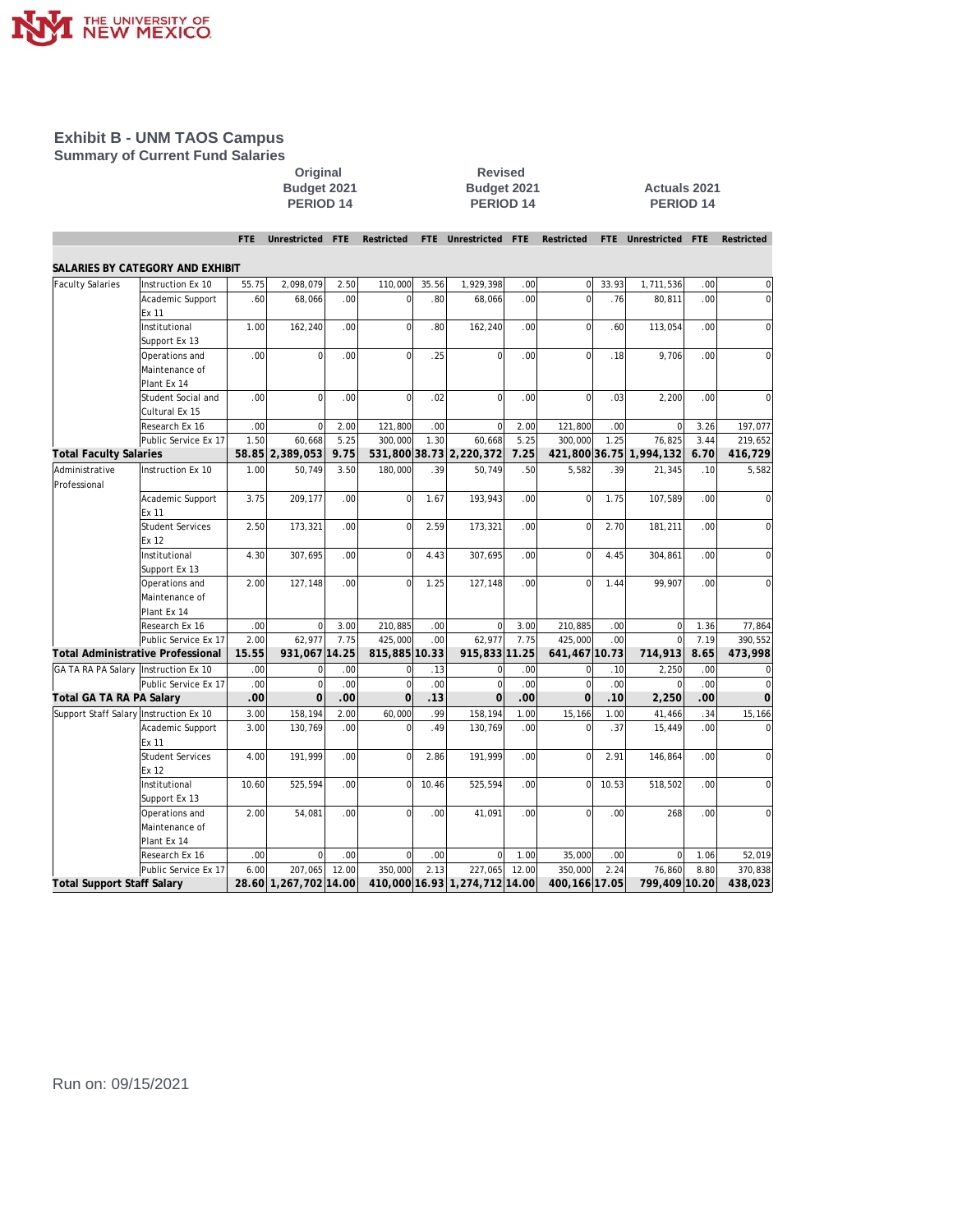

#### **Exhibit B - UNM TAOS Campus Summary of Current Fund Salaries**

## **Original Revised**

#### **Budget 2021 Budget 2021 Actuals 2021 PERIOD 14 PERIOD 14 PERIOD 14**

|                                       |                                  | <b>FTE</b>       | Unrestricted   | <b>FTE</b> | Restricted     | <b>FTE</b> | Unrestricted   | FTE  | Restricted     | <b>FTE</b>       | Unrestricted   | FTE  | Restricted     |
|---------------------------------------|----------------------------------|------------------|----------------|------------|----------------|------------|----------------|------|----------------|------------------|----------------|------|----------------|
| Technician Salary                     | Instruction Ex 10                | .20              | 8,652          | .40        | 10,000         | .01        | 8,652          | .40  | 1,652          | .01              | $\mathbf 0$    | .00  | $\overline{0}$ |
|                                       | Academic Support                 | 2.50             | 90,115         | .00        | $\Omega$       | 2.91       | 90,115         | .00  | $\Omega$       | 3.20             | 151,466        | .00  | $\overline{0}$ |
|                                       | Ex 11                            |                  |                |            |                |            |                |      |                |                  |                |      |                |
|                                       | <b>Student Services</b>          | 2.25             | 95,300         | .00        | $\circ$        | 2.96       | 95,300         | .00  | $\overline{0}$ | 3.00             | 124,565        | .00  | $\mathbf 0$    |
|                                       | Ex 12                            |                  |                |            |                |            |                |      |                |                  |                |      |                |
|                                       | Institutional                    | 1.00             | 35,984         | .00        | $\Omega$       | .99        | $-133,516$     | .00  | $\Omega$       | 1.00             | 36,122         | .00  | $\mathbf 0$    |
|                                       | Support Ex 13                    |                  |                |            |                |            |                |      |                |                  |                |      |                |
|                                       | Operations and                   | 8.00             | 238,632        | .00        | $\overline{0}$ | 5.41       | 238,632        | .00  | $\overline{0}$ | 5.40             | 173,108        | .00  | $\mathbf 0$    |
|                                       | Maintenance of                   |                  |                |            |                |            |                |      |                |                  |                |      |                |
|                                       | Plant Ex 14                      |                  |                |            |                |            |                |      |                |                  |                |      |                |
|                                       | Research Ex 16                   | .00              | $\overline{0}$ | .00        | $\Omega$       | .00        | $\mathbf 0$    | .00  | $\Omega$       | .00              | $\mathbf 0$    | 1.17 | 67,252         |
|                                       | Public Service Ex 17             | 1.00             | 36,619         | 4.00       | 150,000        | .96        | 36,619         | 4.00 | 150,000        | 1.15             | 31,080         | 4.08 | 182,672        |
| <b>Total Technician Salary</b>        |                                  | 14.95            | 505,302        | 4.40       | 160,000 13.24  |            | 335,802        | 4.40 | 151,652 13.76  |                  | 516,341        | 5.25 | 249,924        |
| Other Salaries                        | Instruction Ex 10                | .13              | $-172,287$     | .00        | <sup>0</sup>   | .02        | $-172,287$     | .00  | $\overline{0}$ | .01              | 1,400          | .03  |                |
|                                       |                                  |                  |                |            |                |            |                |      |                |                  |                |      | 1,652          |
|                                       | Academic Support                 | .00              | $-19,909$      | .00        | $\Omega$       | .00        | $-19,909$      | .00  | $\Omega$       | .00.             | $\overline{0}$ | .00  | $\Omega$       |
|                                       | Ex 11                            |                  |                |            |                |            |                |      |                |                  |                |      |                |
|                                       | Research Ex 16                   | .00              | 0              | .00        | $\Omega$       | .00        | $\mathbf 0$    | .00  | $\Omega$       | .00              | $\mathbf 0$    | .40  | 20,000         |
|                                       | Public Service Ex 17             | 7.84             | $-169,059$     | 6.00       | 130,000        | 1.29       | $-169,059$     | 6.00 | 130,000        | 1.26             | 35,660         | .55  | 27,787         |
| <b>Total Other Salaries</b>           |                                  | 7.97             | $-361,255$     | 6.00       | 130,000        | 1.31       | $-361,255$     | 6.00 | 130,000        | 1.27             | 37,060         | .98  | 49,439         |
| Federal Workstudy                     | Instruction Ex 10                | .00.             | $\Omega$       | .03        | 532            | .07        | $\Omega$       | .03  | 532            | .05              | 1,131          | .12  | 2,639          |
| Salaries                              |                                  |                  |                |            |                |            |                |      |                |                  |                |      |                |
|                                       | Academic Support                 | .51              | 9,999          | .87        | 16,688         | .13        | 9,999          | .87  | 16,688         | .13              | 2,715          | .29  | 6,336          |
|                                       | Ex 11                            |                  |                |            |                |            |                |      |                |                  |                |      |                |
|                                       | <b>Student Services</b>          | .61              | 11,999         | .62        | 11,886         | .00        | 11,999         | .62  | 11,886         | .00              | $\mathbf 0$    | .00. | $\overline{0}$ |
|                                       | Ex 12                            |                  |                |            |                |            |                |      |                |                  |                |      |                |
|                                       | Institutional                    | .61              | 12,002         | .02        | 4,582          | .04        | 12,002         | .02  | 4,582          | .03              | 602            | .06  | 1,405          |
|                                       | Support Ex 13                    |                  |                |            |                |            |                |      |                |                  |                |      |                |
|                                       | Operations and                   | .00.             | $\overline{0}$ | .00        | $\mathbf 0$    | .00        | $\overline{0}$ | .00. | $\Omega$       | .00              | $\overline{0}$ | .00  | $\mathbf{0}$   |
|                                       | Maintenance of                   |                  |                |            |                |            |                |      |                |                  |                |      |                |
|                                       | Plant Ex 14                      |                  |                |            |                |            |                |      |                |                  |                |      |                |
|                                       | Student Social and               | .00              | $\mathbf{0}$   | .00        | $\Omega$       | .00        | $\overline{0}$ | .00. | $\Omega$       | .00              | $\mathbf 0$    | .00. | $\mathbf 0$    |
|                                       | Cultural Ex 15                   |                  |                |            |                |            |                |      |                |                  |                |      |                |
|                                       | Research Ex 16                   | .00              | $\overline{0}$ | 00         | $\mathbf 0$    | 00         | $\mathbf 0$    | .00  | $\mathbf 0$    | 00               | $\overline{0}$ | .00  | $\mathbf 0$    |
|                                       | Public Service Ex 17             | .00              | $\overline{0}$ | .73        | 14,000         | .09        | $\overline{0}$ | .73  | 14,000         | .07              | 1,431          | .44  | 9,532          |
|                                       | Auxiliaries Ex 20                | .00              | $\Omega$       | .00        | $\Omega$       | .00        | $\Omega$       | .00. | $\Omega$       | .00              | 1,271          | .00  | $\Omega$       |
|                                       | Total Federal Workstudy Salaries | 1.73             | 34,000         | 2.27       | 47,688         | .33        | 34,000         | 2.27 | 47,688         | .28              | 7,150          | .91  | 19,912         |
|                                       |                                  |                  |                |            |                |            |                |      |                |                  |                |      |                |
| State Workstudy<br>Salaries           | Instruction Ex 10                | .41              | 8,000          | .34        | 6,426          | .01        | 8,000          | .34  | 6,426          | .01              | 176            | .02  | 412            |
|                                       | Academic Support                 | .00 <sub>1</sub> | $\mathbf{0}$   | .12        | 2,324          | .00        | $\mathbf 0$    | .12  | 2,324          | .00 <sub>1</sub> | $\mathbf 0$    | .00  | $\mathbf 0$    |
|                                       | Ex 11                            |                  |                |            |                |            |                |      |                |                  |                |      |                |
|                                       | <b>Student Services</b>          | .00              | 0              | .09        | 1,654          | .28        | $\overline{0}$ | .09  | 1,654          | .21              | 4,605          | .49  | 10,745         |
|                                       | Ex 12                            |                  |                |            |                |            |                |      |                |                  |                |      |                |
|                                       | Institutional                    | .00 <sub>1</sub> | 0              | .50        | 9,556          | .00        | $\overline{0}$ | .50  | 9,556          | .00 <sub>1</sub> | $\mathbf 0$    | .00  | $\mathbf 0$    |
|                                       | Support Ex 13                    |                  |                |            |                |            |                |      |                |                  |                |      |                |
|                                       | Operations and                   | .00 <sub>1</sub> | $\mathbf{0}$   | .00        | $\Omega$       | .00        | $\mathbf 0$    | .00. | $\Omega$       | .00.             | $\mathbf 0$    | .00. | $\mathbf 0$    |
|                                       | Maintenance of                   |                  |                |            |                |            |                |      |                |                  |                |      |                |
|                                       | Plant Ex 14                      |                  |                |            |                |            |                |      |                |                  |                |      |                |
|                                       | Student Social and               | .00 <sub>1</sub> | $\mathbf{0}$   | .00        | $\Omega$       | .00        | $\mathbf 0$    | .00  | $\Omega$       | .00              | $\mathbf 0$    | .00  | $\overline{0}$ |
|                                       | Cultural Ex 15                   |                  |                |            |                |            |                |      |                |                  |                |      |                |
|                                       | Research Ex 16                   | .00              | $\overline{0}$ | .00        | $\Omega$       | .00        | $\mathbf 0$    | .00  | $\Omega$       | .00              | $\mathbf 0$    | .00  | $\mathbf 0$    |
|                                       |                                  | .00              | $\overline{0}$ | 1.10       | 21,000         | .00        | $\overline{0}$ | 1.10 |                | .00              | $\overline{0}$ | .81  | 17,597         |
|                                       | Public Service Ex 17             |                  |                |            |                |            |                |      | 21,000         |                  |                |      |                |
|                                       | Auxiliaries Ex 20                | .00              | $\mathbf 0$    | .00        | $\mathbf 0$    | .00        | $\overline{0}$ | .00  | $\Omega$       | .00              | $-1,271$       | .00  | $\overline{0}$ |
| <b>Total State Workstudy Salaries</b> |                                  | .41              | 000, 8         | 2.15       | 40,960         | 29         | 8,000          | 2.15 | 40,960         | 22               | 3,511          | 1.32 | 28,754         |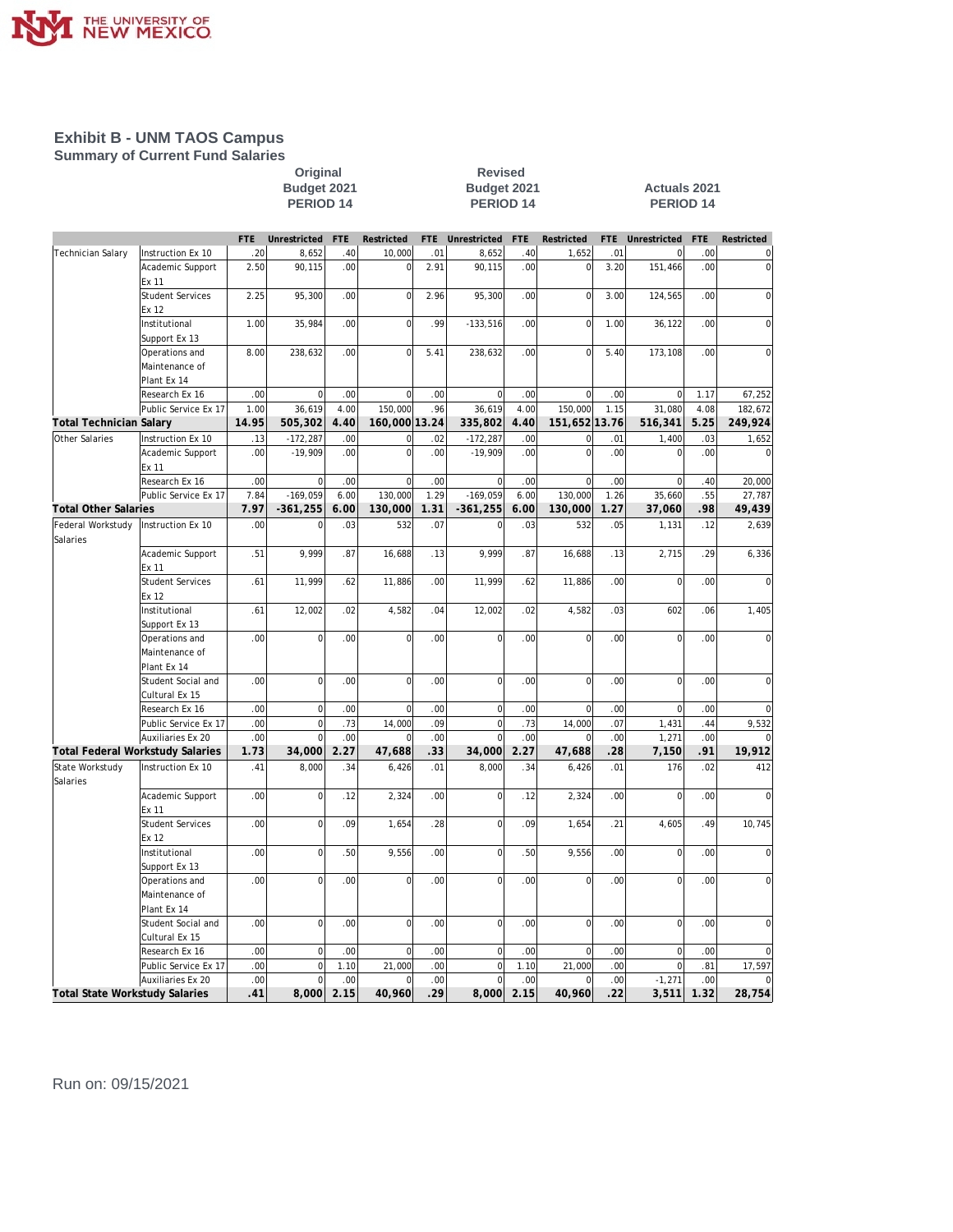

#### **Exhibit B - UNM TAOS Campus Summary of Current Fund Salaries**

# original Revised<br>
Budget 2021 Budget 2021<br>
PERIOD 14 PERIOD 1

#### **Budget 2021 Budget 2021 Actuals 2021 PERIOD 14 PERIOD 14 PERIOD 14**

|                                         |                                              | FTE.  | Unrestricted                                                                                                                                                                                                                                                                   | <b>FTE</b> | Restricted     | <b>FTE</b> | Unrestricted   | <b>FTE</b> | Restricted     | <b>FTE</b> | Unrestricted   | <b>FTE</b> | Restricted  |
|-----------------------------------------|----------------------------------------------|-------|--------------------------------------------------------------------------------------------------------------------------------------------------------------------------------------------------------------------------------------------------------------------------------|------------|----------------|------------|----------------|------------|----------------|------------|----------------|------------|-------------|
| <b>Student Salaries</b>                 | Instruction Ex 10                            | .00   | $\Omega$                                                                                                                                                                                                                                                                       | 1.86       | 35,600         | .12        | $\vert$        | .85        | 345            | .18        | 3,979          | .02        | 345         |
|                                         | Academic Support<br>Ex 11                    | .00   | $\mathbf 0$                                                                                                                                                                                                                                                                    | .00.       | $\overline{0}$ | .01        | $\mathbf 0$    | .00        | $\mathbf 0$    | .00        | 80             | .00.       | $\mathbf 0$ |
|                                         | <b>Student Services</b><br>Ex 12             | 1.32  | 26,001                                                                                                                                                                                                                                                                         | .00        | $\overline{0}$ | .73        | 26,001         | .00        | $\mathbf 0$    | .81        | 17,391         | .00        | $\mathbf 0$ |
|                                         | Operations and<br>Maintenance of             | .00   | $\mathbf 0$                                                                                                                                                                                                                                                                    | .00        | $\Omega$       | .06        | $\overline{0}$ | .00        | $\mathbf 0$    | .05        | 990            | .00        | $\mathbf 0$ |
|                                         | Plant Ex 14                                  |       |                                                                                                                                                                                                                                                                                |            |                |            |                |            |                |            |                |            |             |
|                                         | Student Social and<br>Cultural Ex 15         | .20   | 3,999                                                                                                                                                                                                                                                                          | .00        | $\overline{0}$ | .00        | 3,999          | .00        | $\overline{0}$ | .00        | $\overline{0}$ | .00        | $\mathbf 0$ |
|                                         | Research Ex 16                               | .00   | $\pmb{0}$                                                                                                                                                                                                                                                                      | 1.00       | 16,000         | .00        | $\vert$        | 1.00       | 16,000         | .00        | $\mathbf 0$    | .00        |             |
|                                         | Public Service Ex 17                         | .00   | $\Omega$                                                                                                                                                                                                                                                                       | .00        | $\overline{0}$ | 1.30       | $\Omega$       | .00        | $\mathbf 0$    | 1.49       | 31,854         | 1.66       | 36,771      |
| <b>Total Student Salaries</b>           |                                              | 1.52  | 30,000                                                                                                                                                                                                                                                                         | 2.86       | 51,600         | 2.22       | 30,000         | 1.85       | 16,345         | 2.53       | 54,294         | 1.68       | 37,116      |
|                                         | Grand Total SALARIES BY CATEGORY AND EXHIBIT |       |                                                                                                                                                                                                                                                                                |            |                |            |                |            |                |            |                |            |             |
|                                         |                                              |       | $[129.58]4,803,869]55.68]2,187,933 \big[83.51]4,457,464 \big[49.17\big]1,850,078 \big[82.69\big]4,129,060 \big]35.69 \big[1,713,895\big]1,199,1000 \big]1,10000 \big[1,100000 \big]1,100000 \big]2,1000000 \big[1,100000 \big]2,100000 \big[1,100000 \big]35.69 \big[1,100000$ |            |                |            |                |            |                |            |                |            |             |
|                                         |                                              |       |                                                                                                                                                                                                                                                                                |            |                |            |                |            |                |            |                |            |             |
| SALARIES BY CATEGORY                    |                                              |       |                                                                                                                                                                                                                                                                                |            |                |            |                |            |                |            |                |            |             |
| <b>Faculty Salaries</b>                 |                                              | 58.85 | 2,389,053                                                                                                                                                                                                                                                                      | 9.75       | 531,800        | 38.73      | 2,220,372      | 7.25       | 421,800        | 36.75      | 1,994,132      | 6.70       | 416,729     |
| Administrative                          |                                              | 15.55 | 931,067                                                                                                                                                                                                                                                                        | 14.25      | 815,885        | 10.33      | 915,833        | 11.25      | 641,467        | 10.73      | 714,913        | 8.65       | 473,998     |
| Professional                            |                                              |       |                                                                                                                                                                                                                                                                                |            |                |            |                |            |                |            |                |            |             |
| GA TA RA PA Salary                      |                                              | .00   | $\mathbf{0}$                                                                                                                                                                                                                                                                   | .00        | $\overline{0}$ | .13        | $\overline{0}$ | .00        | $\mathbf 0$    | .10        | 2,250          | .00        | $\Omega$    |
| Support Staff Salary                    |                                              | 28.60 | 1,267,702                                                                                                                                                                                                                                                                      | 14.00      | 410,000        | 16.93      | 1,274,712      | 14.00      | 400,166        | 17.05      | 799,409        | 10.20      | 438,023     |
| Technician Salary                       |                                              | 14.95 | 505,302                                                                                                                                                                                                                                                                        | 4.40       | 160,000        | 13.24      | 335,802        | 4.40       | 151,652        | 13.76      | 516,341        | 5.25       | 249,924     |
| Other Salaries                          |                                              | 7.97  | $-361, 255$                                                                                                                                                                                                                                                                    | 6.00       | 130,000        | 1.31       | $-361,255$     | 6.00       | 130,000        | 1.27       | 37,060         | .98        | 49,439      |
| Federal Workstudy                       |                                              | 1.73  | 34,000                                                                                                                                                                                                                                                                         | 2.27       | 47,688         | .33        | 34,000         | 2.27       | 47,688         | .28        | 7,150          | .91        | 19,912      |
| Salaries                                |                                              |       |                                                                                                                                                                                                                                                                                |            |                |            |                |            |                |            |                |            |             |
| State Workstudy                         |                                              | .41   | 8,000                                                                                                                                                                                                                                                                          | 2.15       | 40,960         | .29        | 8,000          | 2.15       | 40,960         | .22        | 3,511          | 1.32       | 28,754      |
| Salaries<br><b>Student Salaries</b>     |                                              | 1.52  | 30,000                                                                                                                                                                                                                                                                         | 2.86       | 51,600         | 2.22       | 30,000         | 1.85       | 16,345         | 2.53       | 54,294         | 1.68       |             |
| <b>Grand Total SALARIES BY CATEGORY</b> |                                              |       |                                                                                                                                                                                                                                                                                |            |                |            |                |            |                |            |                |            | 37,116      |
|                                         |                                              |       | 129.58 4,803,869 55.68 2,187,933 83.51 4,457,464 49.17 1,850,078 82.69 4,129,060 35.69 1,713,895                                                                                                                                                                               |            |                |            |                |            |                |            |                |            |             |
|                                         |                                              |       |                                                                                                                                                                                                                                                                                |            |                |            |                |            |                |            |                |            |             |
| SALARIES BY EXHIBIT                     |                                              |       |                                                                                                                                                                                                                                                                                |            |                |            |                |            |                |            |                |            |             |
| Instruction Ex 10                       |                                              | 60.49 | 2,151,387                                                                                                                                                                                                                                                                      | 10.63      | 402,558        | 37.30      | 1,982,706      | 3.12       | 29,703         | 35.68      | 1,783,284      | .63        | 25,796      |
| Academic Support                        |                                              | 10.36 | 488,217                                                                                                                                                                                                                                                                        | .99        | 19,012         | 6.01       | 472,983        | .99        | 19,012         | 6.21       | 358,110        | .29        | 6,336       |
| Ex 11                                   |                                              |       |                                                                                                                                                                                                                                                                                |            |                |            |                |            |                |            |                |            |             |
| <b>Student Services</b>                 |                                              | 10.68 | 498,620                                                                                                                                                                                                                                                                        | .71        | 13,540         | 9.42       | 498,620        | .71        | 13,540         | 9.63       | 474,636        | .49        | 10,745      |
| Ex 12                                   |                                              |       |                                                                                                                                                                                                                                                                                |            |                |            |                |            |                |            |                |            |             |
| Institutional                           |                                              | 17.51 | 1,043,515                                                                                                                                                                                                                                                                      | .52        | 14,138         | 16.72      | 874,015        | .52        | 14,138         | 16.61      | 973,141        | .06        | 1,405       |
| Support Ex 13                           |                                              |       |                                                                                                                                                                                                                                                                                |            |                |            |                |            |                |            |                |            |             |
| Operations and                          |                                              | 12.00 | 419,861                                                                                                                                                                                                                                                                        | .00        | $\Omega$       | 6.97       | 406,871        | .00        | $\mathbf 0$    | 7.07       | 283,979        | .00        | $\mathbf 0$ |
| Maintenance of                          |                                              |       |                                                                                                                                                                                                                                                                                |            |                |            |                |            |                |            |                |            |             |
| Plant Ex 14                             |                                              |       |                                                                                                                                                                                                                                                                                |            |                |            |                |            |                |            |                |            |             |
| Student Social and                      |                                              | .20   | 3,999                                                                                                                                                                                                                                                                          | .00        | $\overline{0}$ | .02        | 3,999          | .00        | $\mathbf 0$    | .03        | 2,200          | .00        | $\Omega$    |
| Cultural Ex 15                          |                                              |       |                                                                                                                                                                                                                                                                                |            |                |            |                |            |                |            |                |            |             |
| Research Ex 16                          |                                              | .00   | $\Omega$                                                                                                                                                                                                                                                                       | 6.00       | 348,685        | .00        | $\Omega$       | 7.00       | 383,685        | .00        | $\mathbf 0$    | 7.25       | 414,212     |
| Public Service Ex 17                    |                                              | 18.34 | 198,270                                                                                                                                                                                                                                                                        | 36.83      | 1,390,000      | 7.07       | 218,270        | 36.83      | 1,390,000      | 7.46       | 253,710        | 26.97      | 1,255,401   |
| Auxiliaries Ex 20                       |                                              | .00   |                                                                                                                                                                                                                                                                                | .00        |                | .00        |                | .00        |                | .00        |                | .00        |             |
| <b>Grand Total SALARIES BY EXHIBIT</b>  |                                              |       | 129.58 4,803,869 55.68 2,187,933 83.51 4,457,464 49.17 1,850,078 82.69 4,129,060 35.69 1,713,895                                                                                                                                                                               |            |                |            |                |            |                |            |                |            |             |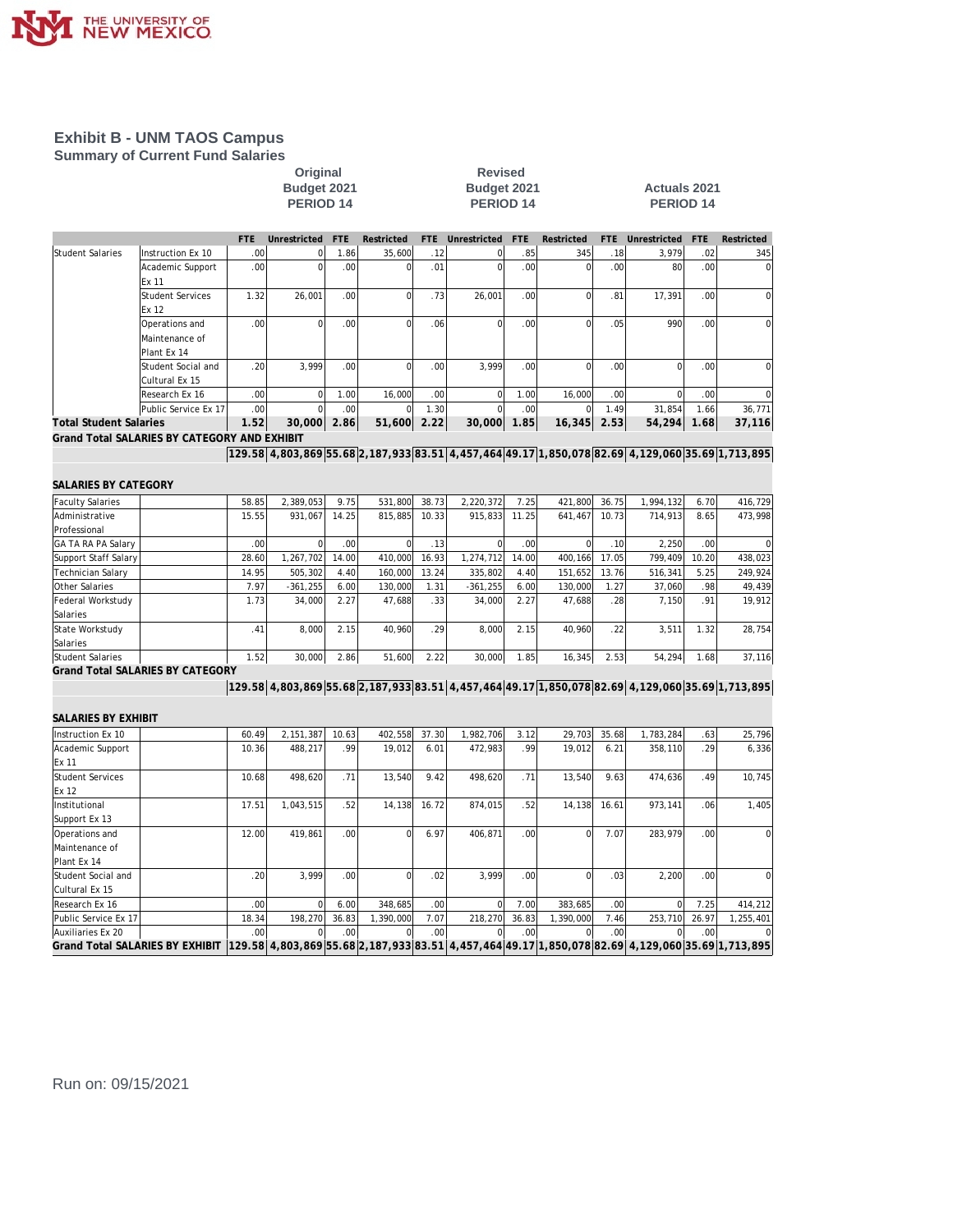#### University of New Mexico Taos Campus

----------------------------------------------------------------------------

| <b>Returning Faculty</b>            | 0.0%  |
|-------------------------------------|-------|
| Adjunt Faculty (Base Increase)      | $0\%$ |
| <b>Returning Professional Staff</b> | 0.0%  |
| <b>Returning Support Staff</b>      | 0.0%  |
| GA/TA                               | 0.0%  |
| <b>Students</b>                     | 0.0%  |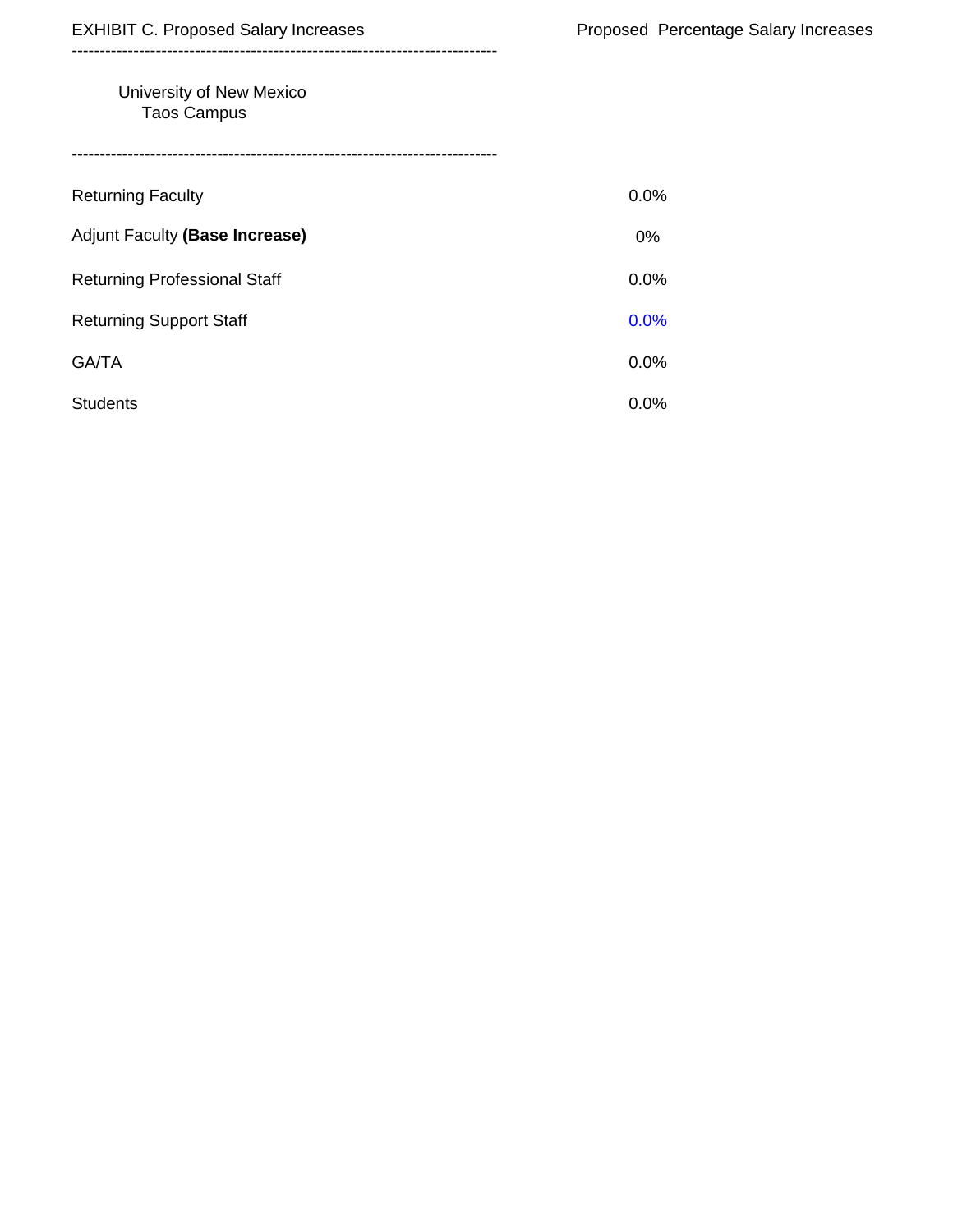EXHIBIT D. Tuition, Required Fees, and Revenue From Required Fees **Page 1** All 2008 1

#### --------------------------------------------------------------------------- -- ------- -- ------------------------- ------------------------------- -- - - - - - - - - - -- L | Approved | Revised | Actuals University of New Mexico  $\vert \ \vert$  | | Budget | Budget Taos Campus | N | E | FY 20-21 | FY 20-21 | FY 20-21 | -------------------------------------------------- | ---- | ------------------------- | ---------------------------- | - - - - - - - - - | MAIN CAMPUS - Regular Semester or Quarter | 1 Tuition | 2 | | | | Full-Time Students and a late students and a late students and a late students and a late students and a late students and a late students are studied as  $\vert$  and  $\vert$  and  $\vert$  and  $\vert$  and  $\vert$  and  $\vert$  and  $\vert$  and  $\vert$  Resident | 4 | 900.00 | 900.00 | 900.00 | Non-Resident | 5 | 2,340.00 | 2,340.00 | 2,340.00 | Part-Time Students - Hourly Rate | 6 | Resident | 7 | 75.00 | 75.00 | 75.00 | Non-Resident | 8 | 195.00 | 195.00 | 195.00 | Required Fees | 9 | | | | Full-Time Students | 10 | 36.00 | 36.00 | 36.00 | Part-Time Students - Hourly Rate | 11 | 3.00 | 3.00 | 3.00 | 3.00 | 3.00 | Total Tuition and Required Fees | 12 | Full-Time Students | 13 | | | | Resident | 14 | 936.00 | 936.00 | 936.00 | Non-Resident | 15 | 2,376.00 # 2,376.00 | 2,376.00 | Part-Time Students - Hourly Rate | 16 | Resident | 17 | 78.00 | 78.00 | 78.00 | Non-Resident (6 hrs or less) | 18 | 18 | 198.00 | 198.00 | 198.00 | 198.00 Non-Resident (7 - 11 hrs)  $\vert$  19 | 198.00 | 198.00 | 198.00 | 198.00 Room and Board **and Exercise 1** and 20 | | 20 | Room - Range | 21 | 21 | Board - Number of Meals per Week | 22 | | 23 | | | | MAIN CAMPUS-Summer Session-Weeks Duration | 24 | Tuition | 25 | | | | Full-Time Students | 26 | Resident | 27 | | | | | Non-Resident | 28 | | | | Part-Time Students - Hourly Rate | 29 | Resident | 30 | 78.00 | 78.00 | 78.00 | Non-Resident | 31 | 198.00 | 198.00 | 198.00 | Required Fees | 32 | | | | Full-Time Students **18.00** | 33 | 18.00 | 18.00 | 18.00 | 18.00 | 18.00 Part-Time Students - Hourly Rate | 34 | 3.00 | 3.00 | 3.00 | 3.00 | 3.00 Total Tuition and Required Fees | 35 | Full-Time Students | 36 | Resident | 37 | 468.00 | 468.00 | 468.00 | Non-Resident | 38 | 1,188.00 | 1,188.00 | 1,188.00 | Part-Time Students - Hourly Rate | 39 | Resident | 40 | 78.00 | 78.00 | 78.00 | Non-Resident | 41 | 198.00 | 198.00 | 198.00 | Room and Board **and Exercise 20** | 42 | Room - Range | 43 | | | | Board - Number of Meals per Week | 44 | - Summer Session Rate | 45 | | 46 | | | | --------------------------------------------------------------------------- | ---- | - - - - - - - - - | - - - - - - - - - - | - - - - - - - - - |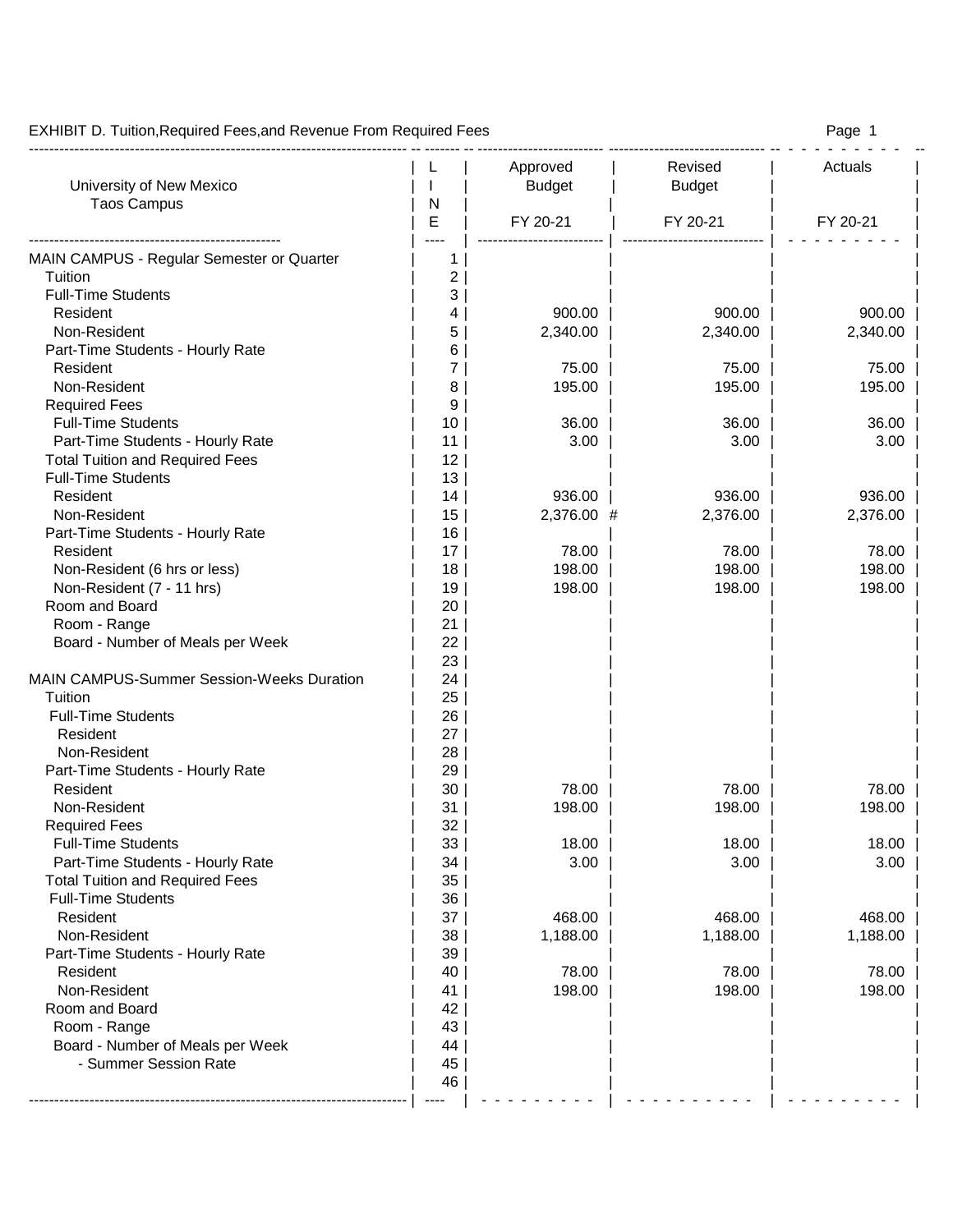| <b>EXHIBIT D. Tuition, Required Fees, and Revenue From Required Fe</b> |    | Page 2        |               | Page 2    |
|------------------------------------------------------------------------|----|---------------|---------------|-----------|
|                                                                        |    | Approved      | Revised       | Actuals   |
| University of New Mexico                                               |    | <b>Budget</b> | <b>Budget</b> |           |
| <b>Taos Campus</b>                                                     | N  |               |               |           |
|                                                                        | E  | FY 20-21      | FY 20-21      | FY 20-21  |
| <b>OFF - CAMPUS TUITION</b>                                            | 47 |               |               |           |
| Extension - Per Credit Hour                                            | 48 |               |               |           |
| Correspondance - Per Credit Hour                                       | 49 |               |               |           |
| Resident Center - Per Credit Hour                                      | 50 |               |               |           |
|                                                                        | 51 |               |               |           |
| DISTRIBUTION OF REQ FEE RATE-Fulltime Student                          | 52 |               |               |           |
| <b>Student Activities</b>                                              | 53 |               |               |           |
| <b>Health Service</b>                                                  | 54 |               |               |           |
| <b>Athletics</b>                                                       | 55 |               |               |           |
| <b>Student Center</b>                                                  | 56 |               |               |           |
| Cafeteria                                                              | 57 |               |               |           |
| <b>Student Aid</b>                                                     | 58 |               |               |           |
|                                                                        | 59 |               |               |           |
|                                                                        | 60 |               |               |           |
| Debt Service                                                           | 61 |               |               |           |
|                                                                        | 62 |               |               |           |
| REVENUE FROM REQUIRED FEES APPLIED TO:                                 | 63 |               |               |           |
| (Exhibit 15)<br><b>Student Activities</b>                              | 64 | 55,000.00     | 55,000.00     | 38,774.00 |
| <b>Student Aid</b><br>(Exhibit 19)                                     | 65 |               |               |           |
| <b>Health Service</b><br>(Exhibit 20A)                                 | 66 |               |               |           |
| <b>Athletics</b><br>(Exhibit 21)                                       | 67 |               |               |           |
| <b>Student Center</b><br>(Exhibit 20A)                                 | 68 |               |               |           |
| (Exhibit 20A)<br>Cafeteria                                             | 69 |               |               |           |
|                                                                        | 70 |               |               |           |
|                                                                        | 71 |               |               |           |
| (Exhibit II)<br><b>Debt Service</b>                                    | 72 |               |               |           |
| <b>Total Revenue from Required Fees</b>                                | 73 | 55,000.00     | 55,000.00     | 38,774.00 |
|                                                                        |    |               |               |           |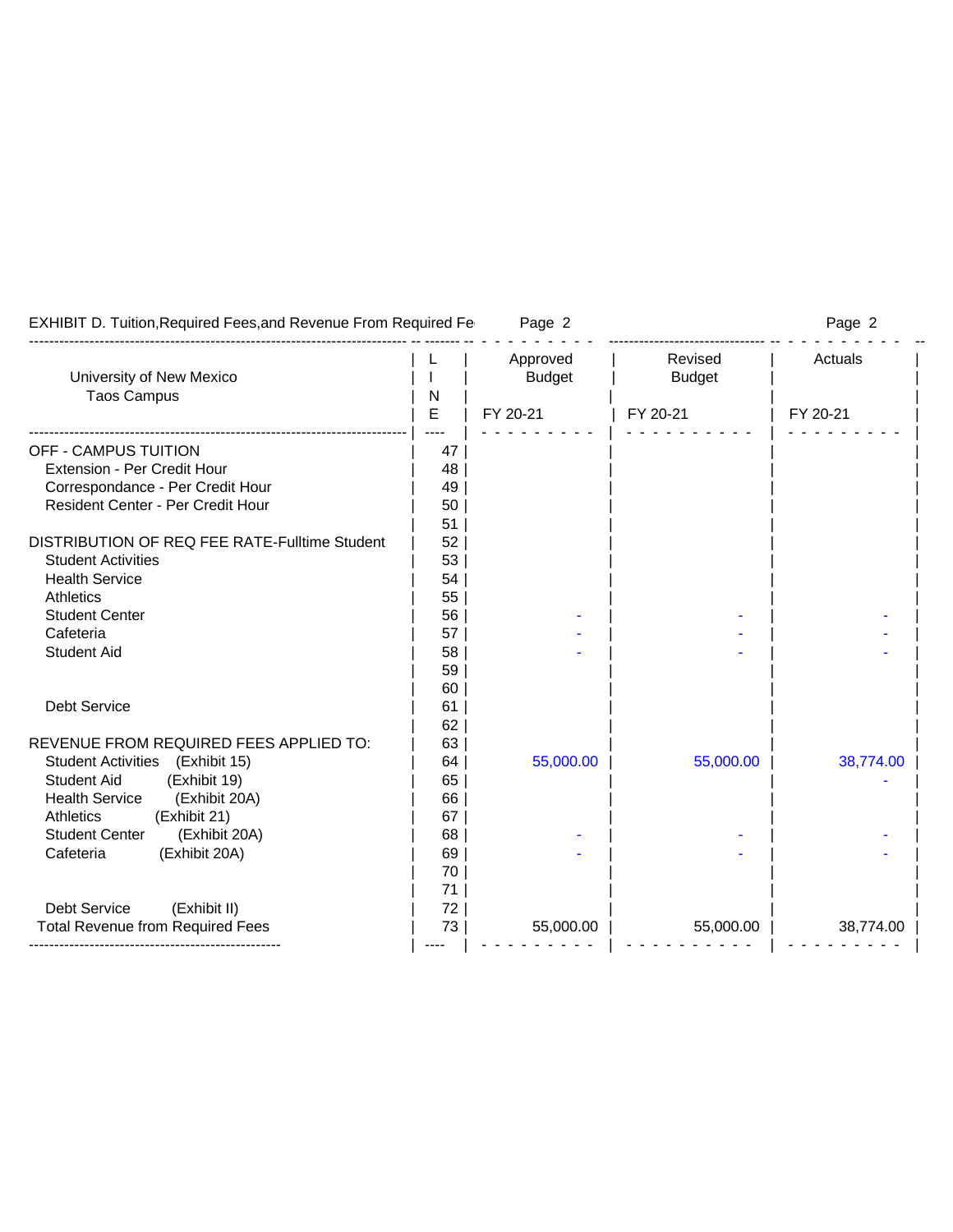| EXHIBITS e. and f.                                                          |                       |                            |                          | Page 1         |  |
|-----------------------------------------------------------------------------|-----------------------|----------------------------|--------------------------|----------------|--|
| University of New Mexico<br><b>TAOS CAMPUS</b>                              | J.<br>N               | Operating<br><b>Budget</b> | Revised<br><b>Budget</b> | Actuals        |  |
|                                                                             | $\mathsf E$           | FY 20-21                   | FY 20-21                 | FY 20-21       |  |
| Exhibit e. SALARIES OF PRINCIPAL OFFICERS                                   |                       |                            |                          |                |  |
| Exhibit 11<br>Dean Of instruction, Dr. Randi Archuleta                      | 7  <br>8<br>9         | 109,081                    | 109,081                  | 109081         |  |
| Exhibit 12<br>Dir Student Affairs, Patricia Gonzales                        | 10 <sup>°</sup><br>11 | 80,076                     | 80,076                   | 80076          |  |
| Exhibit 13                                                                  | 12<br>13<br>14        |                            |                          |                |  |
| Chancellor, Patrick Valdez                                                  | 15                    | 156,000                    | 156,000                  | 156000         |  |
| Strategis Support Manager, Anita Bringas<br>Manager IT Services, Nikki Maes | 16<br>17              | 72,190<br>72,384           | 72,190<br>72,384         | 72190<br>72384 |  |
| Development Officer, Louis Moya                                             | 18                    | 78,905                     | 78,905                   | 78905          |  |
|                                                                             | 19                    |                            |                          |                |  |
| Exhibit 14                                                                  | 20                    |                            |                          |                |  |
| Sr. Projects Manager, Jessica Sanchez-Romero                                | 21                    | 73,652                     | 73,652                   | 73652          |  |
|                                                                             | 22                    |                            |                          |                |  |
|                                                                             | 23                    |                            |                          |                |  |
|                                                                             | 24<br>25              |                            |                          |                |  |
|                                                                             | 26                    |                            |                          |                |  |
|                                                                             | 27                    |                            |                          |                |  |
|                                                                             | 28                    |                            |                          |                |  |
|                                                                             | 29                    |                            |                          |                |  |
|                                                                             | 30                    |                            |                          |                |  |
|                                                                             | 31                    |                            |                          |                |  |
|                                                                             | 32                    |                            |                          |                |  |
|                                                                             | 33                    |                            |                          |                |  |
|                                                                             | 34<br>35              |                            |                          |                |  |
|                                                                             | 36                    |                            |                          |                |  |
|                                                                             | 37                    |                            |                          |                |  |
|                                                                             | 38                    |                            |                          |                |  |
|                                                                             | 39                    |                            |                          |                |  |
|                                                                             | 40                    |                            |                          |                |  |
|                                                                             | 41                    |                            |                          |                |  |
|                                                                             | 42                    |                            |                          |                |  |
|                                                                             |                       |                            |                          |                |  |

| EXHIBITS e. and f.                             |                                                  | Page 2                               |                     |
|------------------------------------------------|--------------------------------------------------|--------------------------------------|---------------------|
| University of New Mexico<br><b>TAOS CAMPUS</b> | Operating<br><b>Budget</b><br>N<br>Е<br>FY 20-21 | Revised<br><b>Budget</b><br>FY 20-21 | Actuals<br>FY 16-17 |
| Exhibit e. SALARIES OF PRINCIPAL OFFICERS      |                                                  |                                      |                     |
|                                                | 43<br>44<br>45                                   |                                      |                     |